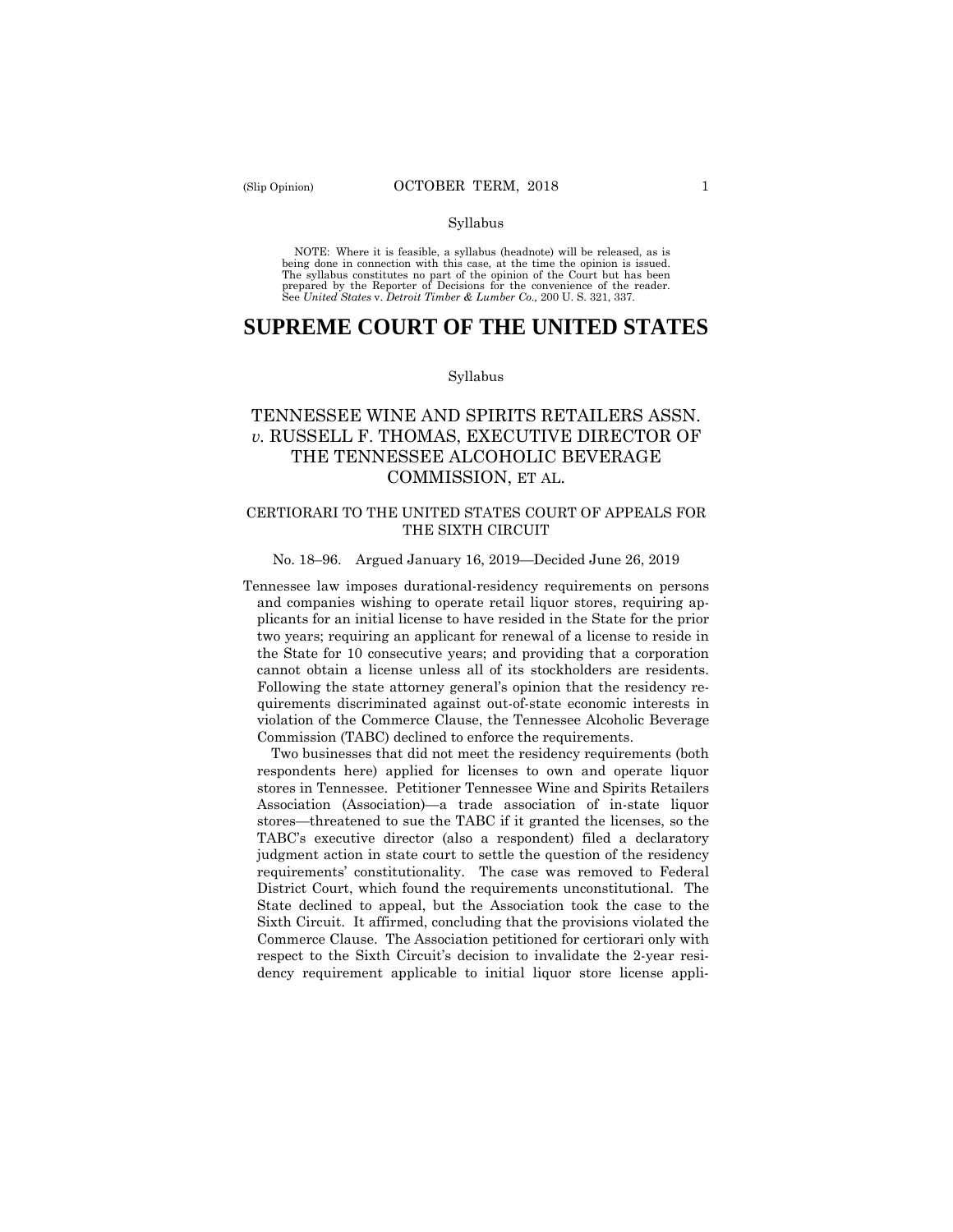# 2 TENNESSEE WINE AND SPIRITS RETAILERS ASSN. *v.* THOMAS Syllabus

cants.

*Held*: Tennessee's 2-year durational-residency requirement applicable to retail liquor store license applicants violates the Commerce Clause and is not saved by the Twenty-first Amendment. Pp. 6–37.

(a) The Commerce Clause by its own force restricts state protectionism. Removing state trade barriers was a principal reason for the adoption of the Constitution, and at this point no provision other than the Commerce Clause could easily do that job. The Court has long emphasized the connection between the trade barriers that prompted the call for a new Constitution and its dormant Commerce Clause jurisprudence. See *Guy* v. *Baltimore*, 100 U. S. 434, 440; *Granholm* v. *Heald*, 544 U. S. 460, 472. Pp. 6–10.

 (b) Under the dormant Commerce Clause cases, a state law that discriminates against out-of-state goods or nonresident economic actors can be sustained only on a showing that it is narrowly tailored to "advanc[e] a legitimate local purpose." *Department of Revenue of Ky.*  v. *Davis*, 553 U. S. 328, 338. Tennessee's 2-year residency requirement plainly favors Tennesseans over nonresidents. P. 10. (c) Because the 2-year residency requirement applies to the sale of

alcohol, however, it must be evaluated in light of §2 of the Twentyfirst Amendment. Pp. 10–20.

(1) Section 2's broad text—the "transportation or importation into any State, Territory, or possession of the United States for delivery or use therein of intoxicating liquors, in violation of the laws thereof, is hereby prohibited"—could be read to prohibit the transportation or importation of alcoholic beverages in violation of *any* state law. But the Court has declined to adopt that reading, instead interpreting §2 as one part of a unified constitutional scheme and in light of the provision's history. History teaches that §2's thrust is to "constitutionaliz[e]" the basic structure of federal-state alcohol regulatory authority that prevailed prior to the Eighteenth Amendment's adoption. *Craig*  v. *Boren*, 429 U. S. 190, 206. Pp. 10–12.

(2) This Court invalidated many state liquor regulations before the Eighteenth Amendment's ratification, and by the late 19th century it had concluded that the Commerce Clause both prevented States from discriminating "against citizens and products of other States," *Walling* v. *Michigan*, 116 U. S. 446, 460, and "prevented States from passing facially neutral laws that placed an impermissible burden on interstate commerce," *Granholm,* 544 U. S., at 477. State bans on the production and sale of alcohol within state borders were rendered ineffective by the "original-package doctrine," which made "goods shipped in interstate commerce . . . immune from state regulation while in their original package." *Ibid.* Congress responded by passing the Wilson Act, which provided that all alcoholic beverages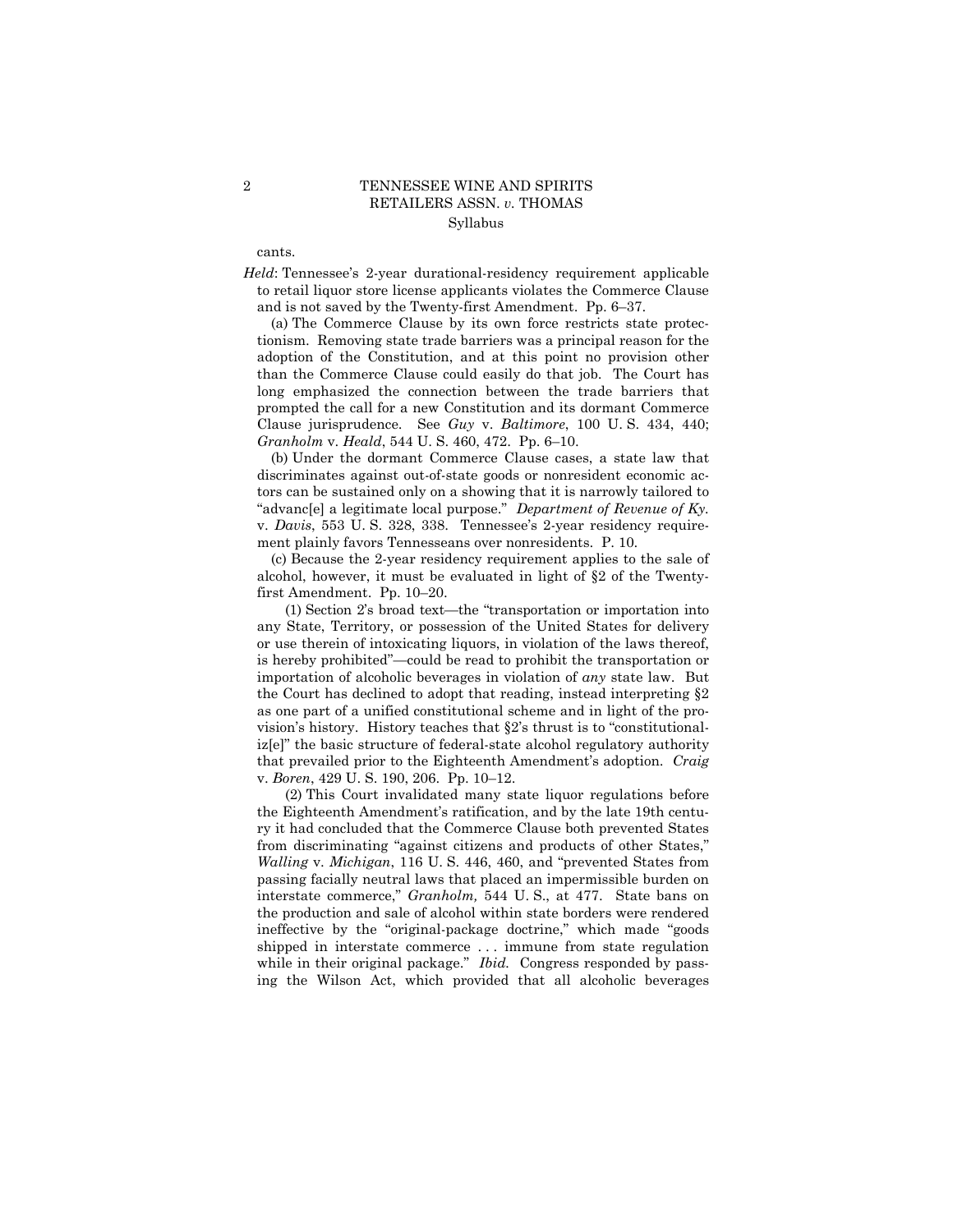### Syllabus

 portation, and importation of alcoholic beverages across the country. Pp. 12–20. "transported into any State or Territory" were subject "upon arrival" to the same restrictions imposed by the State "in the exercise of its police powers" over alcohol produced in the State, *i.e.,* bona fide health and safety measures. This Court, however, narrowly construed the term "arrival" in the Wilson Act as arrival to the consignee rather than arrival within the State's borders, which allowed consumers to continue to receive direct shipments of alcohol from out of State. Congress passed the Webb-Kenyon Act to close that loophole. But, as this Court's decision in *Granholm* determined, the Webb-Kenyon Act was not intended to override the rule barring States from discriminating against out-of-state citizens and products, nor the traditional limits on state police power. Thereafter, the Eighteenth Amendment was ratified, prohibiting the manufacture, sale, trans-

(d) Section 2 of the Twenty-first Amendment grants the States latitude with respect to the regulation of alcohol, but it does not allow the States to violate the "nondiscrimination principle" that was a central feature of the regulatory regime that the provision was meant to constitutionalize. *Granholm, supra,* at 487. Pp. 20–32.

 meaning. *Craig* v. *Boren*, 429 U. S., at 205–206. The provision was (1) The Twenty-first Amendment ended nationwide Prohibition, but §2 gave each State the option of banning alcohol if its citizens so chose. Its text "closely follow[ed]" the Webb-Kenyon Act's operative language, suggesting that it was meant to have a similar meant to "constitutionaliz[e]" the basic understanding of the extent of the States' power to regulate alcohol that prevailed before Prohibition. *Id.,* at 206. And during that period, the Commerce Clause did not permit the States to impose protectionist measures clothed as police-power regulations. Pp. 20–22.

(2) At first, the Court did not take account of this history. But it has since recognized that §2 cannot be interpreted to override all previously adopted constitutional provisions, scrutinizing state alcohol laws for compliance with, *e.g.,* the Free Speech Clause, *44 Liquormart, Inc.* v. *Rhode Island*, 517 U. S. 484; the Establishment Clause, *Larkin* v. *Grendel's Den, Inc.*, 459 U. S. 116; the Equal Protection Clause, *Craig* v. *Boren*, *supra*; the Due Process Clause, *Wisconsin* v. *Constantineau*, 400 U. S. 433; and the Import-Export Clause, *Department of Revenue* v. *James B. Beam Distilling Co.*, 377 U. S. 341. Section 2 also does not entirely supersede Congress's power to regulate commerce, see, *e.g., Hostetter* v. *Idlewild Bon Voyage Liquor Corp.*, 377 U. S. 324, 333–334, nor is its aim to permit States to restrict the importation of alcohol for purely protectionist purposes, see, *e.g., Granholm*, *supra,* at 486–487. Pp. 22–23.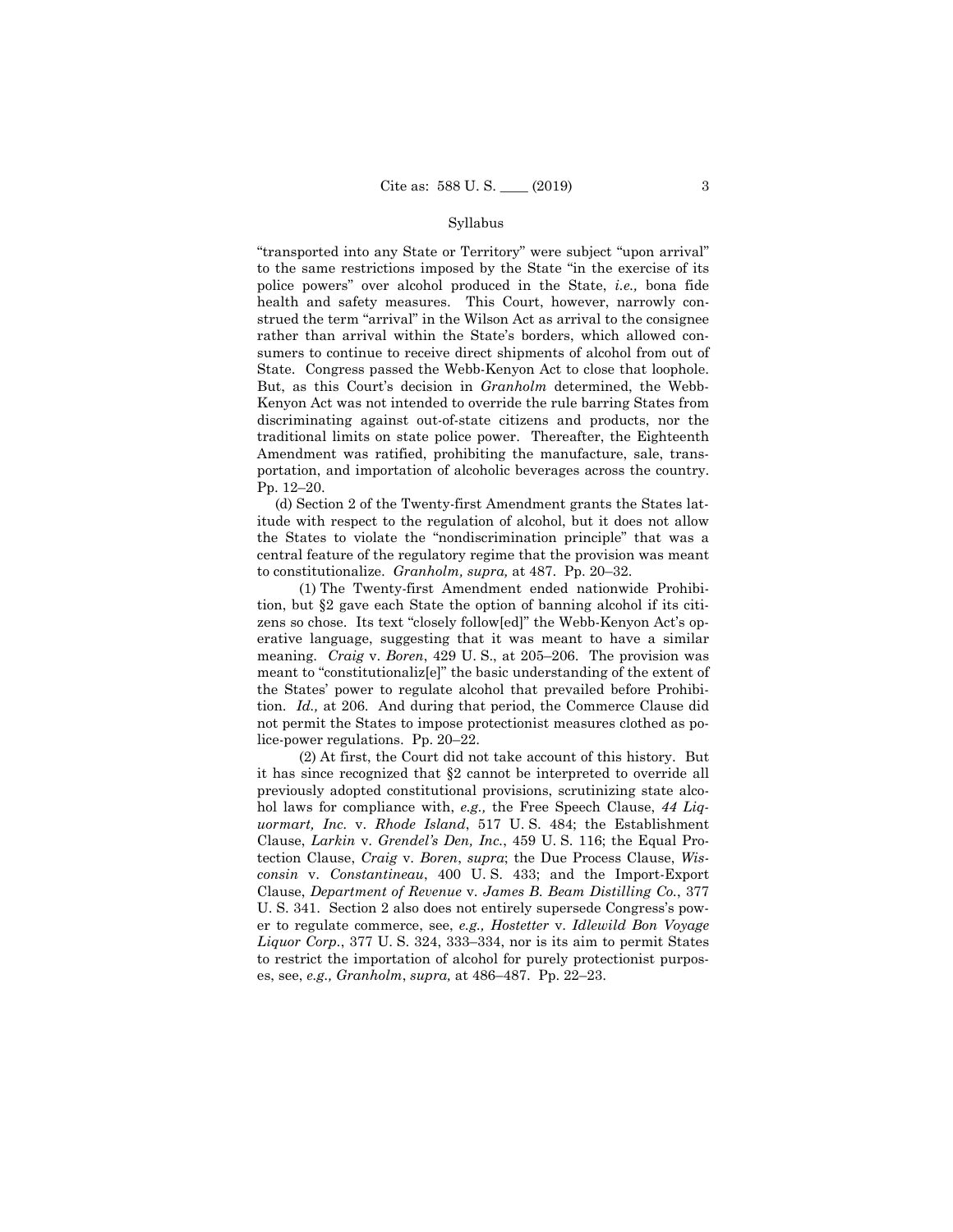# 4 TENNESSEE WINE AND SPIRITS RETAILERS ASSN. *v.* THOMAS Syllabus

(3) Protectionism is not a legitimate §2 interest shielding state alcohol laws that burden interstate commerce. *Bacchus Imports, Ltd.*  v. *Dias*, 468 U. S. 263, 276. The Court has applied that principle to invalidate state alcohol laws aimed at giving a competitive advantage to in-state businesses. See, *e.g., id.,* at 274. Pp. 24–26.

 state laws adopted before Prohibition were never tested in this Court. (4) The Association and the dissent's overly broad understanding of §2 is unpersuasive. They claim that, while §2 does not give the States the power to discriminate against out-of-state alcohol *products and producers*, a different rule applies to state laws regulating instate alcohol distribution. There is no sound basis for this distinction. The Association and the dissent also claim that discriminatory distribution laws, including in-state residency requirements, long predate Prohibition and were adopted by many States following the Twenty-first Amendment's ratification. State laws adopted soon after ratification, however, may have been based on an overly expansive interpretation of §2 that can no longer be defended, and many Nor have States historically enjoyed absolute authority to police alcohol within their borders. Section 2 allows each State leeway to enact measures to address the public health and safety effects of alcohol use and other legitimate interests, but it does not license the States to adopt protectionist measures with no demonstrable connection to those interests. Pp. 26–32.

(d) Applying the appropriate §2 analysis here, Tennessee's 2-year residency requirement cannot be sustained. The provision expressly discriminates against nonresidents and has at best a highly attenuated relationship to public health or safety. The Association claims that the requirement ensures that retailers are subject to process in state courts, but does not explain why that objective could not easily be achieved by, *e.g.,* requiring a nonresident to designate an agent to receive process. Similarly unpersuasive is its claim that the requirement allows the State to ensure that only law-abiding and responsible applicants receive licenses. The State can thoroughly investigate applicants without requiring them to reside in the State for two years, and in any event the requirement poorly serves that goal since the TABC would have no reason to investigate a nonresident who moves to the State with the intention of applying for a license once the 2-year period ends. Nor is the residency requirement needed to enable the State to maintain oversight over liquor store operators; they can be monitored through any number of nondiscriminatory means, including on-site inspections, audits, and the like. There is also no evidence to support the claim that the requirement would promote responsible alcohol consumption because retailers who know the communities they serve will be more likely to engage in responsi-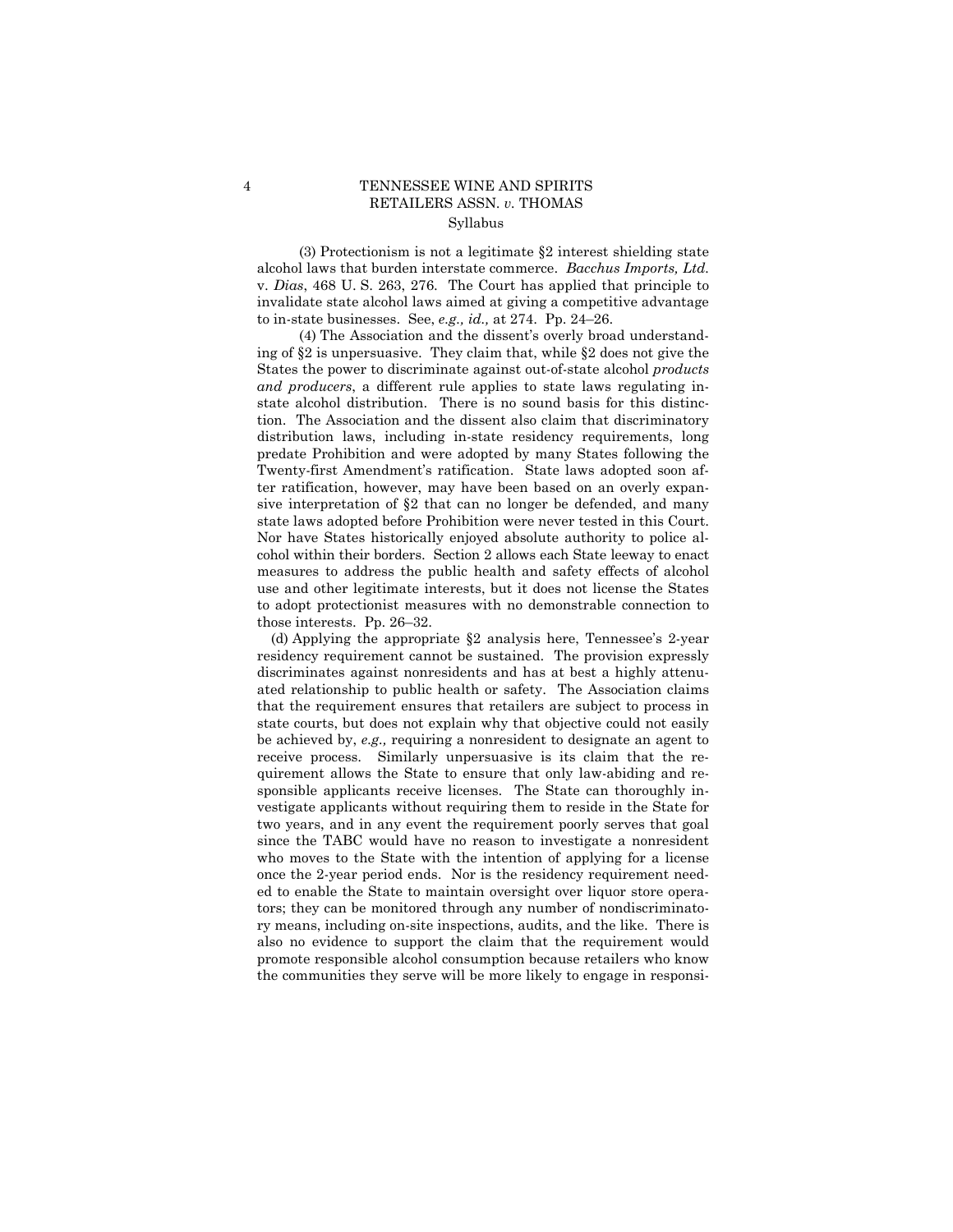## Syllabus

ble sales practices. The residency requirement is poorly designed for such a purpose, and the State could better serve the goal without discriminating against nonresidents by, *e.g.,* limiting both the number of retail licenses and the amount of alcohol that may be sold to an individual, mandating more extensive training for managers and employees, or monitoring retailer practices and taking action against those who violate the law. Pp. 32–36.

883 F. 3d 608, affirmed.

 ALITO, J., delivered the opinion of the Court, in which ROBERTS, C. J., and GINSBURG, BREYER, SOTOMAYOR, KAGAN, and KAVANAUGH, JJ., joined. GORSUCH, J., filed a dissenting opinion, in which THOMAS, J., joined.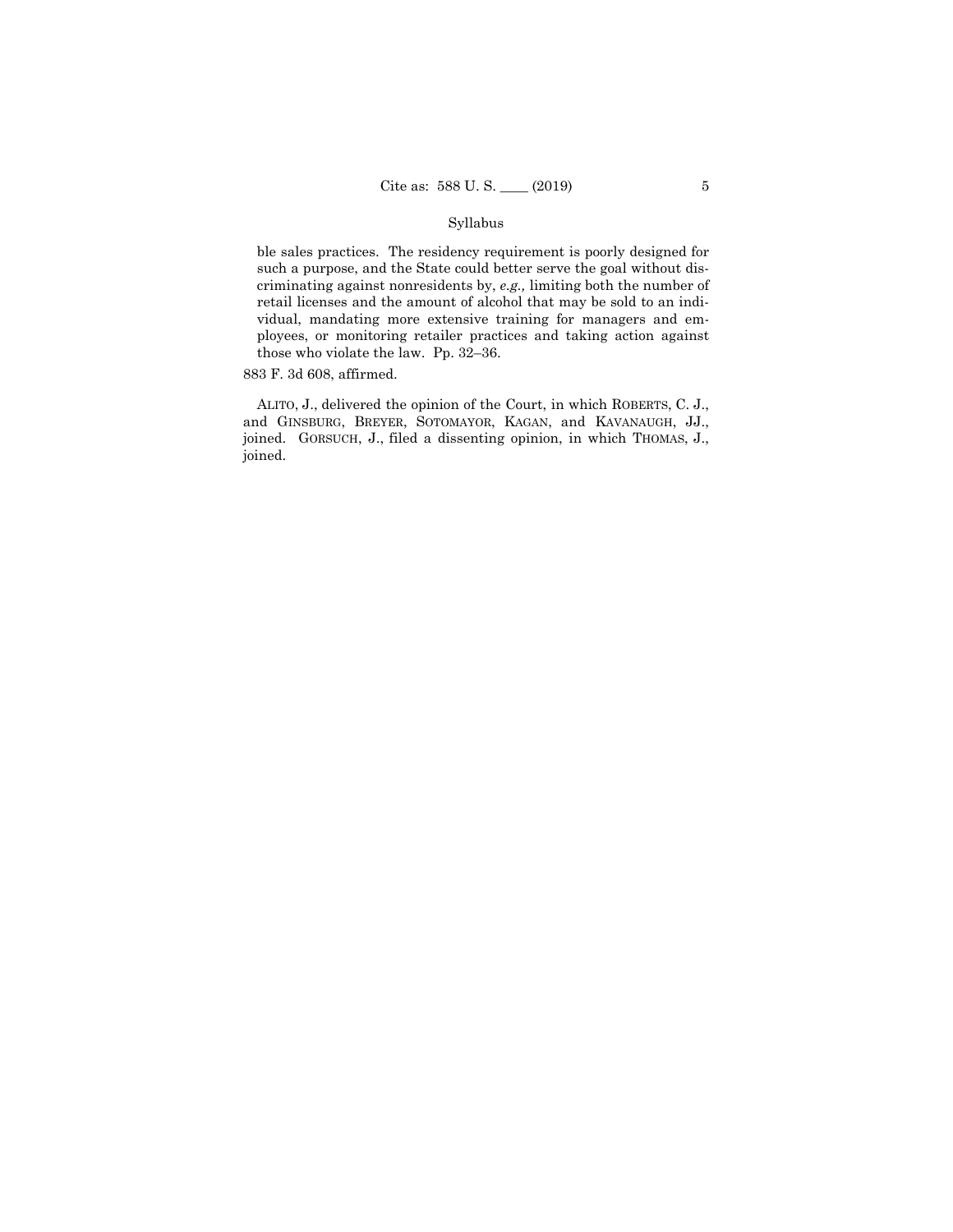preliminary print of the United States Reports. Readers are requested to notify the Reporter of Decisions, Supreme Court of the United States, Wash- ington, D. C. 20543, of any typographical or other formal errors, in order that corrections may be made before the preliminary print goes to press. NOTICE: This opinion is subject to formal revision before publication in the

# $\frac{1}{2}$  , where  $\frac{1}{2}$ **SUPREME COURT OF THE UNITED STATES**

## $\frac{1}{2}$  ,  $\frac{1}{2}$  ,  $\frac{1}{2}$  ,  $\frac{1}{2}$  ,  $\frac{1}{2}$  ,  $\frac{1}{2}$ No. 18–96

# TENNESSEE WINE AND SPIRITS RETAILERS ASSOCIATION, PETITIONER *v.* RUSSELL F. THOMAS, EXECUTIVE DIRECTOR OF THE TENNESSEE ALCOHOLIC BEVERAGE COMMISSION, ET AL.

## ON WRIT OF CERTIORARI TO THE UNITED STATES COURT OF APPEALS FOR THE SIXTH CIRCUIT

## [June 26, 2019]

## JUSTICE ALITO delivered the opinion of the Court.

The State of Tennessee imposes demanding durationalresidency requirements on all individuals and businesses seeking to obtain or renew a license to operate a liquor store. One provision precludes the renewal of a license unless the applicant has resided in the State for 10 consecutive years. Another provides that a corporation cannot obtain a license unless all of its stockholders are residents. The Court of Appeals for the Sixth Circuit struck down these provisions as blatant violations of the Commerce Clause, and neither petitioner—an association of Tennessee liquor retailers—nor the State itself defends them in this Court.

The Sixth Circuit also invalidated a provision requiring applicants for an initial license to have resided in the State for the prior two years, and petitioner does challenge that decision. But while this requirement is less extreme than the others that the Sixth Circuit found to be uncon-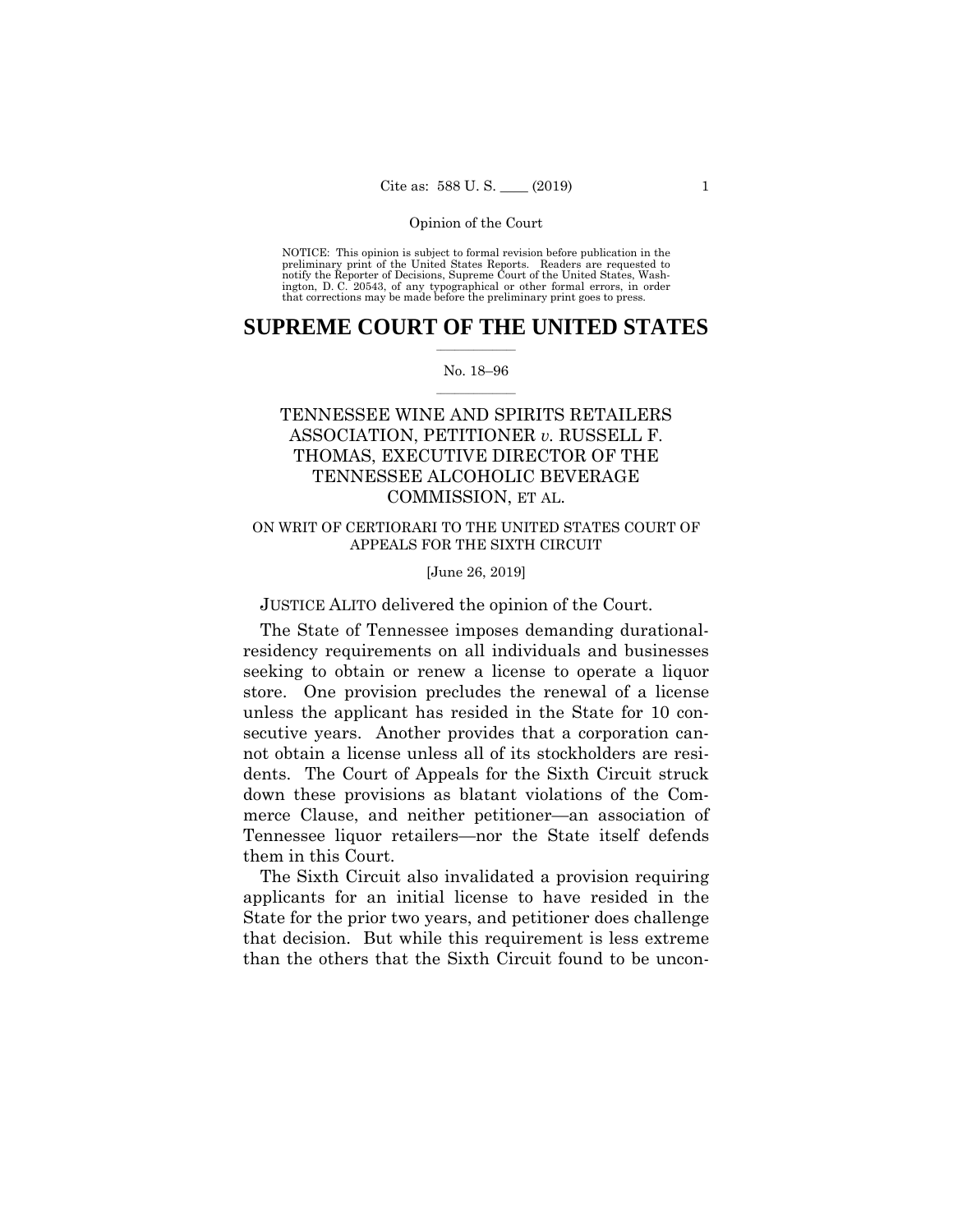stitutional, we now hold that it also violates the Commerce Clause and is not shielded by §2 of the Twenty-first Amendment. Section 2 was adopted as part of the scheme that ended prohibition on the national level. It gives each State leeway in choosing the alcohol-related public health and safety measures that its citizens find desirable. But §2 is not a license to impose all manner of protectionist restrictions on commerce in alcoholic beverages. Because Tennessee's 2-year residency requirement for retail license applicants blatantly favors the State's residents and has little relationship to public health and safety, it is unconstitutional.

> I A

Tennessee, like many other States, requires alcoholic beverages distributed in the State to pass through a specified three-tiered system.<sup>1</sup> Acting through the Tennessee Alcoholic Beverage Commission (TABC), the State issues different types of licenses to producers, wholesalers, and retailers of alcoholic beverages. See Tenn. Code Ann. §57– 3–201 (2018). Producers may sell only to licensed wholesalers; wholesalers may sell only to licensed retailers or other wholesalers; and only licensed retailers may sell to consumers. §57–3–404. No person may lawfully participate in the sale of alcohol without the appropriate license. See, *e.g.*, §57–3–406.

Included in the Tennessee scheme are onerous durational-

<sup>1</sup>For purposes of the provisions at issue here, Tennessee law defines "alcoholic beverage[s]" to include "spirits, liquor, wine, high alcohol content beer," and "any liquid product containing distilled alcohol capable of being consumed by a human being, manufactured or made with distilled alcohol, regardless of alcohol content," Tenn. Code Ann.  $§57-3-101(a)(1)(A)$  (2018). This definition excludes "beer," which is defined and regulated by separate statutory provisions, see §57–5– 101(b).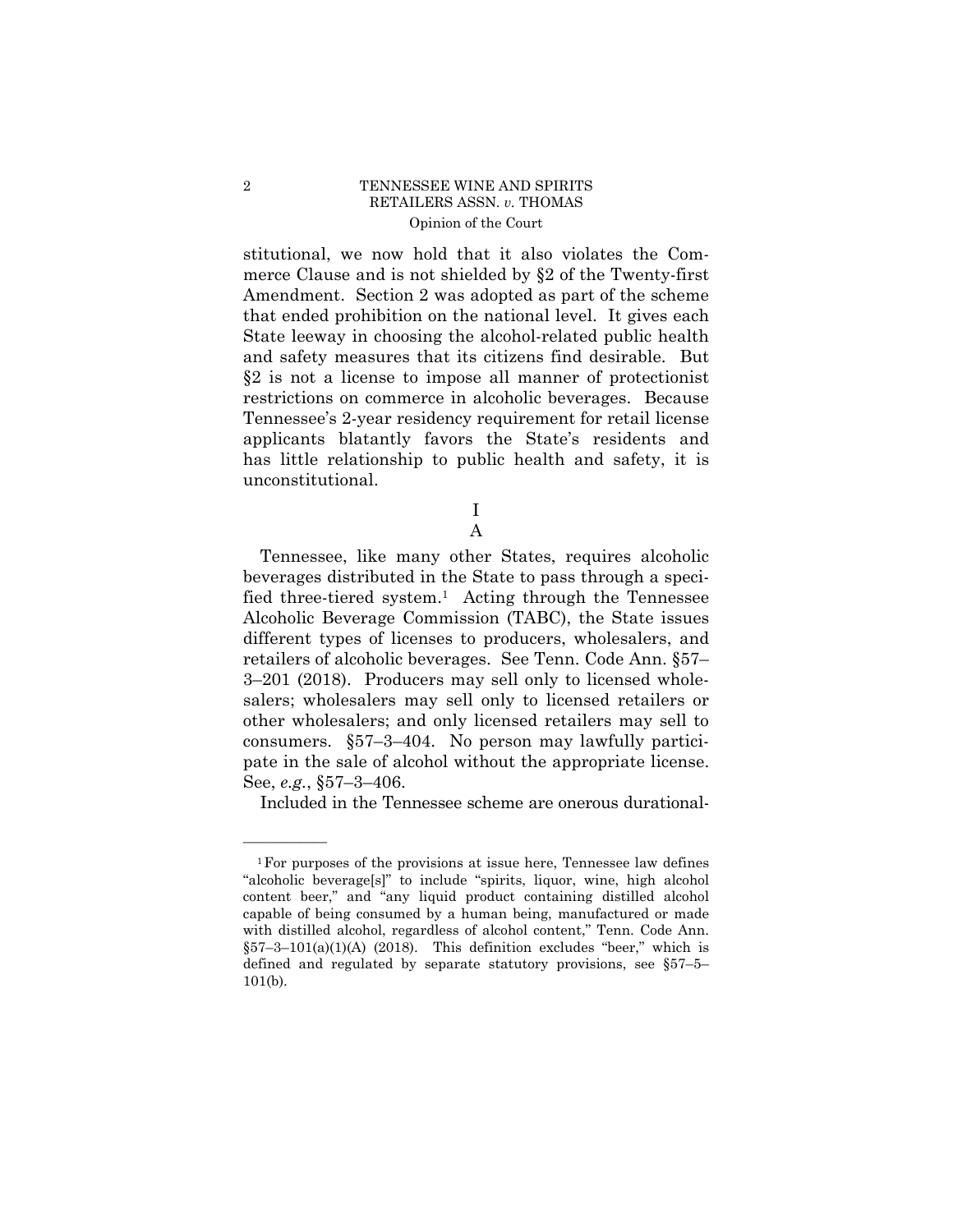residency requirements for all persons and companies wishing to operate "retail package stores" that sell alcoholic beverages for off-premises consumption (hereinafter liquor stores). See §57–3–204(a). To obtain an initial retail license, an individual must demonstrate that he or she has "been a bona fide resident" of the State for the previous two years.  $\S57-3-204(b)(2)(A)$ . And to renew such a license—which Tennessee law requires after only one year of operation—an individual must show continuous residency in the State for a period of 10 consecutive years. *Ibid.* 

The rule for corporations is also extraordinarily restrictive. A corporation cannot get a retail license unless all of its officers, directors, and owners of capital stock satisfy the durational-residency requirements applicable to individuals.  $$57-3-204(b)(3)$ . In practice, this means that no corporation whose stock is publicly traded may operate a liquor store in the State.

In 2012, the Tennessee attorney general was asked whether the State's durational-residency requirements violate the Commerce Clause, and his answer was that the requirements constituted "trade restraints and barriers that impermissibly discriminate against interstate commerce." App. to Brief in Opposition 11a; see also *id.*, at 12a (citing *Jelovsek* v. *Bredesen*, 545 F. 3d 431, 435 (CA6 2008)). In light of that opinion, the TABC stopped enforcing the requirements against new applicants. See App. 51, ¶9; *id.*, at 76, ¶10.

The Tennessee General Assembly responded by amending the relevant laws to include a statement of legislative intent. Citing the alcohol content of the beverages sold in liquor stores, the Assembly found that protection of "the health, safety and welfare" of Tennesseans called for "a higher degree of oversight, control and accountability for individuals involved in the ownership, management and control" of such outlets.  $\S 57 - 3 - 204(b)(4)$ .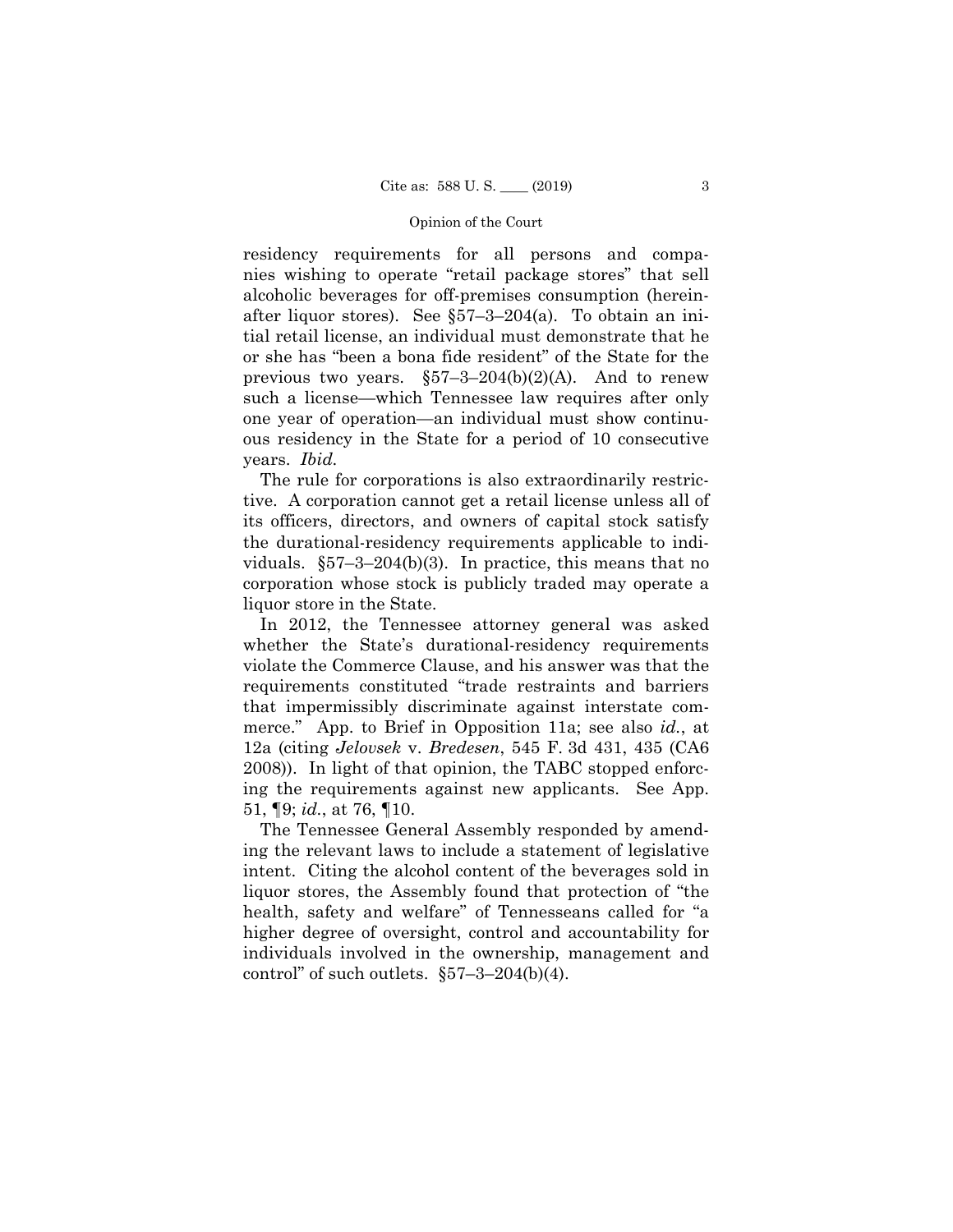After the amendments became law, the attorney general was again asked about the constitutionality of the durational-residency requirements, but his answer was the same as before. See App. to Brief in Opposition 13a. Consequently, the TABC continued its practice of nonenforcement.

B

In 2016, respondents Tennessee Fine Wines and Spirits, LLC dba Total Wine Spirits Beer & More (Total Wine) and Affluere Investments, Inc. dba Kimbrough Fine Wine & Spirits (Affluere) applied for licenses to own and operate liquor stores in Tennessee. At the time, neither Total Wine nor Affluere satisfied the durational-residency requirements. Total Wine was formed as a Tennessee limited liability company but is owned by residents of Maryland, Brief for Respondent Total Wine 10; App. 51, ¶4–5, and Affluere was owned and controlled by two individuals who, by the time their application was considered, had only recently moved to the State, see App. 11–12, 20, 22.

TABC staff recommended approval of the applications, but petitioner Tennessee Wine and Spirits Retailers Association (the Association)—a trade association of in-state liquor stores—threatened to sue the TABC if it granted them. *Id.*, at 15, ¶17. The TABC's executive director (a respondent here) filed a declaratory judgment action in state court to settle the question of the residency requirements' constitutionality. *Id.*, at 17.

The case was removed to the United States District Court for the Middle District of Tennessee, and that court, relying on our decision in *Granholm* v. *Heald*, 544 U. S. 460 (2005), concluded that the requirements are unconstitutional. *Byrd* v. *Tennessee Wine and Spirits Retailers Assn.*, 259 F. Supp. 3d 785, 797 (2017). The State declined to appeal, and Total Wine and Affluere were issued licenses.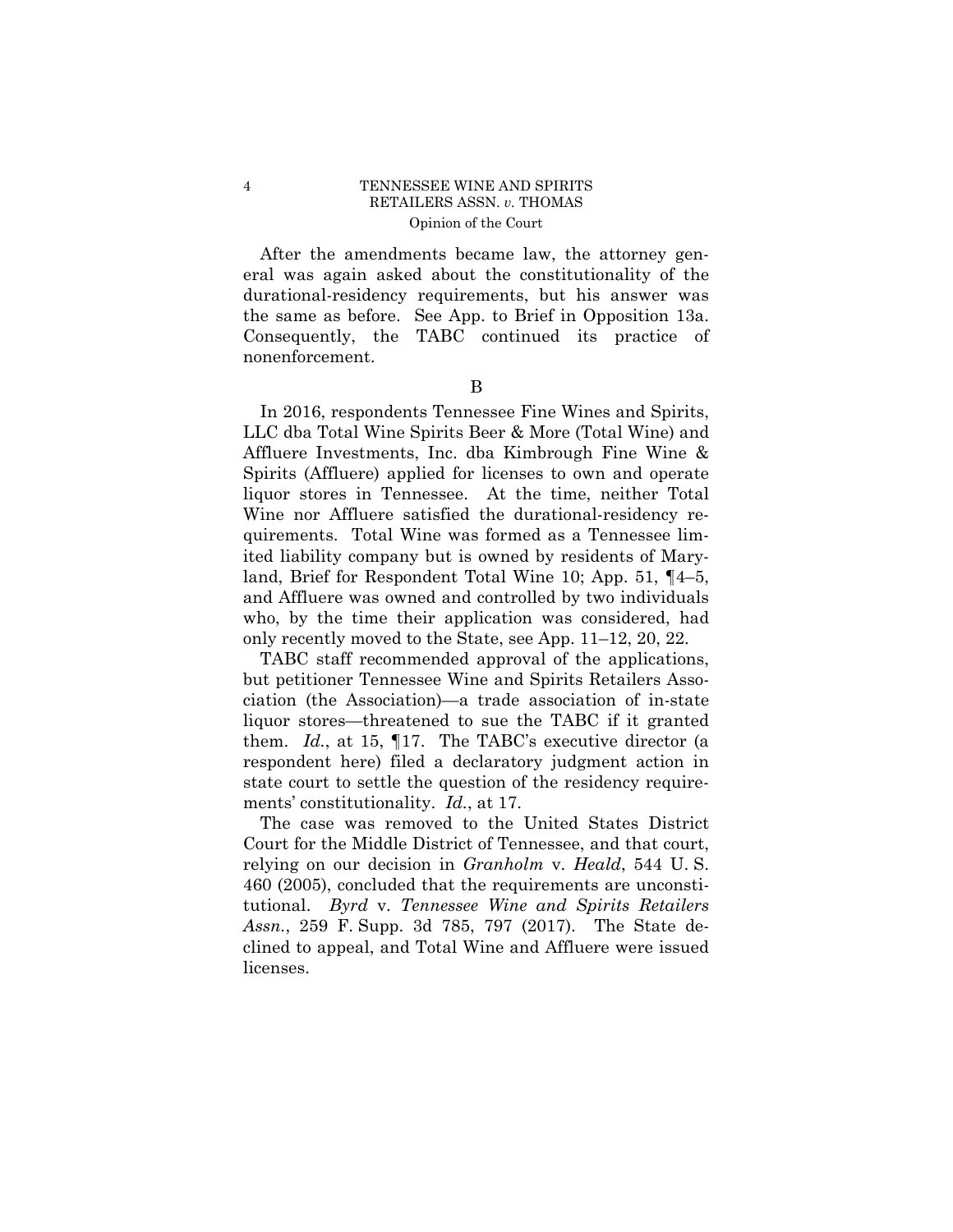The Association, however, took the case to the Court of Appeals for the Sixth Circuit, where a divided panel affirmed. See *Byrd* v. *Tennessee Wine and Spirits Retailers Assn.*, 883 F. 3d 608 (2018). All three judges acknowledged that the Tennessee residency requirements facially discriminate against out-of-state economic interests. See *id.,* at 624; *id.,* at 634 (Sutton, J., concurring in part and dissenting in part). And all three also agreed that neither the 10-year residency requirement for license renewals nor the 100-percent-resident shareholder requirement is constitutional under this Court's Twenty-first Amendment and dormant Commerce Clause precedents. See *id.,* at 625–626; *id.,* at 635 (opinion of Sutton, J.).

The panel divided, however, over the constitutionality of the 2-year residency requirement for individuals seeking initial retail licenses, as well as the provision applying those requirements to officers and directors of corporate applicants. Applying standard dormant Commerce Clause scrutiny, the majority struck down the challenged restrictions, reasoning that they facially discriminate against interstate commerce and that the interests they are claimed to further can be adequately served through reasonable, nondiscriminatory alternatives. *Id.*, at 623– 626. The dissent disagreed, reading §2 of the Twenty-first Amendment to grant States "'virtually' limitless" authority to regulate the in-state distribution of alcohol, the only exception being for laws that "serve no purpose besides 'economic protectionism.'" *Id.*, at 633 (quoting *Bacchus Imports, Ltd.* v. *Dias*, 468 U. S. 263, 276 (1984)). Applying that highly deferential standard, the dissent would have upheld the 2-year residency requirement, as well as the provision applying that requirement to all officers and directors of corporate applicants. The dissent argued that these provisions help to promote the State's interests in "responsible consumption" of alcohol and "orderly liquor markets." 883 F. 3d, at 633.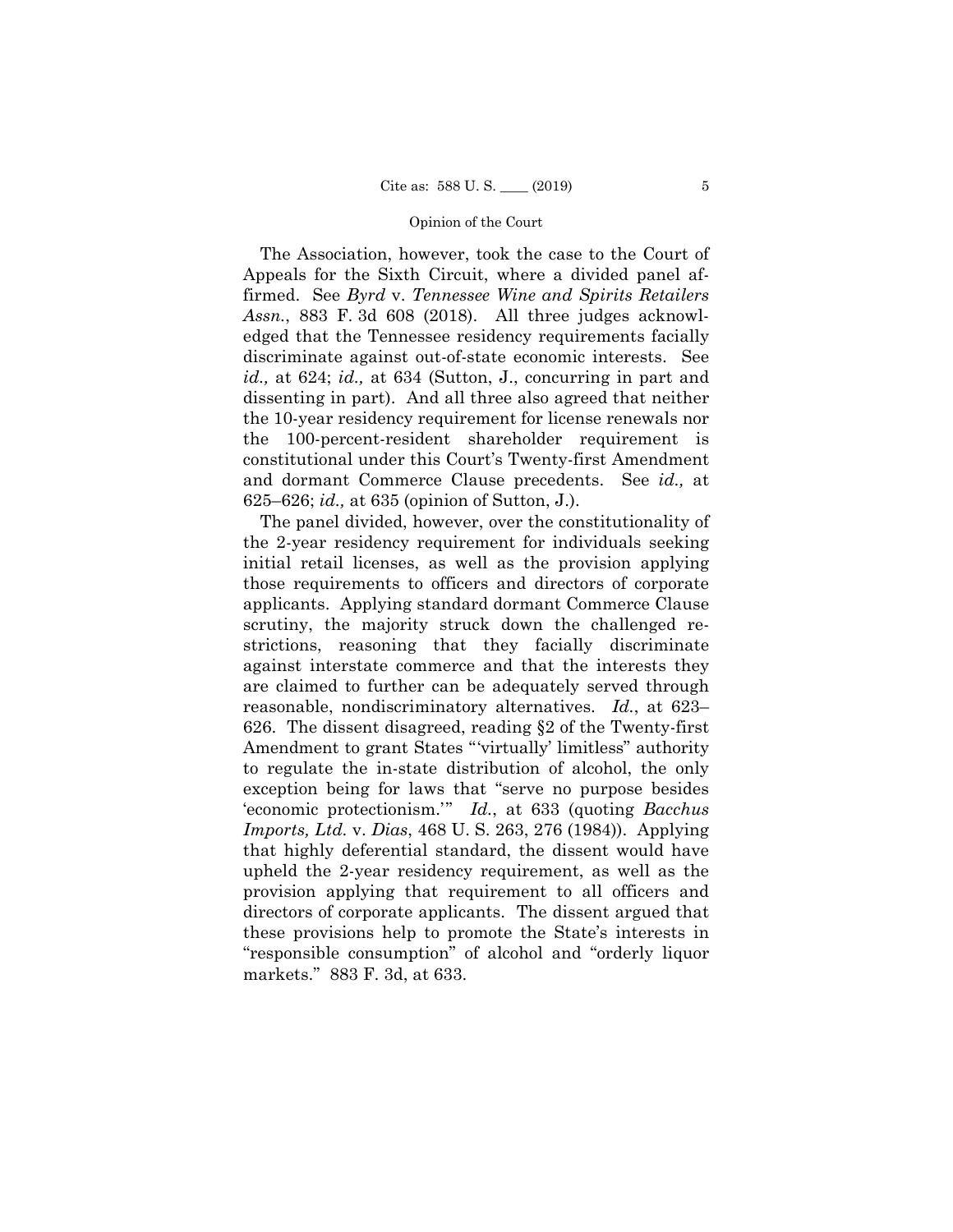ment with the Association's position.2 We granted The Association filed a petition for a writ of certiorari challenging the decision on the 2-year residency requirement for initial licenses. Tennessee declined to seek certiorari but filed a letter with the Court expressing agreecertiorari, 585 U.S.  $\_\_$  (2018), in light of the disagreement among the Courts of Appeals about how to reconcile our modern Twenty-first Amendment and dormant Commerce Clause precedents. See 883 F. 3d, at 616 (collecting cases).

II

A

The Court of Appeals held that Tennessee's 2-year residency requirement violates the Commerce Clause, which provides that "[t]he Congress shall have Power ... [t]o regulate Commerce with foreign Nations, and among the several States, and with the Indian Tribes." Art. I, §8, cl. 3. "Although the Clause is framed as a positive grant of power to Congress," *Comptroller of Treasury of Md.* v. *Wynne*, 575 U.S. \_\_, \_\_ (2015) (slip op., at 5), we have long held that this Clause also prohibits state laws that unduly restrict interstate commerce. See, *e.g.*, *ibid.*; *Philadelphia* v. *New Jersey*, 437 U. S. 617, 623–624 (1978); *Cooley* v. *Board of Wardens of Port of Philadelphia ex rel. Soc. for Relief of Distressed Pilots*, 12 How. 299, 318–319 (1852); *Willson* v. *Black Bird Creek Marsh Co.*, 2 Pet. 245, 252 (1829). "This 'negative' aspect of the Commerce Clause" prevents the States from adopting protectionist measures and thus preserves a national market for goods and services. *New Energy Co. of Ind.* v. *Limbach*, 486 U. S. 269, 273 (1988).

This interpretation, generally known as "the dormant

<sup>2</sup>See Letter from H. Slatery III, Tenn. Atty. Gen., to S. Harris, Clerk of Court (Nov. 13, 2018).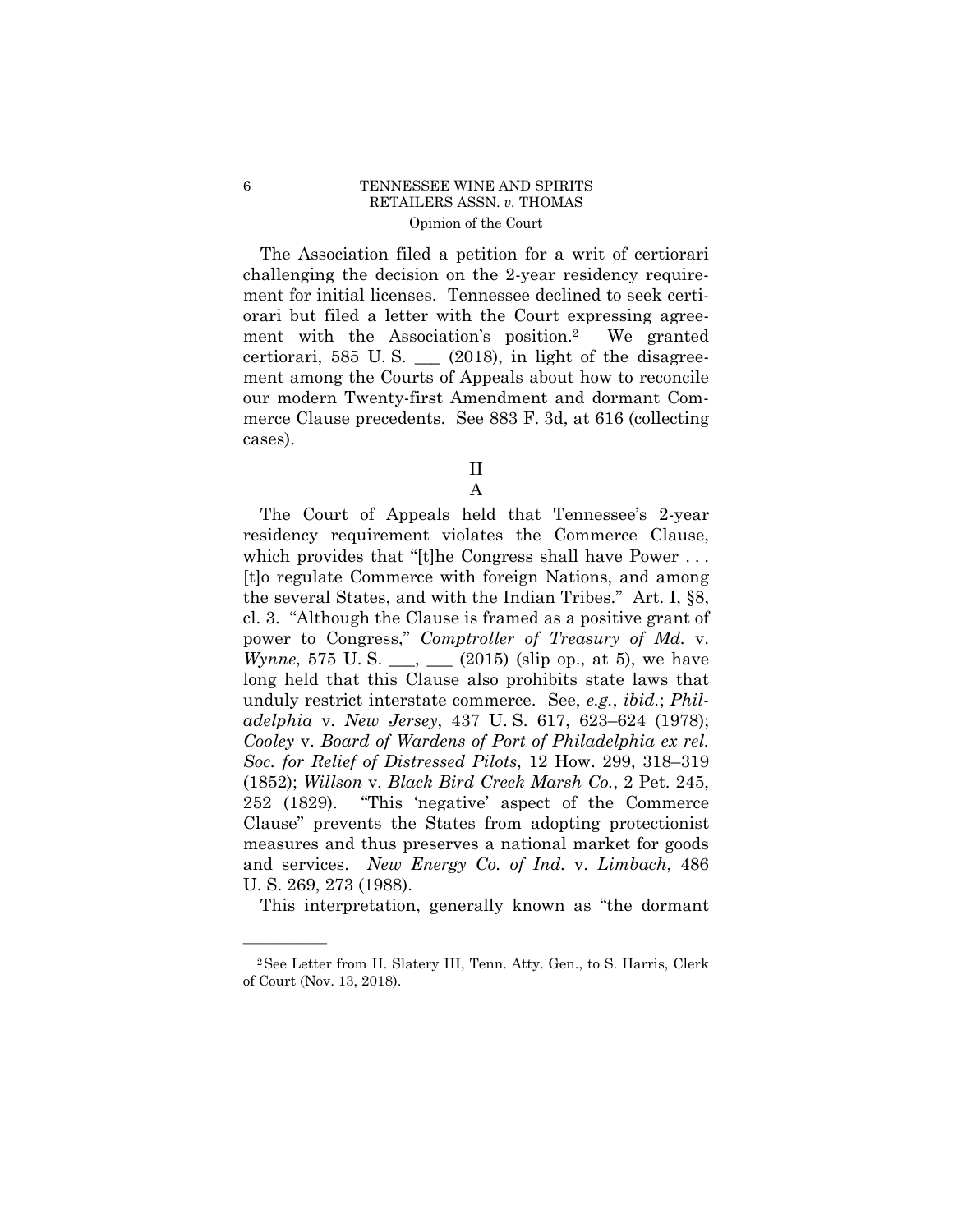Commerce Clause," has a long and complicated history. Its roots go back as far as *Gibbons* v. *Ogden*, 9 Wheat. 1 (1824), where Chief Justice Marshall found that a version of the dormant Commerce Clause argument had "great force." *Id.*, at 209. His successor disagreed, see *License Cases*, 5 How. 504, 578–579 (1847) (Taney, C. J.), but by the latter half of the 19th century the dormant Commerce Clause was firmly established, see, *e.g.*, *Case of the State Freight Tax*, 15 Wall. 232, 279–280 (1873)*,* and it played an important role in the economic history of our Nation. See Cushman, Formalism and Realism in Commerce Clause Jurisprudence, 67 U. Chi. L. Rev. 1089, 1107 (2000).

In recent years, some Members of the Court have authored vigorous and thoughtful critiques of this interpretation. See, *e.g*., *Camps Newfound/Owatonna, Inc.* v. *Town of Harrison*, 520 U. S. 564, 609–620 (1997) (THOMAS, J., dissenting); *Tyler Pipe Industries, Inc.* v. *Washington State Dept. of Revenue*, 483 U. S. 232, 259– 265 (1987) (Scalia, J., concurring in part and dissenting in part); cf. *post*, at 2–3 (GORSUCH, J., dissenting) (deeming doctrine "peculiar"). But the proposition that the Commerce Clause by its own force restricts state protectionism is deeply rooted in our case law. And without the dormant Commerce Clause, we would be left with a constitutional scheme that those who framed and ratified the Constitution would surely find surprising.

That is so because removing state trade barriers was a principal reason for the adoption of the Constitution. Under the Articles of Confederation, States notoriously obstructed the interstate shipment of goods. "Interference with the arteries of commerce was cutting off the very lifeblood of the nation." M. Farrand, The Framing of the Constitution of the United States 7 (1913). The Annapolis Convention of 1786 was convened to address this critical problem, and it culminated in a call for the Philadelphia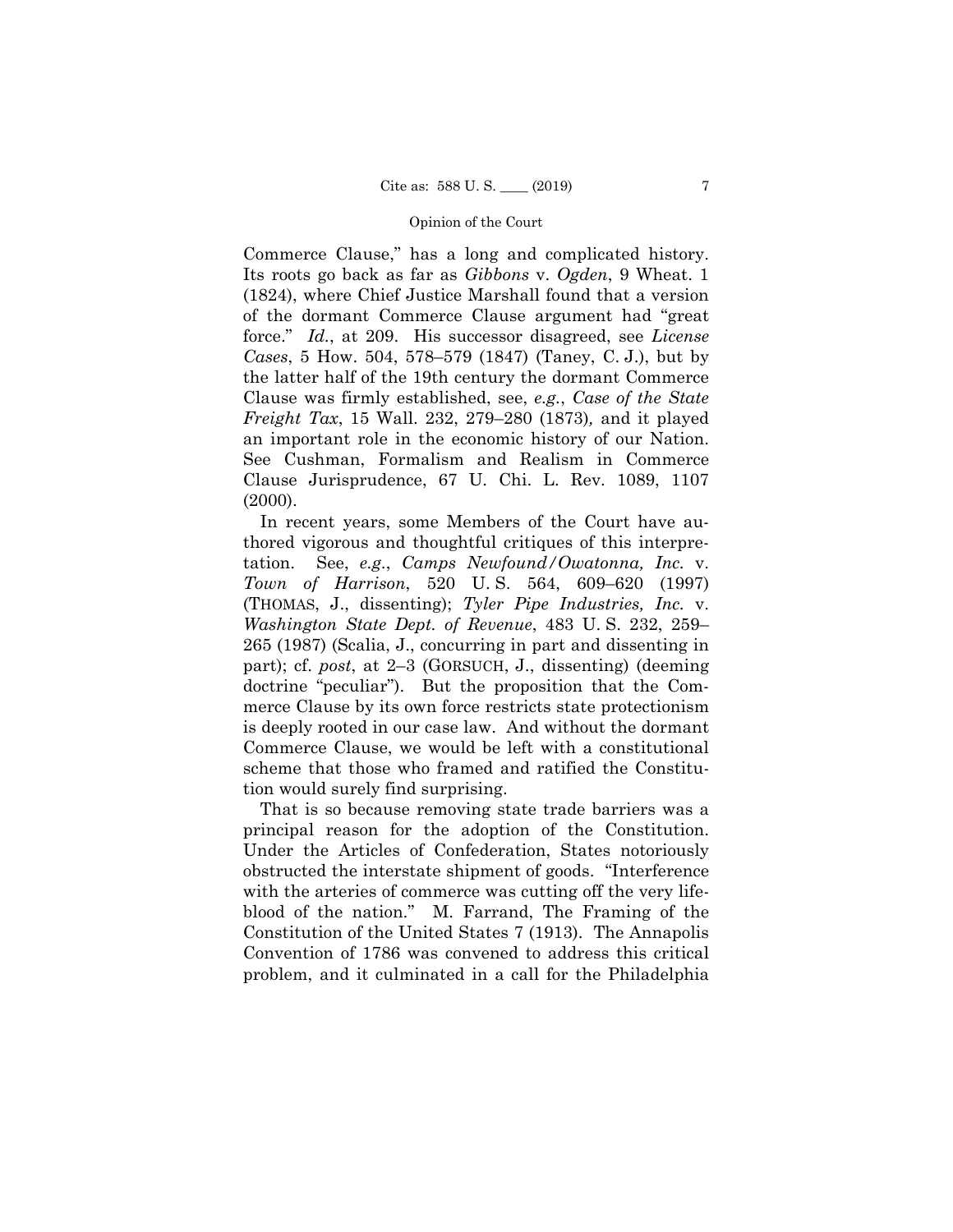Convention that framed the Constitution in the summer of 1787.3 At that Convention, discussion of the power to regulate interstate commerce was almost uniformly linked to the removal of state trade barriers, see Abel, The Commerce Clause in the Constitutional Convention and in Contemporary Comment, 25 Minn. L. Rev. 432, 470–471 (1941), and when the Constitution was sent to the state conventions, fostering free trade among the States was prominently cited as a reason for ratification. In The Federalist No. 7, Hamilton argued that state protectionism could lead to conflict among the States, see The Federalist No. 7, pp. 62–63 (C. Rossiter ed. 1961), and in No. 11, he touted the benefits of a free national market, *id*., at 88–89. In The Federalist No. 42, Madison sounded a similar theme. *Id*., at 267–268.

In light of this background, it would be strange if the Constitution contained no provision curbing state protectionism, and at this point in the Court's history, no provision other than the Commerce Clause could easily do the job. The only other provisions that the Framers might have thought would fill that role, at least in part, are the Import-Export Clause, Art. I, §10, cl. 2, which generally prohibits a State from "lay[ing] any Imposts or Duties on Imports or Exports," and the Privileges and Immunities Clause, Art. IV, §2, which provides that "[t]he Citizens of each State shall be entitled to all Privileges and Immunities of Citizens in the several States." But the Import-Export Clause was long ago held to refer only to international trade. See *Woodruff* v. *Parham*, 8 Wall. 123, 136– 137 (1869). And the Privileges and Immunities Clause has been interpreted not to protect corporations, *Western* 

<sup>3</sup>See, *e.g.*, R. Beeman, Plain, Honest Men: The Making of the American Constitution 18–20 (2009); D. Stewart, The Summer of 1787: The Men Who Invented the Constitution 9–10 (2007); M. Farrand, The Framing of the Constitution of the United States 7–10 (1913).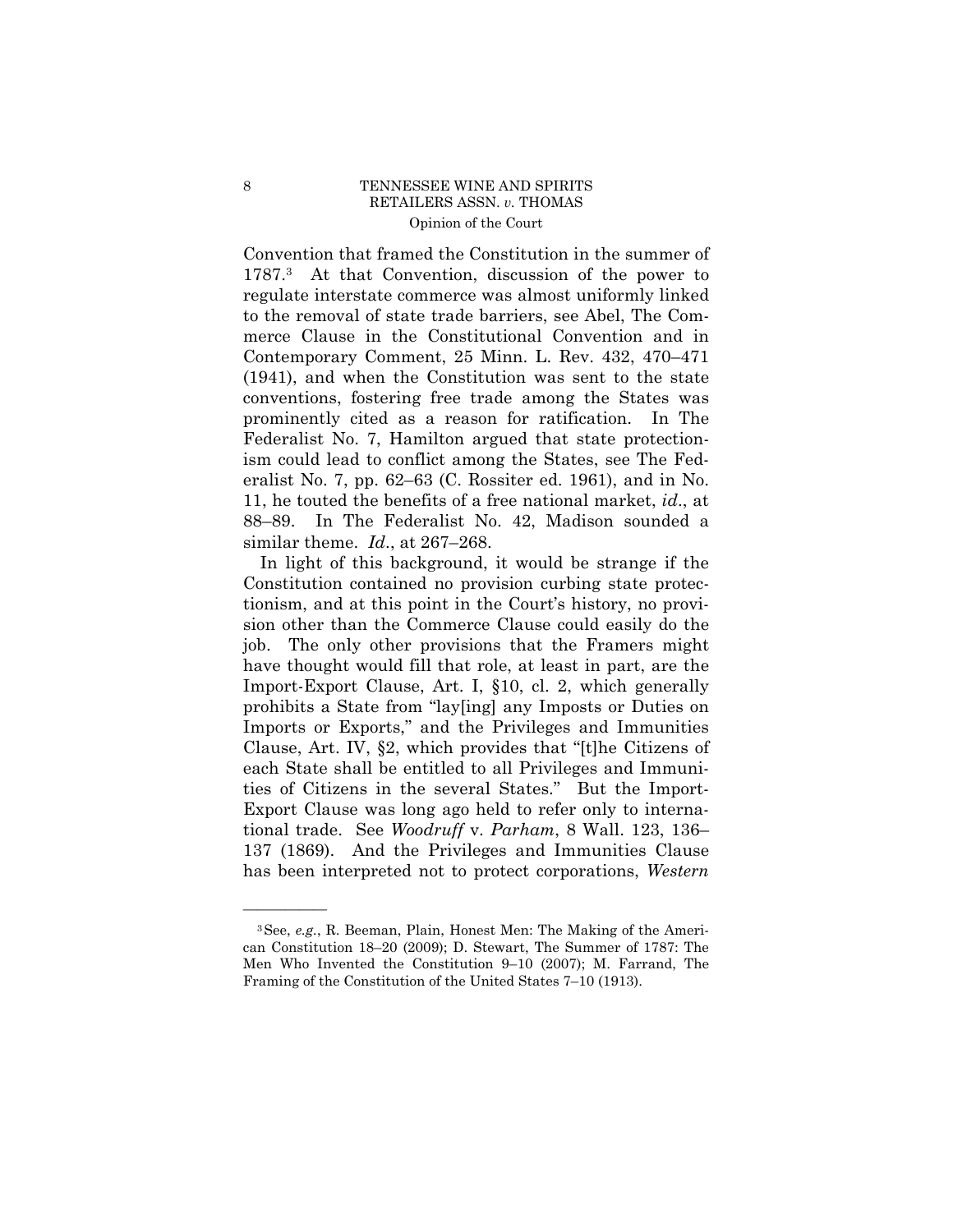*& Southern Life Ins. Co.* v. *State Bd. of Equalization of Cal.*, 451 U. S. 648, 656 (1981) (citing *Hemphill* v. *Orloff*, 277 U. S. 537, 548–550 (1928)), and may not guard against certain discrimination scrutinized under the dormant Commerce Clause, see Denning, Why the Privileges and Immunities Clause of Article IV Cannot Replace the Dormant Commerce Clause Doctrine, 88 Minn. L. Rev. 384, 393–397 (2003). So if we accept the Court's established interpretation of those provisions, that leaves the Commerce Clause as the primary safeguard against state protectionism.4

It is not surprising, then, that our cases have long emphasized the connection between the trade barriers that prompted the call for a new Constitution and our dormant Commerce Clause jurisprudence. In *Guy* v. *Baltimore*, 100 U. S. 434, 440 (1880), for example, the Court wrote that state protectionist measures, "if maintained by this court, would ultimately bring our commerce to that 'oppressed and degraded state,' existing at the adoption of the present Constitution, when the helpless, inadequate Confederation

 24 How. 169 (1861). And more recently *Woodruff* has been questioned. it was not practicable among so many States, increasing in number, 4Before *Woodruff*, there was authority suggesting that the Import-Export Clause applied to trade between States. See *Brown* v. *Maryland*, 12 Wheat. 419, 449 (1827) (Marshall, C. J.); *Almy* v. *California*, See *Camps Newfound/Owatonna, Inc.* v. *Town of Harrison*, 520 U. S. 564, 624–636 (1997) (THOMAS, J., dissenting). But one way or the other, it would grossly distort the Constitution to hold that it provides no protection against a broad swath of state protectionist measures. Even at the time of the adoption of the Constitution, it would have been asking a lot to require that Congress pass a law striking down every protectionist measure that a State or unit of local government chose to enact. Cf. Friedman & Deacon, A Course Unbroken: The Constitutional Legitimacy of the Dormant Commerce Clause, 97 Va. L. Rev. 1877, 1898–1903 (2011); 3 The Records of the Federal Convention of 1787, p. 549 (M. Farrand ed. 1911) (the Virginia Plan's proposal of a congressional negative was "justly abandoned, as, apart from other objections, and enacting, each of them, so many laws").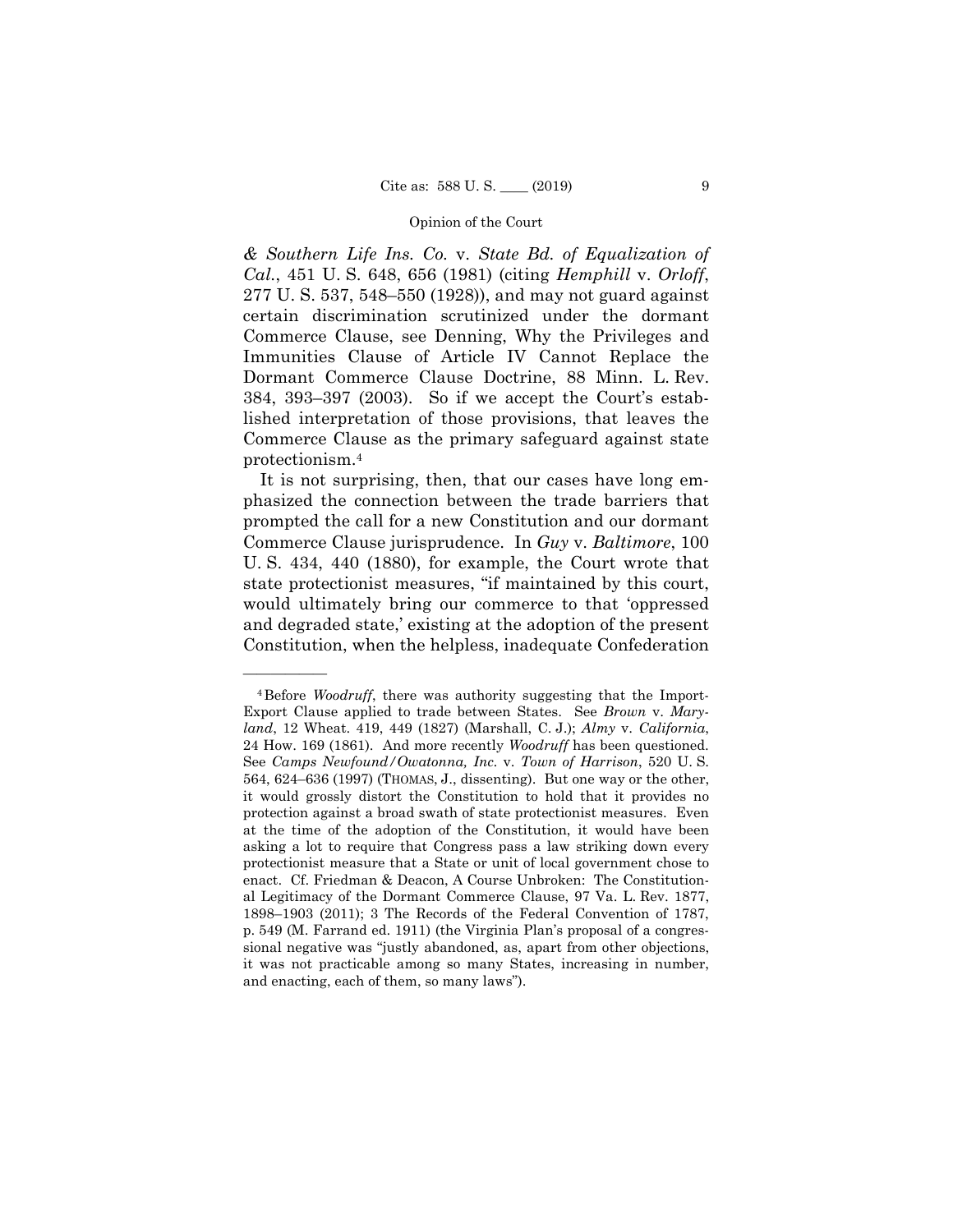was abandoned and the national government instituted." More recently, we observed that our dormant Commerce Clause cases reflect a "'central concern of the Framers that was an immediate reason for calling the Constitutional Convention: the conviction that in order to succeed, the new Union would have to avoid the tendencies toward economic Balkanization that had plagued relations among the Colonies and later among the States under the Articles of Confederation.'" *Granholm*, 544 U. S., at 472 (quoting *Hughes* v. *Oklahoma*, 441 U. S. 322, 325–326 (1979)).

In light of this history and our established case law, we reiterate that the Commerce Clause by its own force restricts state protectionism.

Under our dormant Commerce Clause cases, if a state law discriminates against out-of-state goods or nonresident economic actors, the law can be sustained only on a showing that it is narrowly tailored to "'advanc[e] a legitimate local purpose.'" *Department of Revenue of Ky.* v. *Davis*, 553 U. S. 328, 338 (2008). See also, *e.g.*, *Oregon Waste Systems, Inc.* v. *Department of Environmental Quality of Ore.*, 511 U. S. 93, 100–101 (1994); *Maine* v. *Taylor*, 477 U. S. 131, 138 (1986).

883 F. 3d, at 626. Instead, their arguments are based on Tennessee's 2-year durational-residency requirement plainly favors Tennesseans over nonresidents, and neither the Association nor the dissent below defends that requirement under the standard that would be triggered if the requirement applied to a person wishing to operate a retail store that sells a commodity other than alcohol. See §2 of the Twenty-first Amendment, to which we will now turn.

B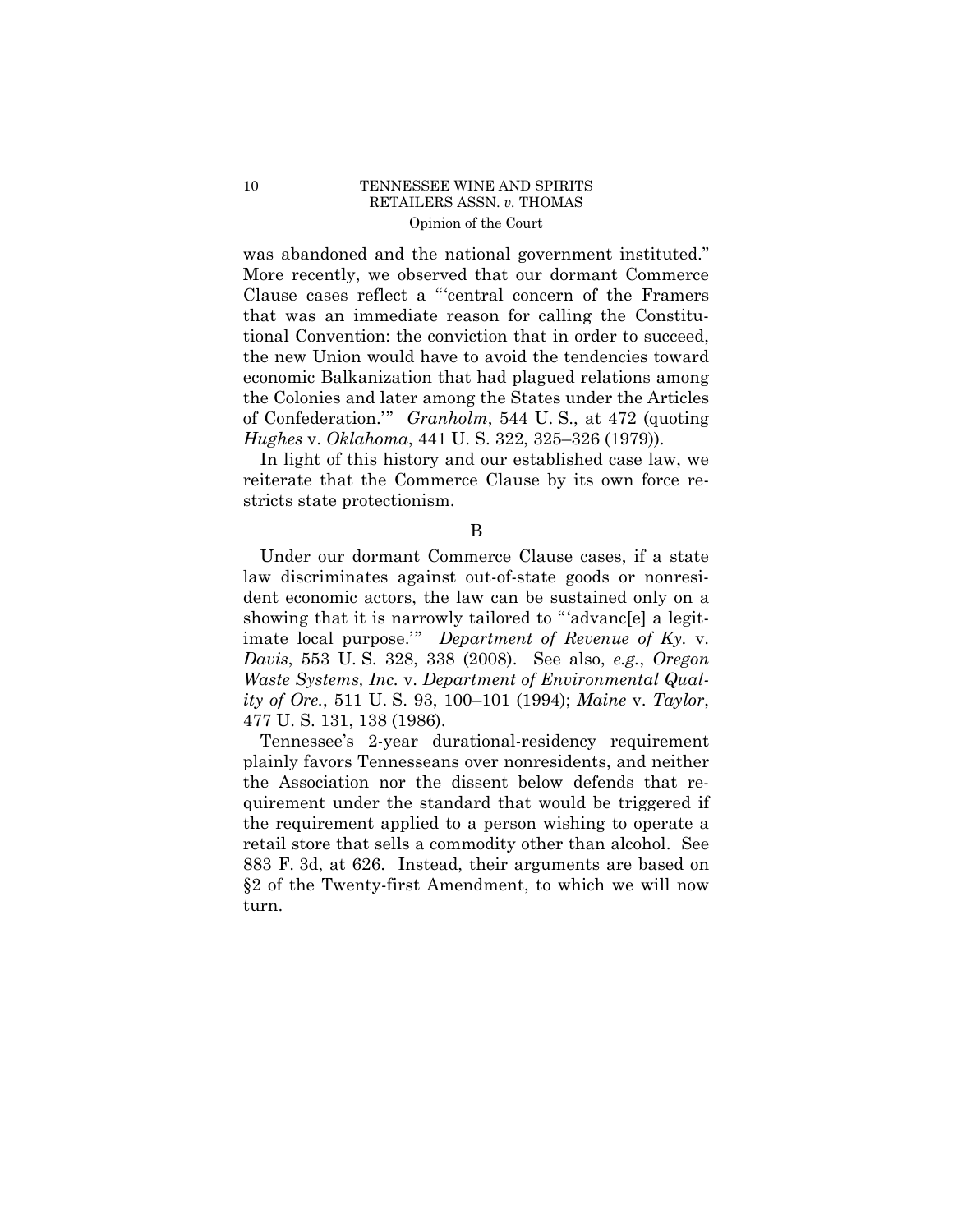# III A

Section 2 of the Twenty-first Amendment provides as follows:

"The transportation or importation into any State, Territory, or possession of the United States for delivery or use therein of intoxicating liquors, in violation of the laws thereof, is hereby prohibited."

Although the interpretation of any provision of the Constitution must begin with a consideration of the literal meaning of that particular provision, reading §2 to prohibit the transportation or importation of alcoholic beverages in violation of *any* state law<sup>5</sup> would lead to absurd results that the provision cannot have been meant to produce. Under the established rule that a later adopted provision takes precedence over an earlier, conflicting provision of equal stature, see, *e.g.*, *United States* v. *Tynen*, 11 Wall. 88, 92 (1871); *Posadas* v. *National City Bank*, 296 U. S. 497, 503 (1936); A. Scalia & B. Garner, Reading Law 327– 328 (2012); 1A N. Singer & J. Singer, Sutherland on Statutory Construction §23:9 (7th ed. 2009), such a reading of §2 would mean that the provision would trump any irreconcilable provision of the original Constitution, the Bill of Rights, the Fourteenth Amendment, and every other constitutional provision predating ratification of the Twenty-first Amendment in 1933. This would mean, among other things, that a state law prohibiting the im-

<sup>5</sup>As we will explain, §2 followed the wording of the 1913 Webb-Kenyon Act, ch. 90, 37 Stat. 699, see *Craig* v. *Boren*, 429 U. S. 190, 205–206 (1976), and, given this Court's case law at the time, it went without saying that the only state laws that Congress could protect from constitutional challenge were those that represented the valid exercise of the police power, which was not understood to authorize purely protectionist measures with no bona fide relation to public health or safety. See *infra*, at 14–15, 18–19.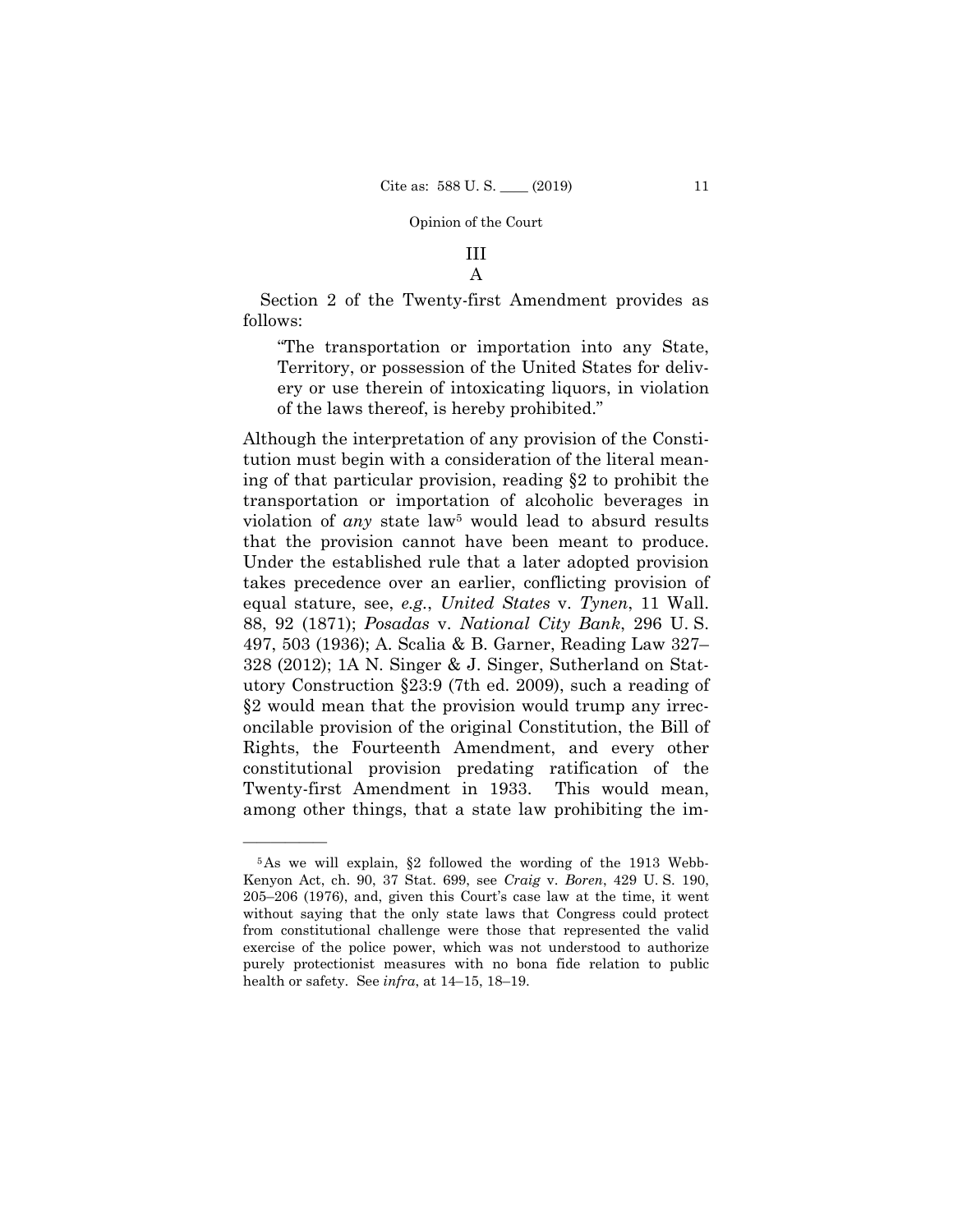portation of alcohol for sale to persons of a particular race, religion, or sex would be immunized from challenge under the Equal Protection Clause. Similarly, if a state law prohibited the importation of alcohol for sale by proprietors who had expressed an unpopular point of view on an important public issue, the First Amendment would provide no protection. If a State imposed a duty on the importation of foreign wine or spirits, the Import-Export Clause would have to give way. If a state law retroactively made it a crime to have bought or sold imported alcohol under specified conditions, the *Ex Post Facto* Clause would provide no barrier to conviction. The list goes on.

Despite the ostensibly broad text of §2, no one now contends that the provision must be interpreted in this way. Instead, we have held that §2 must be viewed as one part of a unified constitutional scheme. See *California Retail Liquor Dealers Assn.* v. *Midcal Aluminum, Inc.*, 445 U. S. 97, 109 (1980); *Hostetter* v. *Idlewild Bon Voyage Liquor Corp.*, 377 U. S. 324, 331–332 (1964); cf. Scalia & Garner, *supra*, at 167–169, 180–182. In attempting to understand how §2 and other constitutional provisions work together, we have looked to history for guidance, and history has taught us that the thrust of §2 is to "constitutionaliz[e]" the basic structure of federal-state alcohol regulatory authority that prevailed prior to the adoption of the Eighteenth Amendment. *Craig* v. *Boren*, 429 U. S. 190, 206 (1976). We therefore examine that history.

B

Throughout the 19th century, social problems attributed to alcohol use prompted waves of state regulation, and these measures were often challenged as violations of various provisions of the Federal Constitution.

One wave of state regulation occurred during the first half of the century. The country's early years were a time of notoriously hard drinking, see D. Okrent, Last Call: The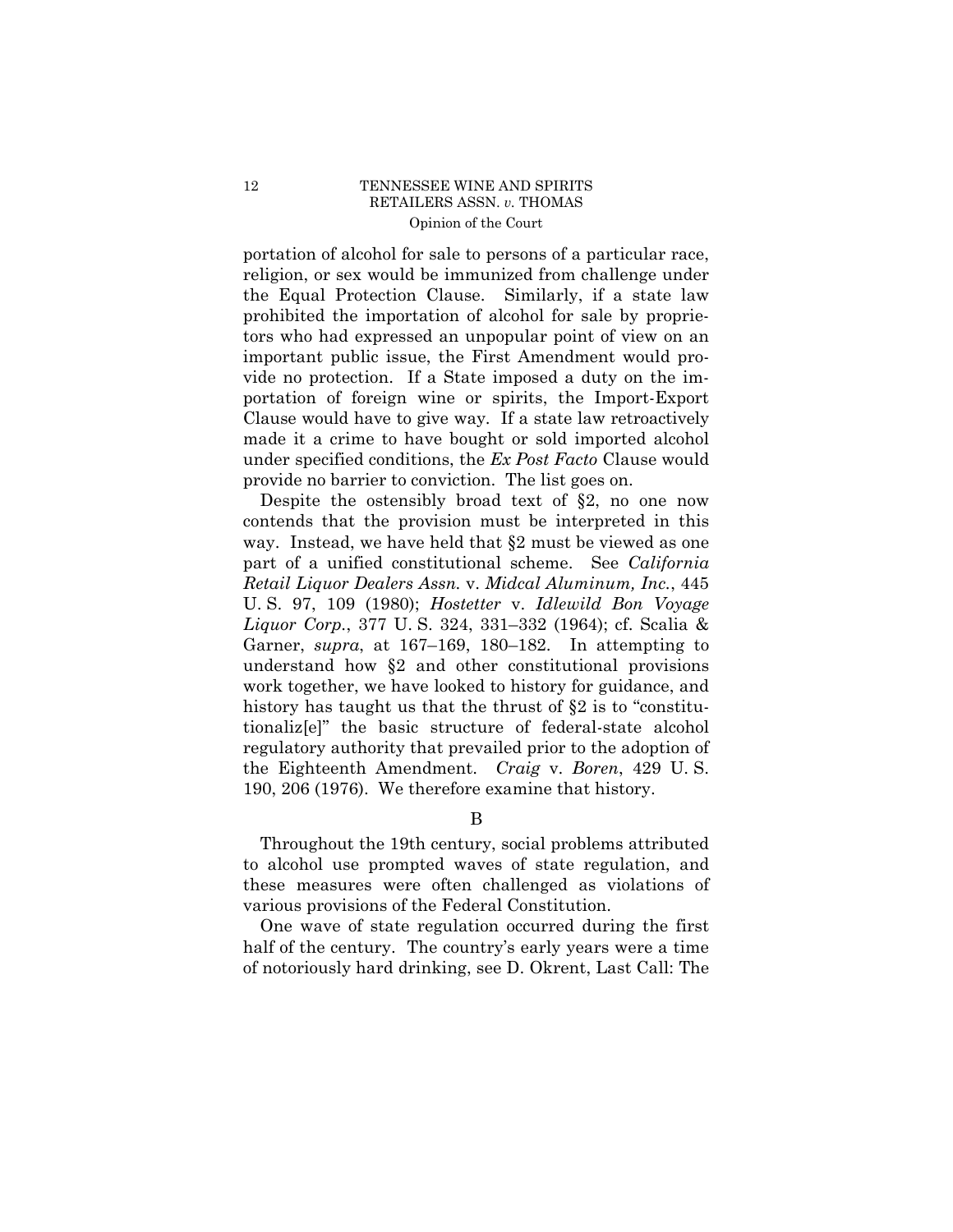Rise and Fall of Prohibition 7  $(2010)$ ,<sup>6</sup> and the problems that this engendered prompted States to enact a variety of regulations, including licensing requirements, age restrictions, and Sunday-closing laws. See Byse, Alcoholic Beverage Control Before Repeal, 7 Law & Contemp. Prob. 544, 546–551 (1940).

Three States' alcohol licensing laws came before this Court in 1847 in the *License Cases*, 5 How. 504. The principal claim in those cases was similar to the one now before us; licensing laws enacted in three States were challenged under the Commerce Clause. The Court unanimously rejected those claims, but six Justices authored opinions; no opinion commanded a majority; and the general status of dormant Commerce Clause claims was left uncertain. See 5 C. Swisher, The Taney Period, 1836–64, History of the Supreme Court of the United States 373– 374 (1974).

Following the Civil War, the Court considered a steady stream of alcohol-regulation cases. The postwar period saw a great proliferation of saloons,<sup>7</sup> and myriad social

<sup>6</sup>Between 1780 and 1830, Americans consumed "more alcohol, on an individual basis, than at any other time in the history of the nation," with per capita consumption double that of the modern era. R. Mendelson, From Demon to Darling: A Legal History of Wine in America 11

<sup>(2009).&</sup>lt;br> $7\,\text{By }1872$ , about 100,000 had sprung up across the country, and by the end of the century, that number had climbed to almost 300,000. *Id.*, at 31. This increase has been linked to the introduction of the English "tied-house" system. Under the tied-house system, an alcohol producer, usually a brewer, would set up saloonkeepers, providing them with premises and equipment, and the saloonkeepers, in exchange, agreed to sell only that producer's products and to meet set sales requirements. *Ibid.*; T. Pegram, Battling Demon Rum: The Struggle for a Dry America, 1800–1933, p. 95 (1998). To meet those requirements, saloonkeepers often encouraged irresponsible drinking. *Id.*, at 97. The three-tiered distribution model was adopted by States at least in large part to preclude this system. See *Arnold's Wines, Inc.* v. *Boyle*, 571 F. 3d 185, 187 (CA2 2009).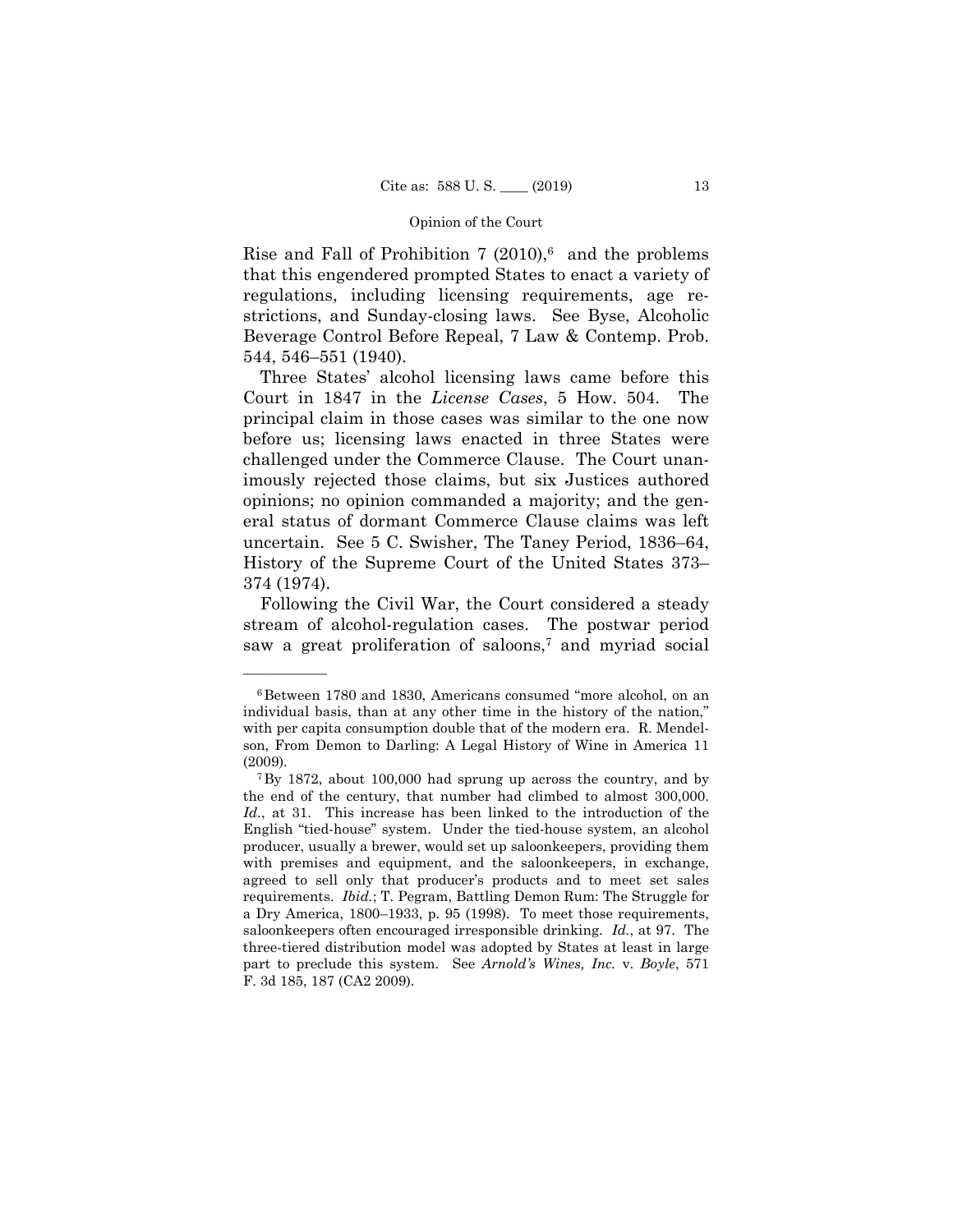problems were attributed to this development. In response, many States passed laws restricting the sale of alcohol. By 1891, six States had banned alcohol production and sale completely. R. Hamm, Shaping the Eighteenth Amendment 25 (1995) (Hamm).

During this period, state laws regulating the alcohol trade were unsuccessfully challenged in this Court on a variety of constitutional grounds. See, *e.g.*, *Mugler* v. *Kansas*, 123 U. S. 623 (1887) (Privileges or Immunities and Due Process Clauses of Fourteenth Amendment); *Beer Co.* v. *Massachusetts*, 97 U. S. 25 (1878) (Contracts Clause); *Bartemeyer* v. *Iowa*, 18 Wall. 129 (1874) (Privileges or Immunities and Due Process Clauses of Fourteenth Amendment). In those decisions, the Court staunchly affirmed the "right of the States," in exercising their "police power," to "protect the health, morals, and safety of their people," but the Court also cautioned that this objective could be pursued only "by regulations that do not interfere with the execution of the powers of the general government, or violate rights secured by the Constitution of the United States." *Mugler*, 123 U. S., at 659. For that reason, the Court continued, "mere pretences" could not sustain a law regulating alcohol; rather, if "a statute purporting to have been enacted to protect the public health, the public morals, or the public safety, has no real or substantial relation to those objects, or is a palpable invasion of rights secured by the fundamental law, it is the duty of the courts to so adjudge, and thereby give effect to the Constitution." *Id.*, at 661.

Dormant Commerce Clause challenges also reached the Court. States that banned the production and sale of alcohol within their borders found that these laws did not stop residents from consuming alcohol shipped in from other States. To curb that traffic, States passed laws regulating or prohibiting the importation of alcohol, and these enactments were quickly challenged.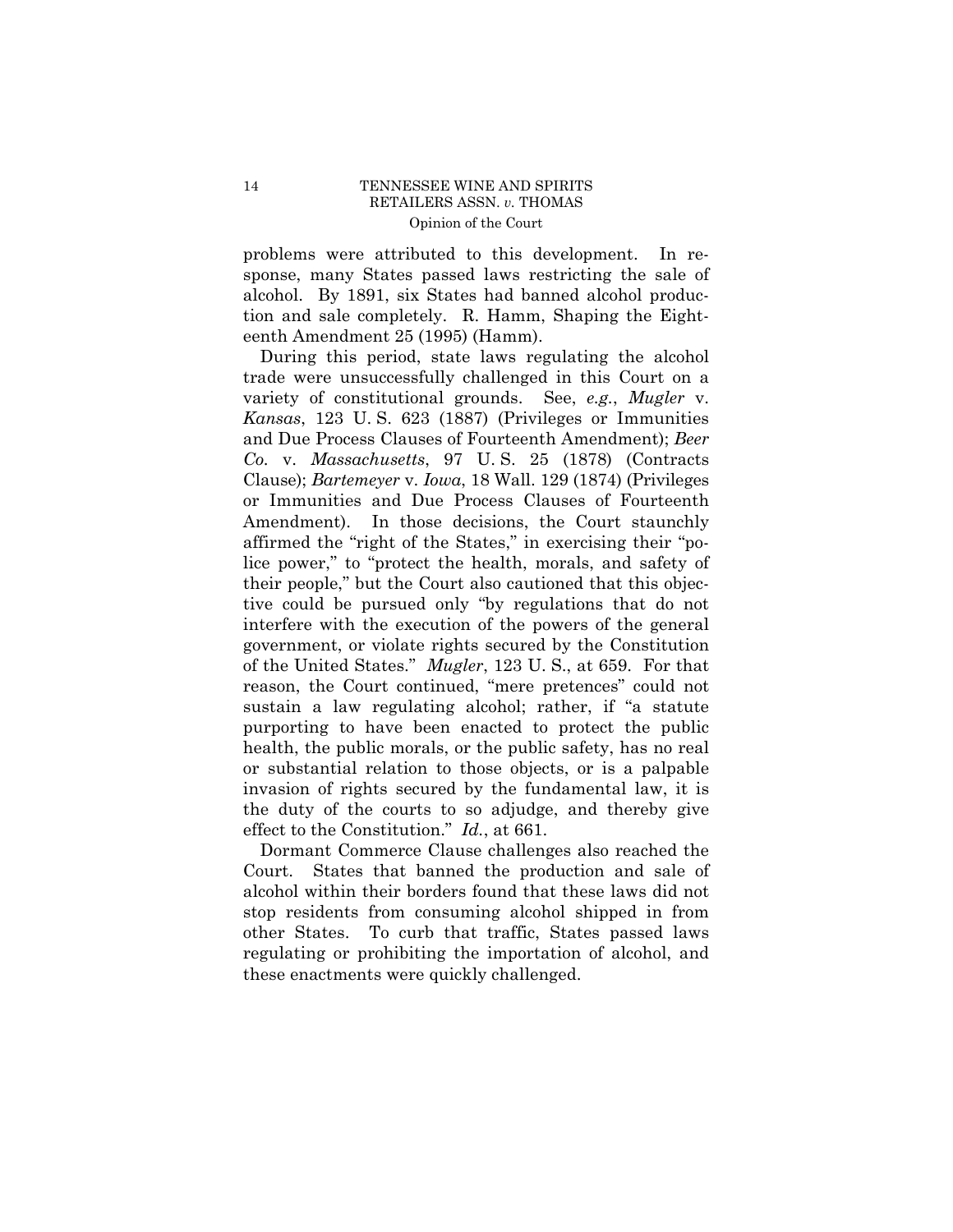By the late 19th century, the Court was firmly of the view that the Commerce Clause by its own force restricts state regulation of interstate commerce. See *Bowman* v. *Chicago & Northwestern R. Co.*, 125 U. S. 465 (1888); *Leisy* v. *Hardin*, 135 U. S. 100 (1890). Dormant Commerce Clause cases from that era "advanced two distinct principles," an understanding of which is critical to gauging the States' pre-Prohibition power to regulate alcohol. *Granholm*, 544 U. S., at 476.

First, the Court held that the Commerce Clause prevented States from discriminating "against the citizens and products of other States," *Walling* v. *Michigan*, 116 U. S. 446, 460 (1886). See also *Scott* v. *Donald*, 165 U. S. 58 (1897); *Tiernan* v. *Rinker*, 102 U. S. 123 (1880). Applying that rule, the *Walling* Court struck down a discriminatory state fee that applied only to those in the business of selling imported alcohol. 116 U. S., at 454, 458. Similarly, in *Scott*, the Court invalidated a law that gave an "unjust preference [to] the products of the enacting State as against similar products of the other States." 165 U. S., at 101. The Court did not question the States' use of the police power to regulate the alcohol trade but stressed that such regulation must have a "*bona fide*" relation to protecting "'the public health, the public morals or the public safety,'" *id.,* at 91 (quoting *Mugler*, *supra,* at 661), and could not encroach upon Congress's "power to regulate commerce among the several States," *Walling*, *supra,*  at 458.

Second, the Court "held that the Commerce Clause prevented States from passing facially neutral laws that placed an impermissible burden on interstate commerce." *Granholm*, 544 U. S., at 477. At the time of these decisions, the "original-package doctrine" defined the outer limits of Congress's authority to regulate interstate commerce. *Ibid.* See *Brown* v. *Maryland*, 12 Wheat. 419 (1827). Under that doctrine, "goods shipped in interstate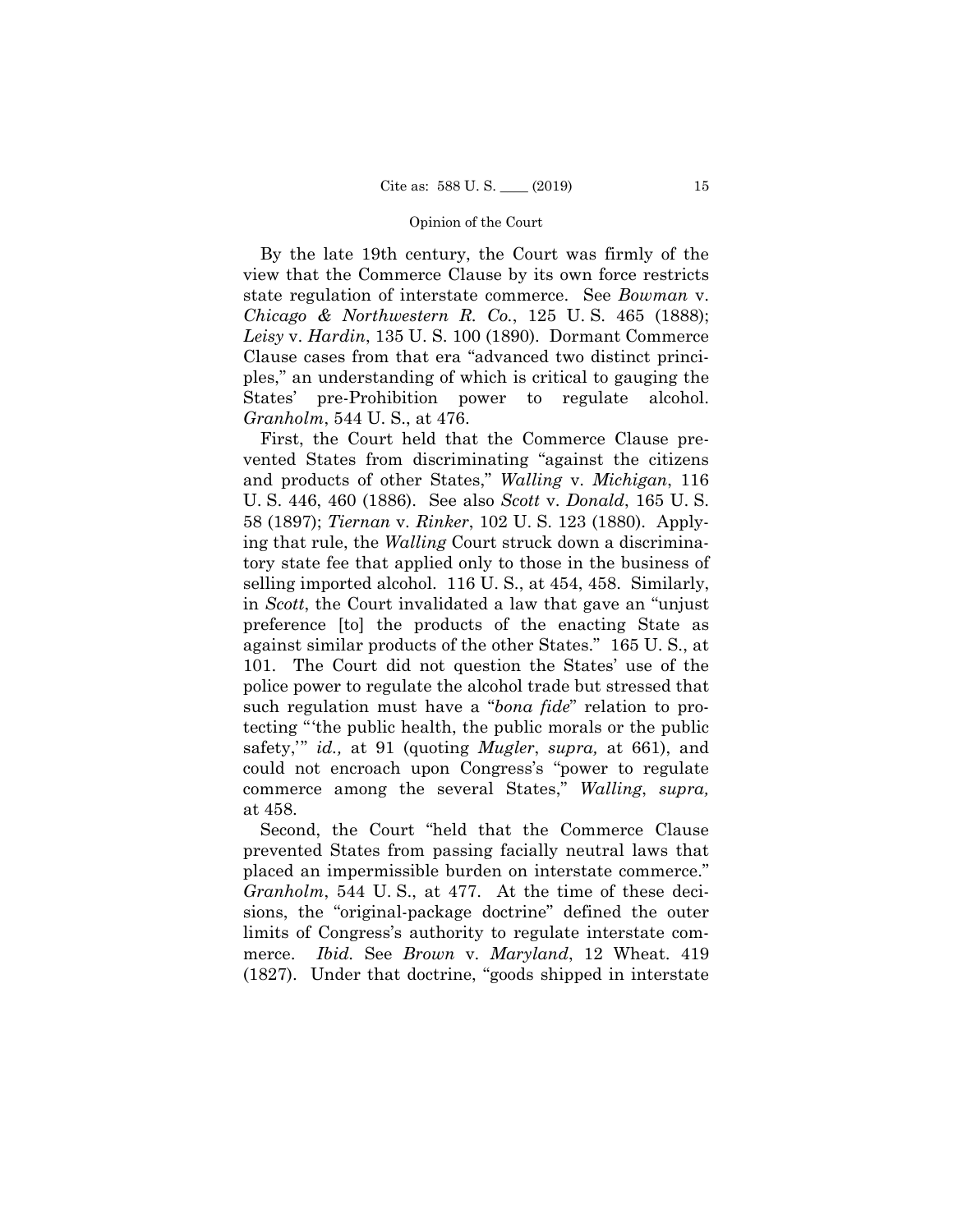commerce were immune from state regulation while in their original package," because at that point they had not yet been comingled with the mass of domestic property subject to state jurisdiction. *Granholm*, 544 U. S., at 477; see *id.,* at 477–478 (citing *Vance* v. *W. A. Vandercook Co.*, 170 U. S. 438, 444–445 (1898)). Applying this doctrine to state alcohol laws, the Court struck down an Iowa statute that required importers to obtain special certificates, *Bowman*, *supra*, as well as another Iowa law that, with limited exceptions, banned the importation of liquor, *Leisy*, *supra*.

These decisions left dry States "in a bind." *Granholm*, *supra*, at 478. See Rogers, Interstate Commerce in Intoxicating Liquors Before the Webb-Kenyon Act, 4 Va. L. Rev. 174 (1916), 288 (1917) (noting "practical nullification of state laws" by original-package decisions). States could ban the production and sale of alcohol within their borders, but those bans "were ineffective because out-of-state liquor was immune from any state regulation as long as it remained in its original package." *Granholm, supra*, at 478*.* In effect, the Court's interpretation of the dormant Commerce Clause conferred favored status on out-of-state alcohol, and that hamstrung the dry States' efforts to enforce local prohibition laws. Representatives of those States and temperance advocates thus turned to Congress, which passed two laws to solve the problem.

The first of these was the Wilson Act, enacted in 1890. Ch. 728, 26 Stat. 313, 27 U. S. C. §121. Named for Senator James F. Wilson of Iowa, whose home State's laws had fallen in *Bowman* and *Leisy*, the Wilson Act aimed to obviate the problem presented by the "original-package" rule. Dormant Commerce Clause restrictions apply only when Congress has not exercised its Commerce Clause power to regulate the matter at issue, cf. *Bowman*, *supra,*  at 485; *Leisy*, *supra,* at 123–124, and the strategy of those who favored the Wilson Act was for Congress to eliminate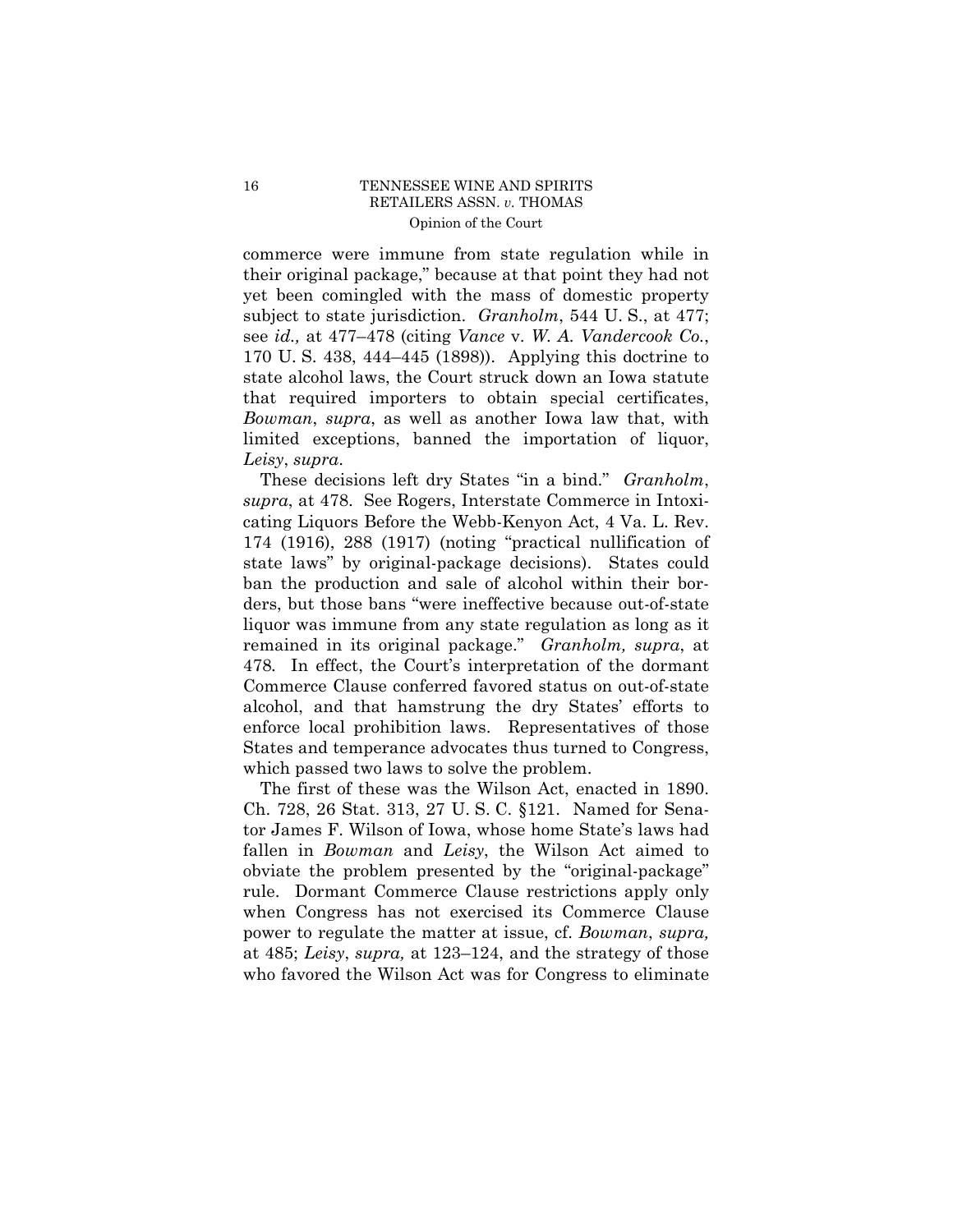the problem that had surfaced in *Bowman* and *Leisy* by regulating the interstate shipment of alcohol, see Hamm 77–80; Rogers, *supra*, at 194–195. During the late 19th century and early 20th century, Congress enacted laws that entirely prohibited the transportation of certain goods and persons across state lines, and some but not all of these measures were held to be valid exercises of the commerce power. See *Lottery Case*, 188 U. S. 321 (1903) (upholding law prohibiting interstate shipment of lottery tickets); *Hoke* v. *United States*, 227 U. S. 308 (1913) (sustaining Mann Act prohibition on bringing women across state lines for prostitution); *Hammer* v. *Dagenhart*, 247 U. S. 251 (1918) (striking down provision banning interstate shipment of goods produced by child labor).

Unlike these laws, the Wilson Act did not attempt to ban all interstate shipment of alcohol. Its goal was more modest: to leave it up to each State to decide whether to admit alcohol. Its critical provision specified that all alcoholic beverages "transported into any State or Territory" were subject "upon arrival" to the same restrictions imposed by the State "in the exercise of its police powers" over alcohol produced in the State.8 Thus, the Wilson Act mandated equal treatment for alcohol produced within and outside a State, not favorable treatment for local products. See *Granholm, supra*, at 479 (discussing *Scott*, 165 U. S., at 100–101). And the only state laws that it attempted to shield were those enacted by a State "in the

<sup>8</sup>The provision read as follows:

<sup>&</sup>quot;That all fermented, distilled, or other intoxicating liquors or liquids transported into any State or Territory or remaining therein for use, consumption, sale or storage therein, shall upon arrival in such State or Territory be subject to the operation and effect of the laws of such State or Territory enacted in the exercise of its police powers, to the same extent and in the same manner as though such liquids or liquors had been produced in such State or Territory, and shall not be exempt therefrom by reason of being introduced therein in original packages or otherwise." Ch. 728, 26 Stat. 313, 27 U. S. C. §121.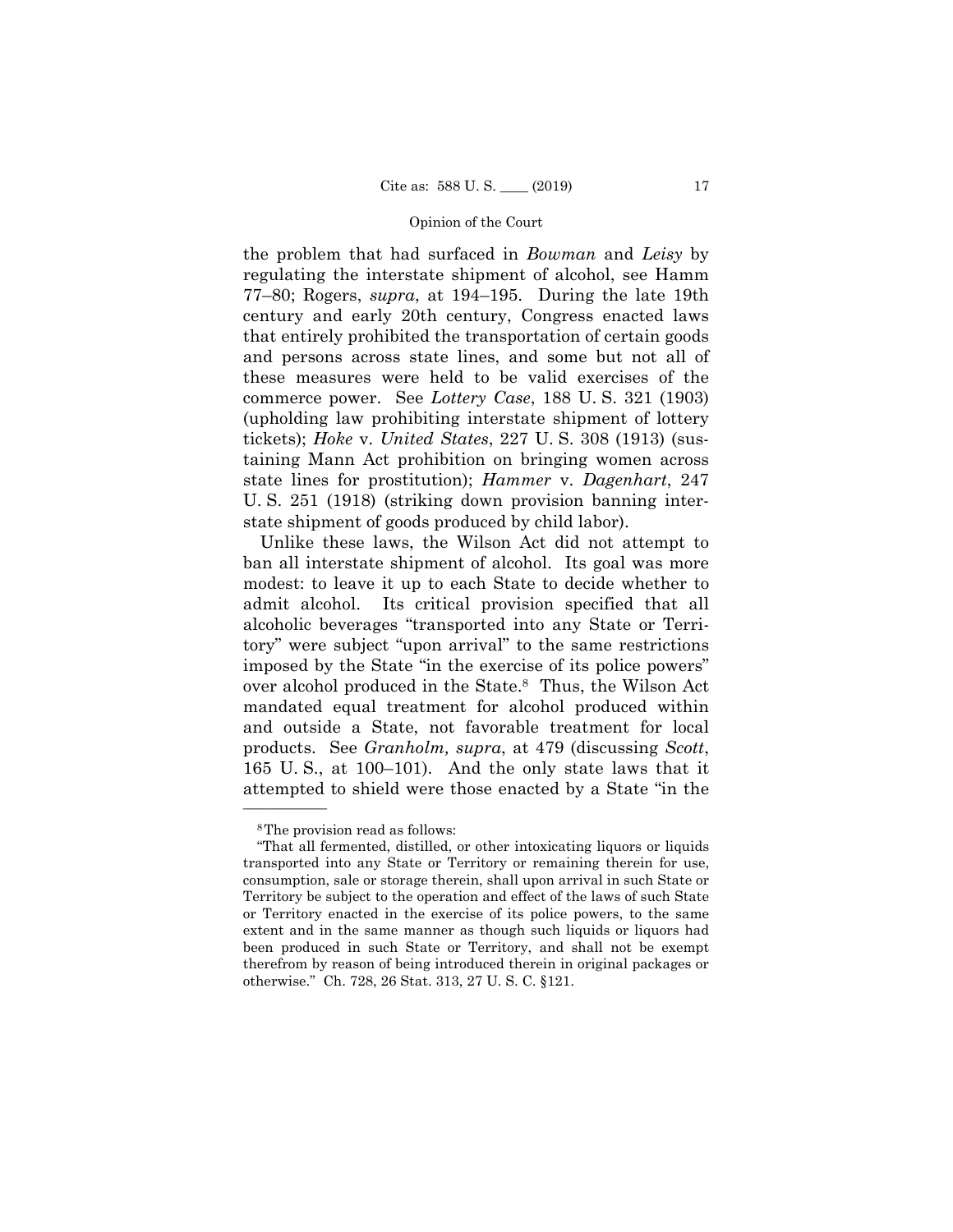exercise of its police powers," which, as we have seen, applied only to bona fide health and safety measures. See, *e.g.*, *id.*, at 91 (citing *Mugler*, 123 U. S., at 661).

 arrival within the State's borders. *Granholm*, 544 U. S., at 480. The upshot was that residents of dry States could Despite Congress's clear aim, the Wilson Act failed to relieve the dry States' predicament. In *Rhodes* v. *Iowa*, 170 U. S. 412 (1898), and *Vance* v. *W. A. Vandercook Co.*, *supra*, the Court read the Act's reference to the "arrival" of alcohol in a State to mean delivery to the consignee, not continue to order and receive imported alcohol. *Ibid.* See also Hamm 178. In 1913, Congress tried to patch this hole by passing the Webb-Kenyon Act, ch. 90, 37 Stat. 699, 27 U. S. C. §122.

 of Congress's legislative power over interstate commerce.9 The aim of the Webb-Kenyon Act was to give each State a measure of regulatory authority over the importation of alcohol, but this created a drafting problem. There were those who thought that a federal law giving the States this authority would amount to an unconstitutional delegation So the Act was framed not as a measure conferring power on the States but as one prohibiting conduct that violated state law. The Act provided that the shipment of alcohol into a State for use in any manner, "either in the original package or otherwise," "in violation of any law of such State," was [prohibited.10](https://prohibited.10) This formulation is significant

<sup>9</sup>That was the position expressed in an opinion issued by Attorney General Wickersham, 30 Op. Atty. Gen. 88 (1913), and President Taft's veto, which Congress overrode, was based on exactly this ground. 49 Cong. Rec. 4291 (1913) (Veto Message of the President). 10The Act provided:

<sup>&</sup>quot;That the shipment or transportation . . . of any spirituous, vinous, malted, fermented, or other intoxicating liquor of any kind, from one State . . . into any other State . . . which said spirituous, vinous, malted, fermented, or other intoxicating liquor is intended, by any person interested therein, to be received, possessed, sold, or in any manner used, either in the original package or otherwise, in violation of any law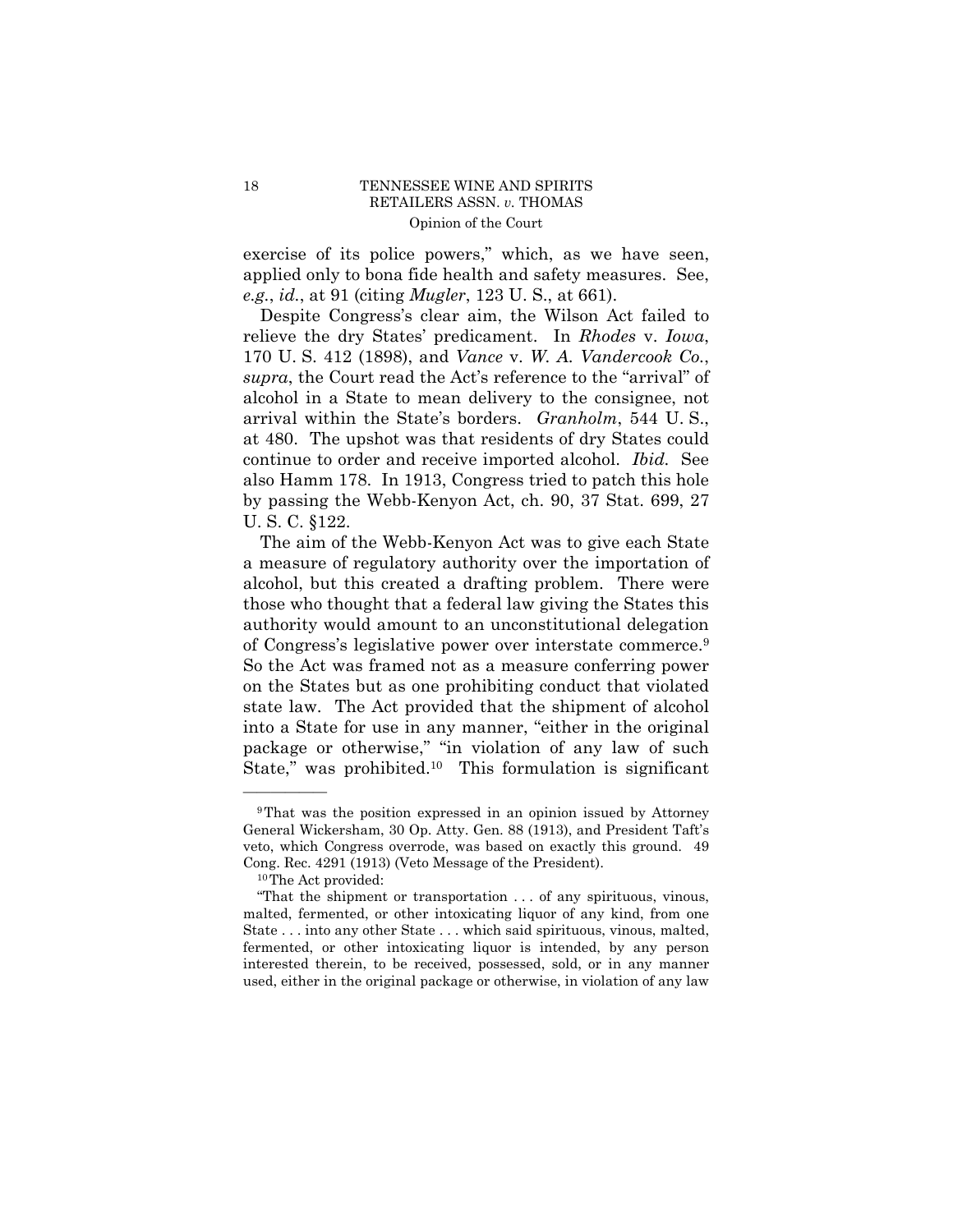for present purposes because it would provide a model for §2 of the Twenty-first Amendment.

The Webb-Kenyon Act attempted to fix the hole in the Wilson Act and thus to "eliminate the regulatory advantage . . . afforded imported liquor," *Granholm*, *supra*, at 482; see also *Clark Distilling Co.* v. *Western Maryland R. Co.*, 242 U. S. 311, 324 (1917), but its wording, unlike the Wilson Act's, did not explicitly mandate equal treatment for imported and domestically produced alcohol. And it referred to "*any* law of such State," 37 Stat. 700 (emphasis added), whereas the Wilson Act referred to "the laws of such State or Territory *enacted in the exercise of its police powers*." 26 Stat. 313 (emphasis added). But despite these differences, *Granholm* held, over a strenuous dissent, 544 U. S., at 505–514 (opinion of THOMAS, J.), that the Webb-Kenyon Act did not purport to authorize States to enact protectionist measures.

There is good reason for this holding. As we have noted, the Court's pre-Webb-Kenyon Act decisions upholding state liquor laws against challenges based on constitutional provisions other than the Commerce Clause had cautioned that protectionist laws disguised as exercises of the police power would not escape scrutiny. See *supra,* at 14– 15.11 The Webb-Kenyon Act, by regulating commerce, could obviate dormant Commerce Clause problems, but it could not override the limitations imposed by these other constitutional provisions and the traditional understanding regarding the bounds of the States' inherent police powers. Therefore the Wilson Act's reference to laws "enacted in the exercise of [a State's] police powers," 26 Stat. 313, merely restated what this Court had already

of such State . . . is hereby prohibited." 37 Stat. 699–700. 11This principle was also invoked in dormant Commerce Clause cases involving other products. See, *e.g.*, *Minnesota* v. *Barber*, 136 U. S. 313, 319, 323 (1890); *Railroad Co.* v. *Husen*, 95 U. S. 465, 472 (1878).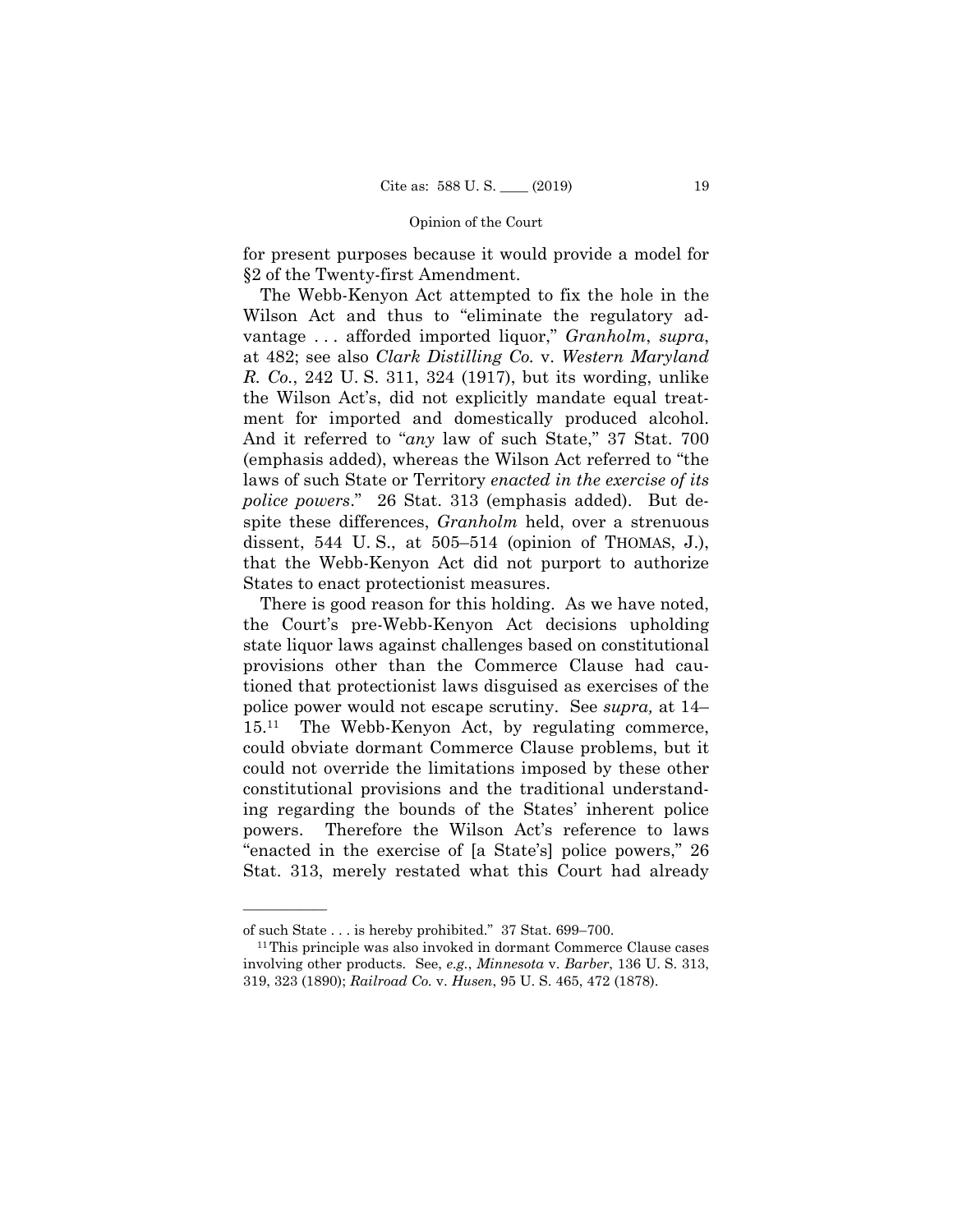found to be a constitutional necessity, and consequently, there was no need to include such language in the Webb-Kenyon Act. Even without limiting language like that in the Wilson Act, the shelter given by the Webb-Kenyon Act applied only where "the States treated in-state and out-ofstate liquor on the same terms." *Granholm*, *supra*, at 481.12

Following passage of the Webb-Kenyon Act, temperance advocates began the final push for nationwide Prohibition, and with the ratification of the Eighteenth Amendment in 1919, their goal was achieved. The manufacture, sale, transportation, and importation of alcoholic beverages anywhere in the country were prohibited.

# IV

# A

By 1933, support for Prohibition had substantially diminished but not vanished completely. Thirty-eight state conventions eventually ratified the Twenty-first Amendment, but 10 States either rejected or took no action on the Amendment. Section 1 of the Twenty-first Amendment repealed the Eighteenth Amendment and thus ended nationwide Prohibition, but §2, the provision at issue here, gave each State the option of banning alcohol if its citizens so chose.

<sup>12</sup>Lower court decisions issued between the enactment of the Webb-Kenyon Act and the ratification of the Eighteenth Amendment interpreted the Act this way. See *Evansville Brewing Assn.* v. *Excise Comm'n of Jefferson Cty., Ala.*, 225 F. 204 (ND Ala. 1915); *Southern Express Co.* v. *Whittle*, 194 Ala. 406, 69 So. 652 (1915); *Brennen* v. *Southern Express Co.*, 106 S. C. 102, 90 S. E. 402 (1916); *Charleston & W. C. R. Co.* v. *Gosnell*, 106 S. C. 84, 90 S. E. 264 (1916) (Hydrick, J., concurring); *Monumental Brewing Co.* v. *Whitlock*, 111 S. C. 198, 97 S. E. 56 (1918). See also *Pacific Fruit & Produce Co.* v. *Martin*, 16 F. Supp. 34, 39–40 (WD Wash. 1936); Friedman, Constitutional Law: State Regulation of Importation of Intoxicating Liquor Under Twentyfirst Amendment, 21 Cornell L. Q. 504, 509 (1936).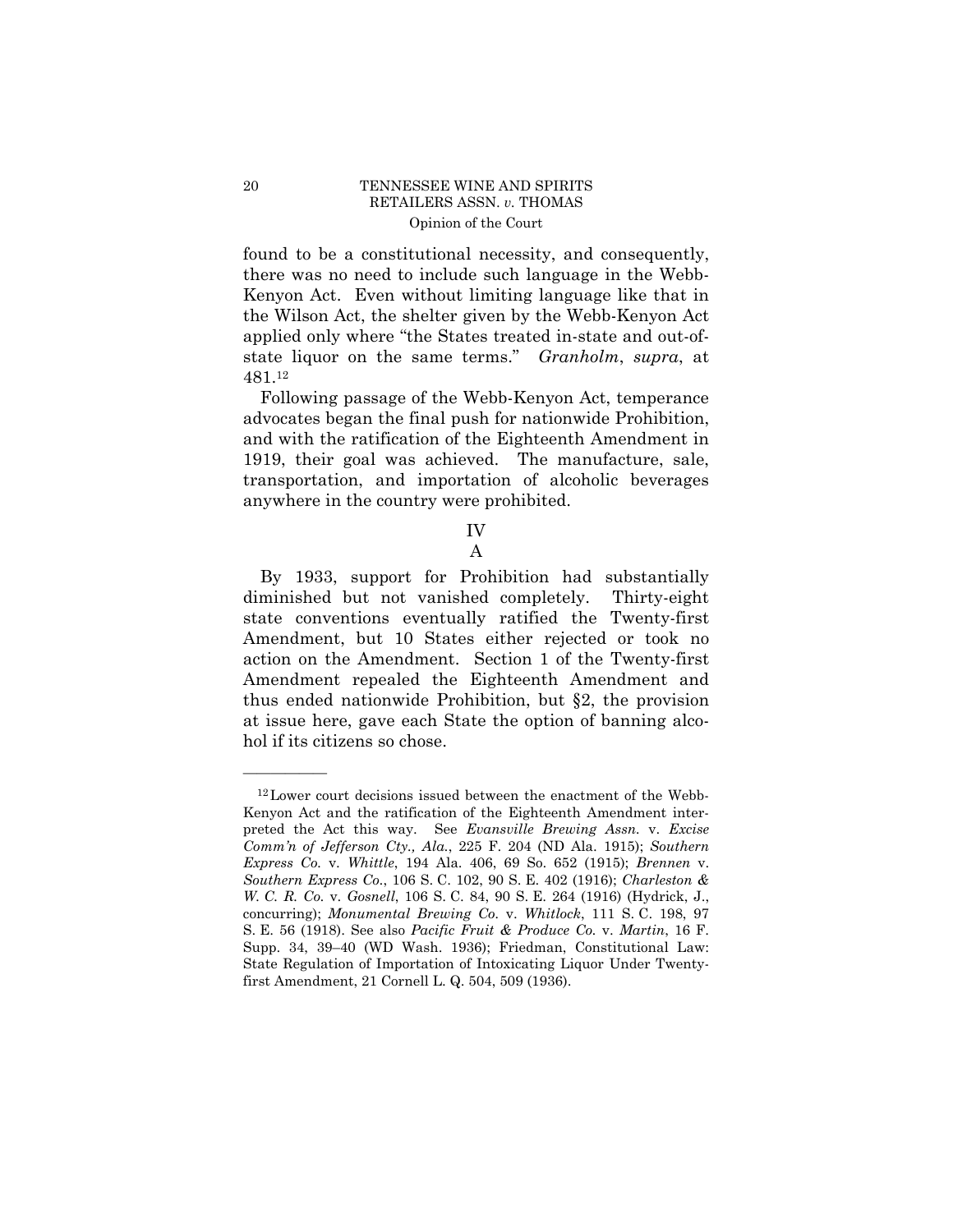*Id.*, at 206. As we have previously noted, the text of §2 "closely follow[ed]" the operative language of the Webb-Kenyon Act, and this naturally suggests that §2 was meant to have a similar meaning. *Craig*, 429 U. S., at 205–206. The decision to follow that unusual formulation is especially revealing since the drafters of §2, unlike those who framed the Webb-Kenyon Act, had no need to worry that a more straightforward wording might trigger a constitutional challenge. Accordingly, we have inferred that §2 was meant to "constitutionalize" the basic understanding of the extent of the States' power to regulate alcohol that prevailed before Prohibition. *Id.,* at 206. See also *Granholm*, *supra,* at 484. And as recognized during that period, the Commerce Clause did not permit the States to impose protectionist measures clothed as police-power regulations. See *supra*, at 14–15. See also, *e.g.*, *Railroad Co.* v. *Husen*, 95 U. S. 465, 472 (1878) (a State "may not, under the cover of exerting its police powers, substantially prohibit or burden either foreign or inter-state commerce").

This understanding is supported by the debates on the Amendment in Congress<sup>13</sup> and the state ratifying conventions. The records of the state conventions provide no evidence that §2 was understood to give States the power to enact protectionist laws,<sup>14</sup> "a privilege [the States] had

<sup>13</sup>See, *e.g.*, 76 Cong. Rec. 4172 (1933) (statement of Sen. Borah) (§2 of Twenty-first Amendment would "incorporat[e] [Webb-Kenyon] permanently in the Constitution of the United States"); *id.*, at 4168 (statement of Sen. Fess) ("[T]he second section of the joint resolution . . . is designed to permit the Federal authority to assist the States that want to be dry to remain dry"); *id.*, at 4518 (statement of Rep. Robinson) ("Section 2 attempts to protect dry states"). 14See Nielson, No More "Cherry-Picking": The Real History of the

 21st Amendment's §2, 28 Harv. J. L. & Pub. Pol'y 281, 286, n. 21 (2004). See generally E. Brown, Ratification of the Twenty-first Amendment to the Constitution of the United States; State Convention Records and Laws (1938).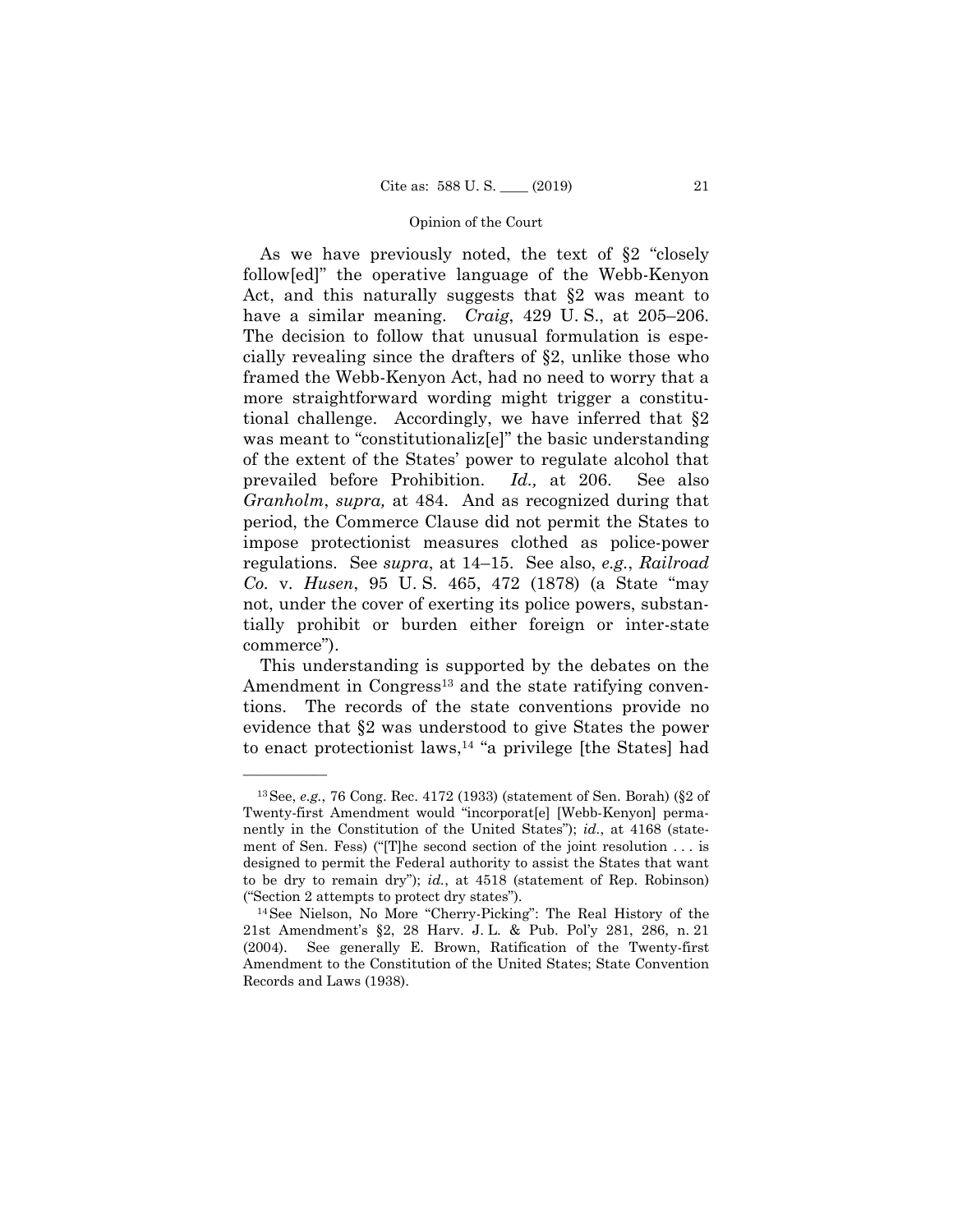not enjoyed at any earlier time." *Granholm*, *supra*, at 485.

## B

Although our later cases have recognized that §2 cannot be given an interpretation that overrides all previously adopted constitutional provisions, the Court's earliest cases interpreting §2 seemed to feint in that direction. In 1936, the Court found that §2's text was "clear" and saw no need to consider whether history supported a more modest interpretation, *State Bd. of Equalization of Cal.* v. *Young's Market Co.*, 299 U. S. 59, 63–64 (1936)—an approach even the dissent rejects, see *infra*, at 24, n. 16; *post*, at 2.15 The Court read §2 as granting each State plenary "power to forbid all importations which do not comply with the conditions which it prescribes," *Young's Market*, *supra*, at 62; see also *Ziffrin, Inc.* v. *Reeves*, 308 U. S. 132, 138–139 (1939), including laws that discrimi-

<sup>15</sup>The dissent characterizes the Court as a "committee of nine" that has "stray[ed] from the text" of the Twenty-first Amendment and "impose[d] [its] own free-trade rules" on the States. *Post,* at 8, 15 (opinion of J. GORSUCH). This is empty rhetoric. The dissent itself strays from a blinkered reading of the Amendment. The dissent interprets §2 of the Amendment to mean more than it literally says, arguing that §2 covers the residency requirements at issue even though they are not tied in any way to what the Amendment actually addresses, namely, "the transportation or importation" of alcohol across state lines. See *post,* at 2, n. 1. And the dissent agrees that §2 cannot be read as broadly as one might think if its language were read in isolation and not as part of an integrated constitutional scheme. See *post,* at 2. The dissent asserts that §2 does not abrogate all previously adopted constitutional provisions, just the dormant Commerce Clause. But the dissent does not say whether it thinks §2 allows the States to adopt alcohol regulations that serve no conceivable purpose other than protectionism. Even the dissent below did not go that far. See n. 18, *infra*. If §2 gives the States *carte blanche* to engage in protectionism, we suppose that Tennessee could restrict licenses to persons who can show that their lineal ancestors have lived in the State since 1796 when the State entered the Union. Does the dissent really think that this is what  $\S 2$  was meant to permit?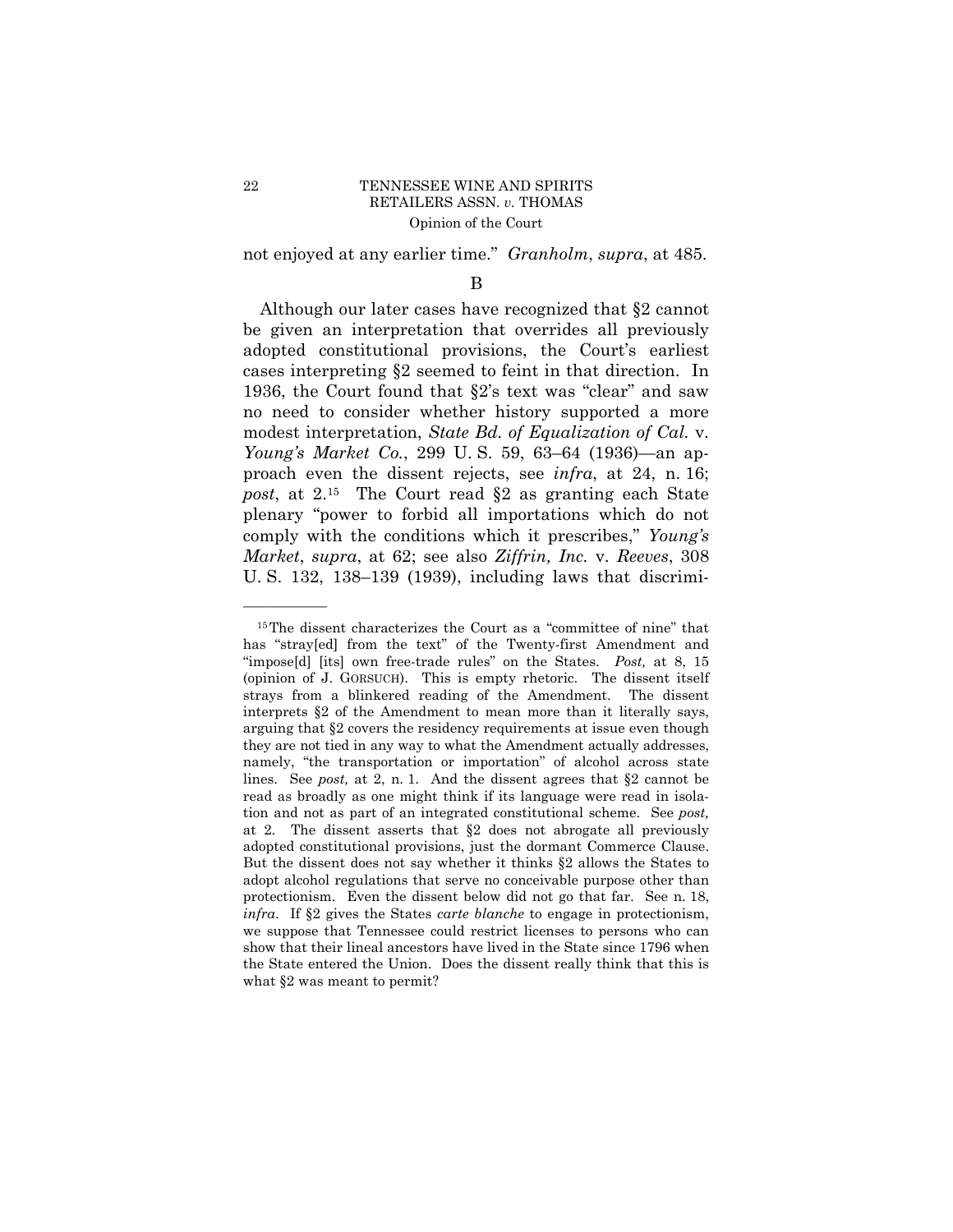nated against out-of-state products. See, *e.g., Young's Market, supra*, at 62; *Mahoney* v. *Joseph Triner Corp.*, 304 U. S. 401, 403 (1938); *Indianapolis Brewing Co.* v. *Liquor Control Comm'n*, 305 U. S. 391, 394 (1939). The Court went so far as to assume that the Fourteenth Amendment imposed no barrier to state legislation in the field of alcohol regulation. See *Young's Market*, *supra,* at 64 ("A classification recognized by the Twenty-first Amendment cannot be deemed forbidden by the Fourteenth").

With subsequent cases, however, the Court saw that §2 cannot be read that way, and it therefore scrutinized state alcohol laws for compliance with many constitutional provisions. See, *e.g.*, *44 Liquormart, Inc.* v. *Rhode Island*, 517 U. S. 484 (1996) (Free Speech Clause); *Larkin* v. *Grendel's Den, Inc.*, 459 U. S. 116 (1982) (Establishment Clause); *Craig* v. *Boren*, *supra* (Equal Protection Clause); *Wisconsin* v. *Constantineau*, 400 U. S. 433 (1971) (Due Process Clause); *Department of Revenue* v. *James B. Beam Distilling Co.*, 377 U. S. 341 (1964) (Import-Export Clause).

 federal regulation of the airwaves, *Capital Cities Cable,*  The Court also held that §2 does not entirely supersede Congress's power to regulate commerce. Instead, after evaluating competing federal and state interests, the Court has ruled against state alcohol laws that conflicted with federal regulation of the export of alcohol, *Hostetter*, 377 U. S., at 333–334, federal antitrust law, *Midcal Aluminum,* 445 U. S., at 110–111, 113–114; *324 Liquor Corp.*  v. *Duffy*, 479 U. S. 335, 346–347, 350–351 (1987), and *Inc.* v. *Crisp,* 467 U. S. 691, 713, 716 (1984).

As for the dormant Commerce Clause, the developments leading to the adoption of the Twenty-first Amendment have convinced us that the aim of §2 was not to give States a free hand to restrict the importation of alcohol for purely protectionist purposes. See *Granholm*, *supra,* at 486–487; *Bacchus*, 468 U. S., at 276.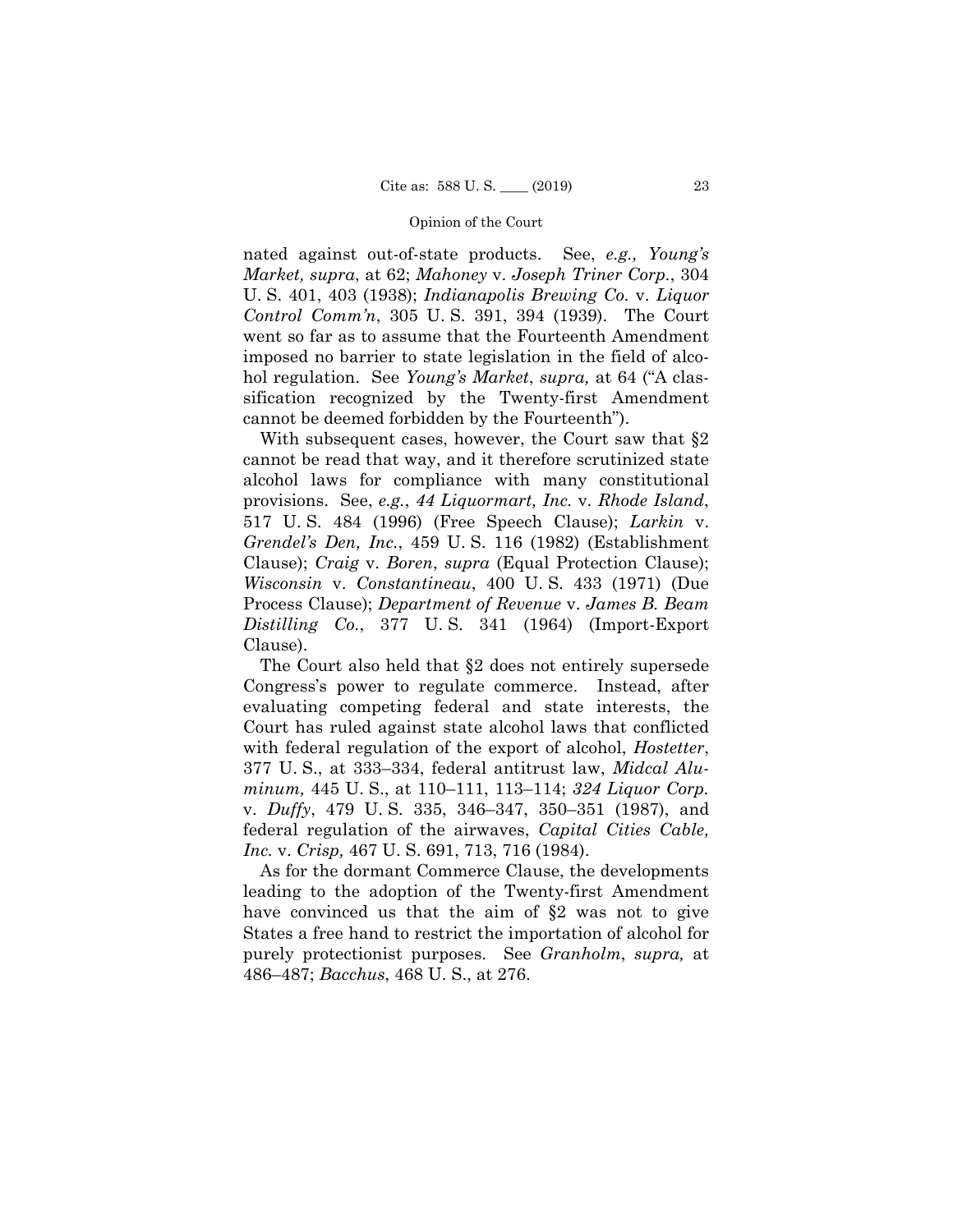C

Although some Justices have argued that §2 shields all state alcohol regulation—including discriminatory laws from any application of dormant Commerce Clause doctrine,<sup>16</sup> the Court's modern  $\S2$  precedents have repeatedly rejected that view. We have examined whether state alcohol laws that burden interstate commerce serve a State's legitimate §2 interests. And protectionism, we have stressed, is not such an interest. *Ibid.* 

 Amendment." *Bacchus*, 468 U. S., at 274. We rejected Applying that principle, we have invalidated state alcohol laws aimed at giving a competitive advantage to instate businesses. The Court's decision in *Bacchus* "provides a particularly telling example." *Granholm*, *supra*, at 487. There, the Court was confronted with a tax exemption that favored certain in-state alcohol producers. In defending the law, the State argued that even if the discriminatory exemption violated "ordinary Commerce Clause principles, it [was] saved by the Twenty-first that argument and held instead that the relevant question was "whether the principles underlying the Twenty-first Amendment are sufficiently implicated by the [discrimina-

<sup>16</sup>See, *e.g., Granholm* v. *Heald*, 544 U. S. 460, 497–498 (2005) (THOMAS, J., dissenting); *Healy* v. *Beer Institute*, 491 U. S. 324, 349 (1989) (Rehnquist, C. J., dissenting); *324 Liquor Corp.* v. *Duffy*, 479 U. S. 335, 352–353 (1987) (O'Connor, J., dissenting); *Bacchus Imports, Ltd.* v. *Dias*, 468 U. S. 263, 281–282 (1984) (Stevens, J., dissenting).

The dissent rehashes this debate, see *post*, at 5–8, 14, asserting that the Webb-Kenyon Act, and thus §2, were "understood" to repudiate not only the original-package cases, but also the antidiscrimination rule articulated in cases including *Scott* v. *Donald*, 165 U. S. 58 (1897). But this Court's modern §2 decisions—not simply the lower court decisions at which the dissent takes aim, see *post*, at 6, n. 3—establish that those enactments, though no doubt aimed at granting States additional "discretion to calibrate alcohol regulations to local preferences," *post*, at 2, did not exempt States from "the nondiscrimination principle of the Commerce Clause." *Granholm*, *supra*, at 487.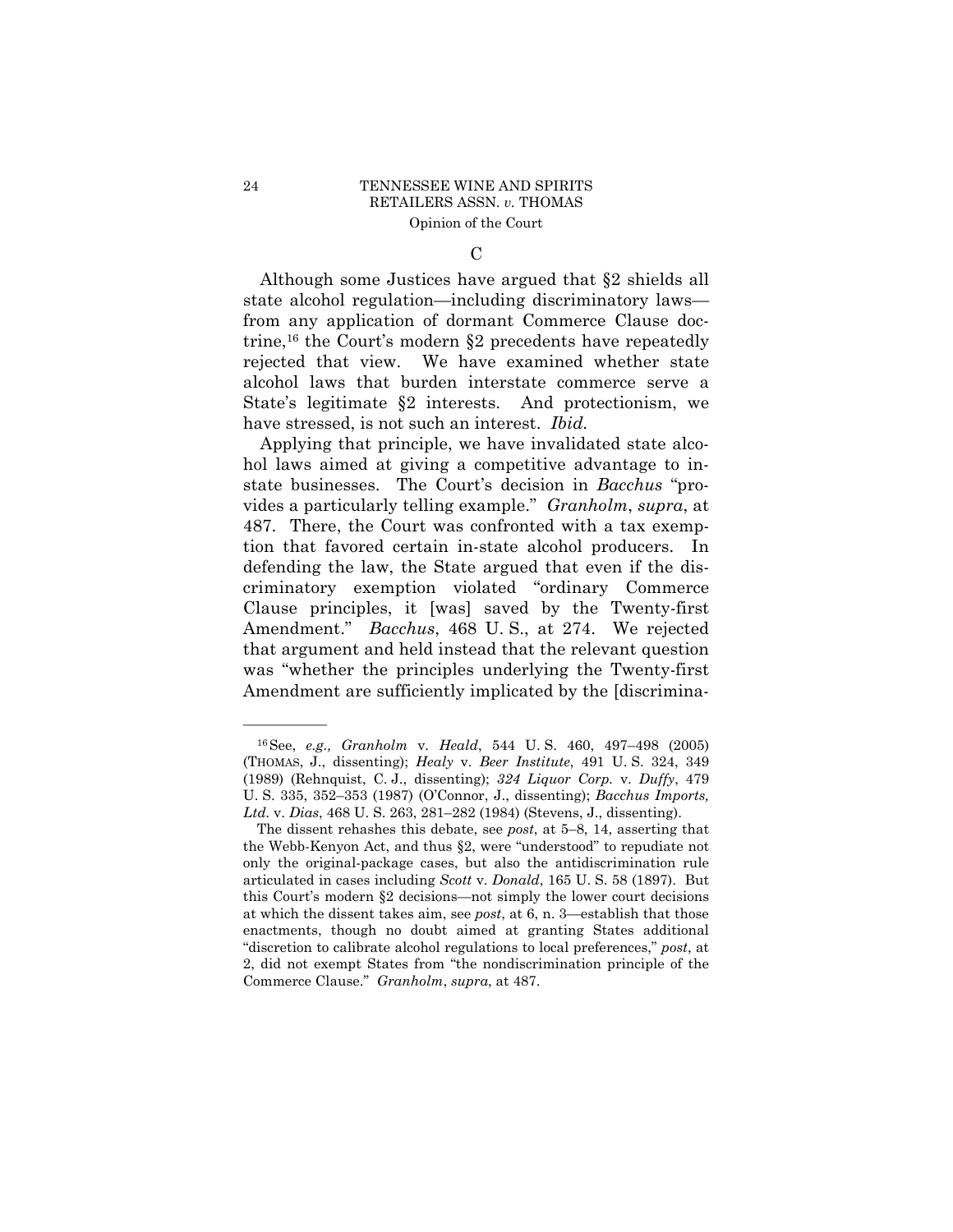tory] exemption . . . to outweigh the Commerce Clause principles that would otherwise be offended." *Id.,* at 275. Ultimately, we held that §2 did not save the disputed tax because it clearly aimed "'to promote a local industry'" rather than "to promote temperance or to carry out any other purpose of the Twenty-first Amendment." *Id.,*  at 276.

The same went for the state law in *Healy* v. *Beer Institute*, 491 U. S. 324 (1989), which required out-of-state shippers of beer to affirm that their wholesale price for products sold in Connecticut was no higher than the prices they charged to wholesalers in bordering States. Connecticut argued that the "Twenty-first Amendment sanction[ed]" this law "regardless of its effect on interstate commerce," *id.*, at 341, but we held that the law violated the Commerce Clause, noting that it "discriminate[d] against brewers and shippers of beer engaged in interstate commerce" without justification "by a valid factor unrelated to economic protectionism," *id.*, at [340–341.17](https://340�341.17)

Most recently, in *Granholm*, we struck down a set of discriminatory direct-shipment laws that favored in-state wineries over out-of-state competitors. After surveying the history of §2, we affirmed that "the Twenty-first Amendment does not immunize all laws from Commerce Clause challenge." 544 U. S., at 488. We therefore examined whether the challenged laws were reasonably necessary to protect the States' asserted interests in policing underage drinking and facilitating tax collection. *Id.*, at 489–493. Concluding that the answer to that question was no, we invalidated the laws as inconsistent with the

<sup>&</sup>lt;sup>17</sup> Justice Scalia, for his part, thought the "statute's invalidity [was] fully established by its facial discrimination against interstate commerce"—discrimination that in his view "eliminate[d] the immunity afforded by the Twenty-first Amendment." *Healy*, *supra*, at 344 (opinion concurring in part and concurring in judgment) (citing *Bacchus*, *supra*, at 275–276).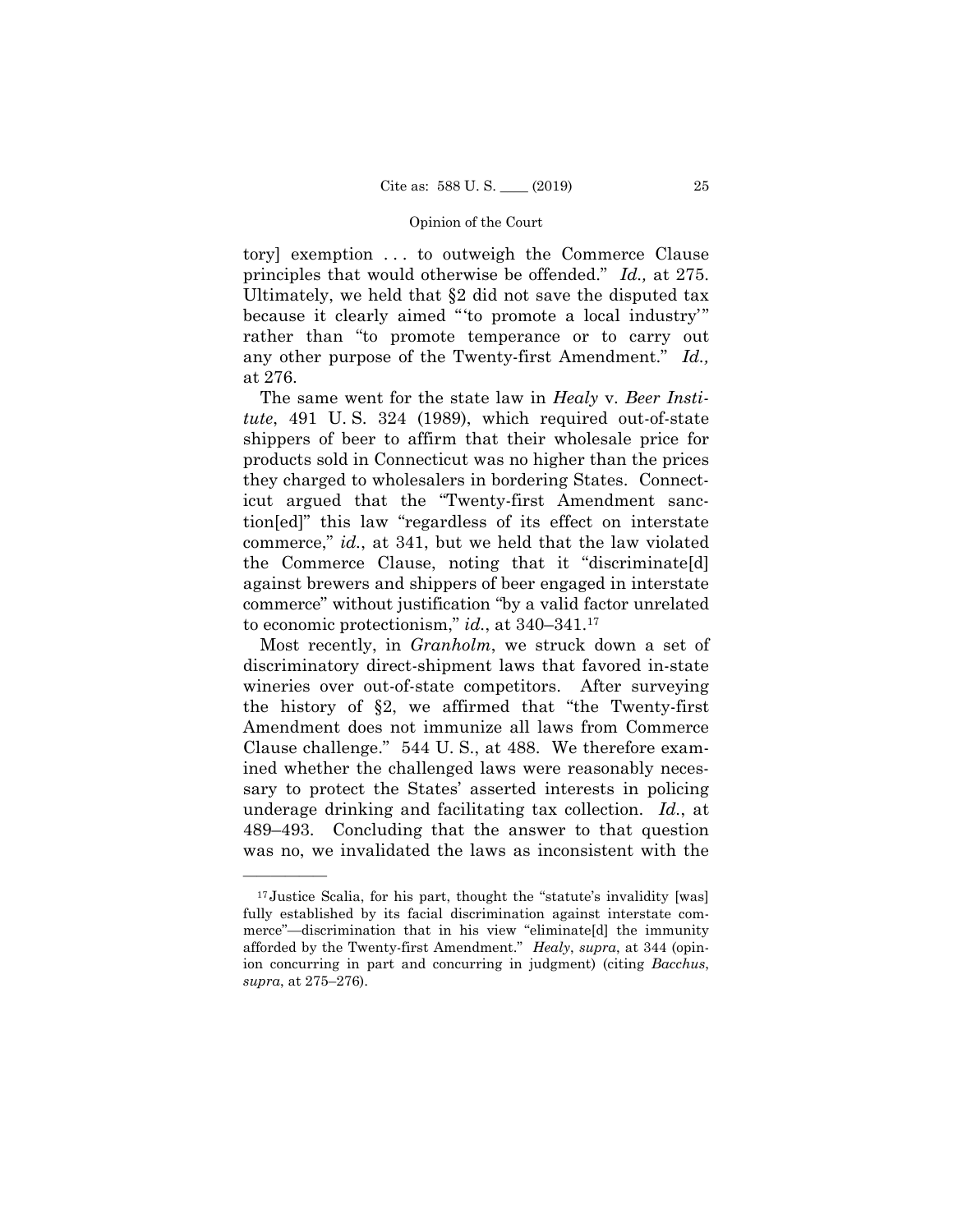dormant Commerce Clause's nondiscrimination principle. *Id.,* at 492–493.

To summarize, the Court has acknowledged that §2 grants States latitude with respect to the regulation of alcohol, but the Court has repeatedly declined to read §2 as allowing the States to violate the "nondiscrimination principle" that was a central feature of the regulatory regime that the provision was meant to constitutionalize. *Id.*, at 487.

The Association resists this reading. Although it concedes (as it must under *Granholm*) that §2 does not give the States the power to discriminate against out-of-state alcohol *products and producers*, the Association presses the argument, echoed by the dissent, that a different rule applies to state laws that regulate in-state alcohol distribution. There is no sound basis for this [distinction.18](https://distinction.18)

1

 with respect to the very activity that the provision explicitly The Association's argument encounters a problem at the outset. The argument concedes that §2 does not shield state laws that discriminate against interstate commerce addresses—the importation of alcohol. But at the same time, the Association claims that §2 protects something that §2's text, if read literally, does not cover—laws restricting the licensing of domestic retail alcohol stores. That reading is implausible. Surely if §2 granted States the power to discriminate in the field of alcohol regulation,

D

<sup>18</sup>The Association's argument is more extreme than that of the dissent below, which recognized that in-state distribution laws that "serve no purpose besides 'economic protectionism'" remain subject to dormant Commerce Clause scrutiny. *Byrd* v. *Tennessee Wine and Spirits Retailers Assn.*, 883 F. 3d 608, 633 (CA6 2018) (Sutton, J., concurring in part and dissenting in part) (quoting *Bacchus*, *supra*, at 276).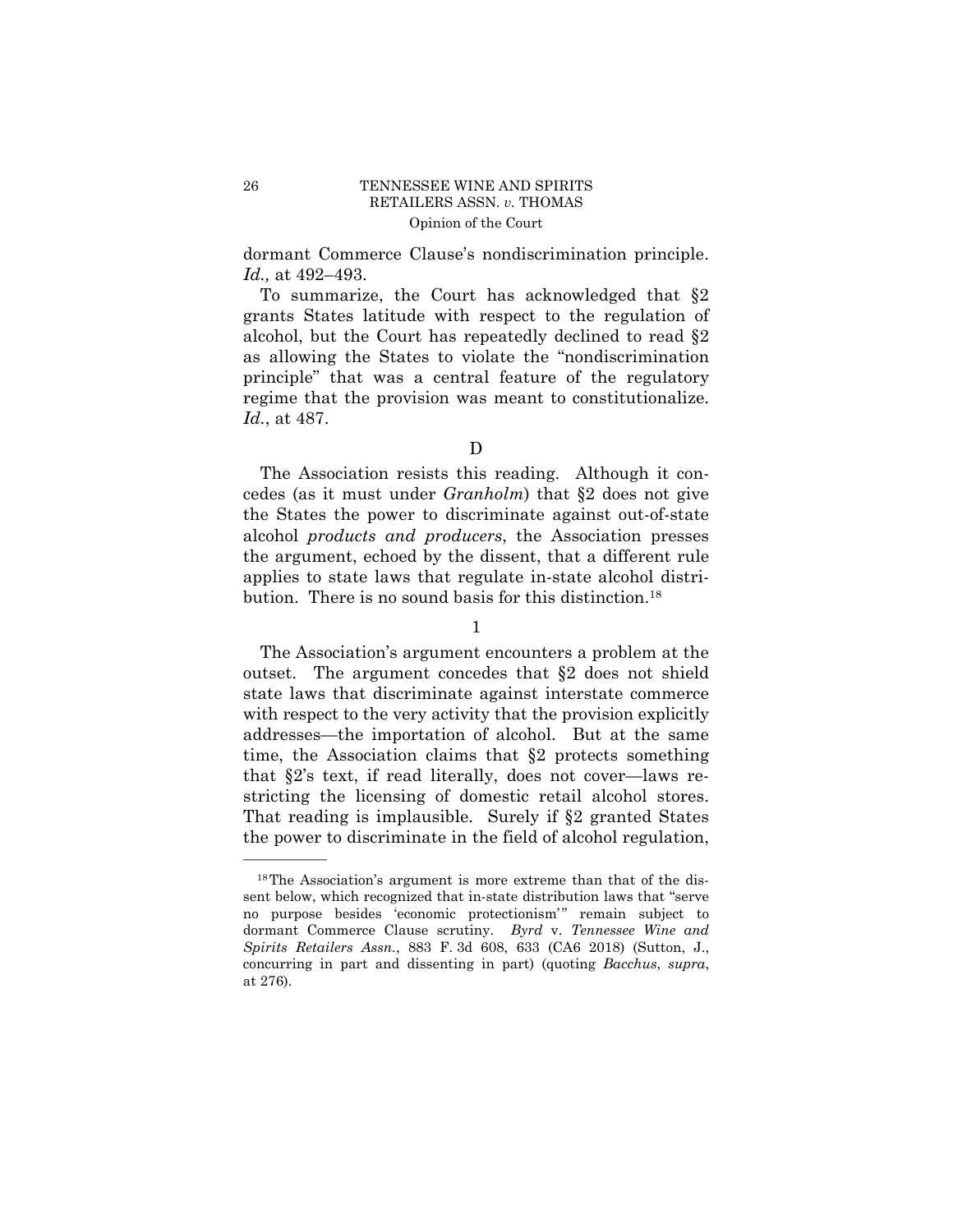that power would be at its apex when it comes to regulating the activity to which the provision expressly refers.

The Association and the dissent point out that *Granholm* repeatedly spoke of discrimination against outof-state products and producers, but there is an obvious explanation: The state laws at issue in *Granholm* discriminated against out-of-state producers. See 883 F. 3d, at 621. And *Granholm* never said that its reading of history or its Commerce Clause analysis was limited to discrimination against products or producers. On the contrary, the Court stated that the Clause prohibits state discrimination against all "'out-of-state economic *interests*,'" *Granholm*, 544 U. S., at 472 (emphasis added), and noted that the direct-shipment laws in question "contradict[ed]" dormant Commerce Clause principles because they "deprive[d] *citizens* of their right to have access to the markets of other States on equal terms." *Id.,* at 473 (emphasis added). *Granholm* also described its analysis as consistent with the rule set forth in *Bacchus*, *Brown-Forman Distillers Corp.* v. *New York State Liquor Authority*, 476 U. S. 573 (1986), and *Healy* that "'[w]hen a state statute directly regulates or discriminates against interstate commerce, or when its effect is to favor in-state economic *interests* over out-of-state *interests*, we have generally struck down the statute without further inquiry.'" *Granholm*, *supra*, at 487 (quoting *Brown-Forman*, *supra*, at 579; emphasis added).

The Association counters that even if the *Granholm*  Court did not explicitly limit its holding to products and producers, the Court implicitly did so when it rejected the argument that its analysis would call into question the constitutionality of state laws setting up three-tiered alcohol distribution systems. See *Granholm*, *supra,* at 488–489. This argument, which the dissent also advances, see *post*, at 12–13, reads far too much into *Granholm*'s discussion of the three-tiered model. Although *Granholm*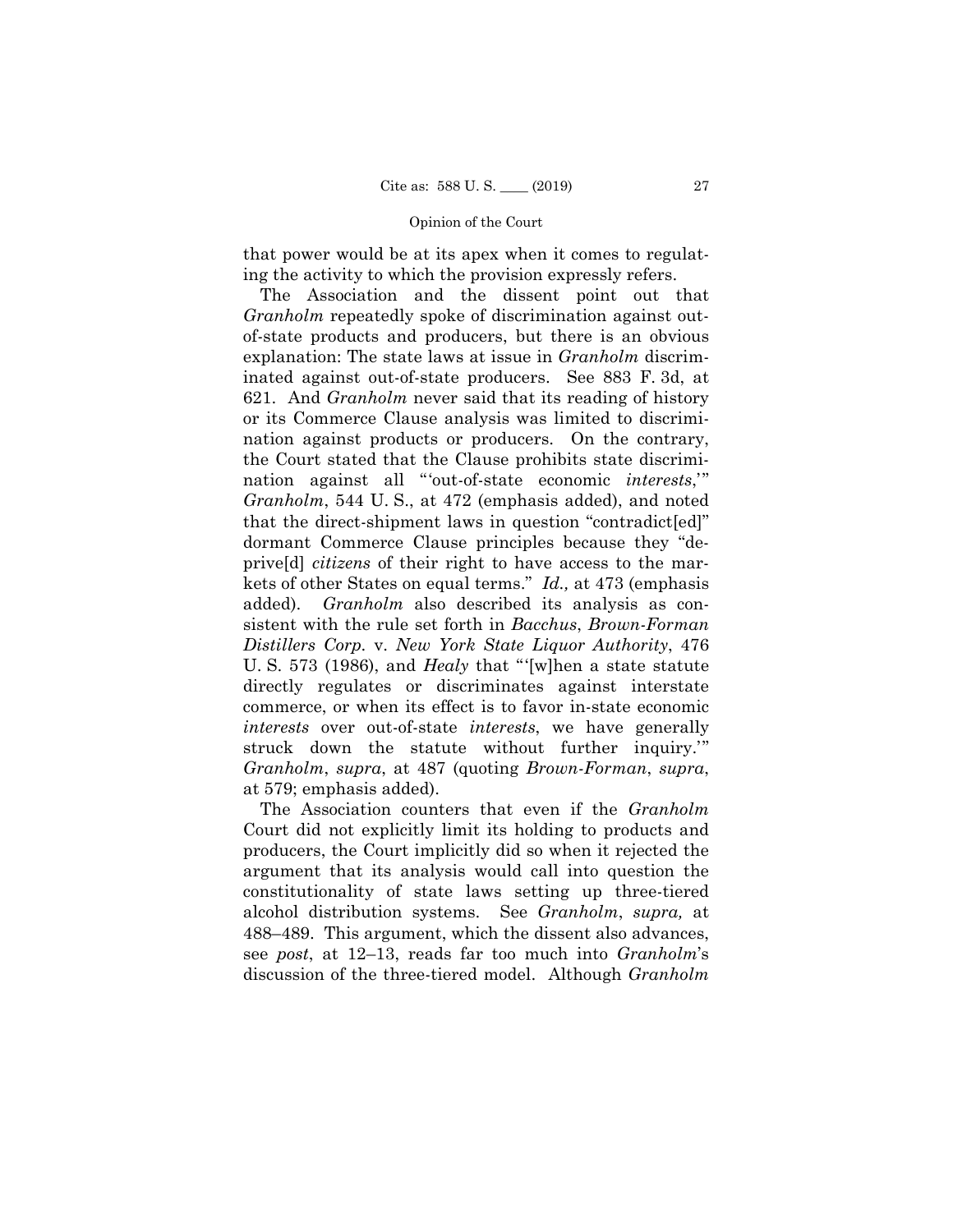the applicant corporation or partnership"). Other three- <www.ftc.gov/sites/default/files/documents/reports/possible> spoke approvingly of that basic model, it did not suggest that §2 sanctions every discriminatory feature that a State may incorporate into its three-tiered scheme. At issue in the present case is not the basic three-tiered model of separating producers, wholesalers, and retailers, but the durational-residency requirement that Tennessee has chosen to impose on new applicants for liquor store licenses. Such a requirement is not an essential feature of a three-tiered scheme. Many such schemes do not impose durational-residency requirements—or indeed any residency requirements—on individual or corporate liquor store owners. See, *e.g.,* Brief for State of Illinois et al. as *Amici Curiae* 24–25, 27 (identifying States that have either "dispos[ed] with the durational aspect of the [residency] requirement" or "d[o] not regulate the residency of tiered schemes differ in other ways. See, *e.g., id.,* at 24–28 (noting variations); FTC, Possible Anticompetitive Barriers to E-Commerce: Wine 7–9 (July 2003), https:// -anticompetitive-barriers-e-commerce-wine/winereport2\_0. pdf (as last visited June 24, 2019) (same). Because we agree with the dissent that, under §2, States "remai[n] free to pursue" their legitimate interests in regulating the health and safety risks posed by the alcohol trade, *post*, at 12, each variation must be judged based on its own features.

2

In support of the argument that the Tennessee scheme is constitutional, the Association and its *amici* claim that discriminatory distribution laws, including in-state presence and residency requirements, long predate Prohibition and were adopted by many States following ratification of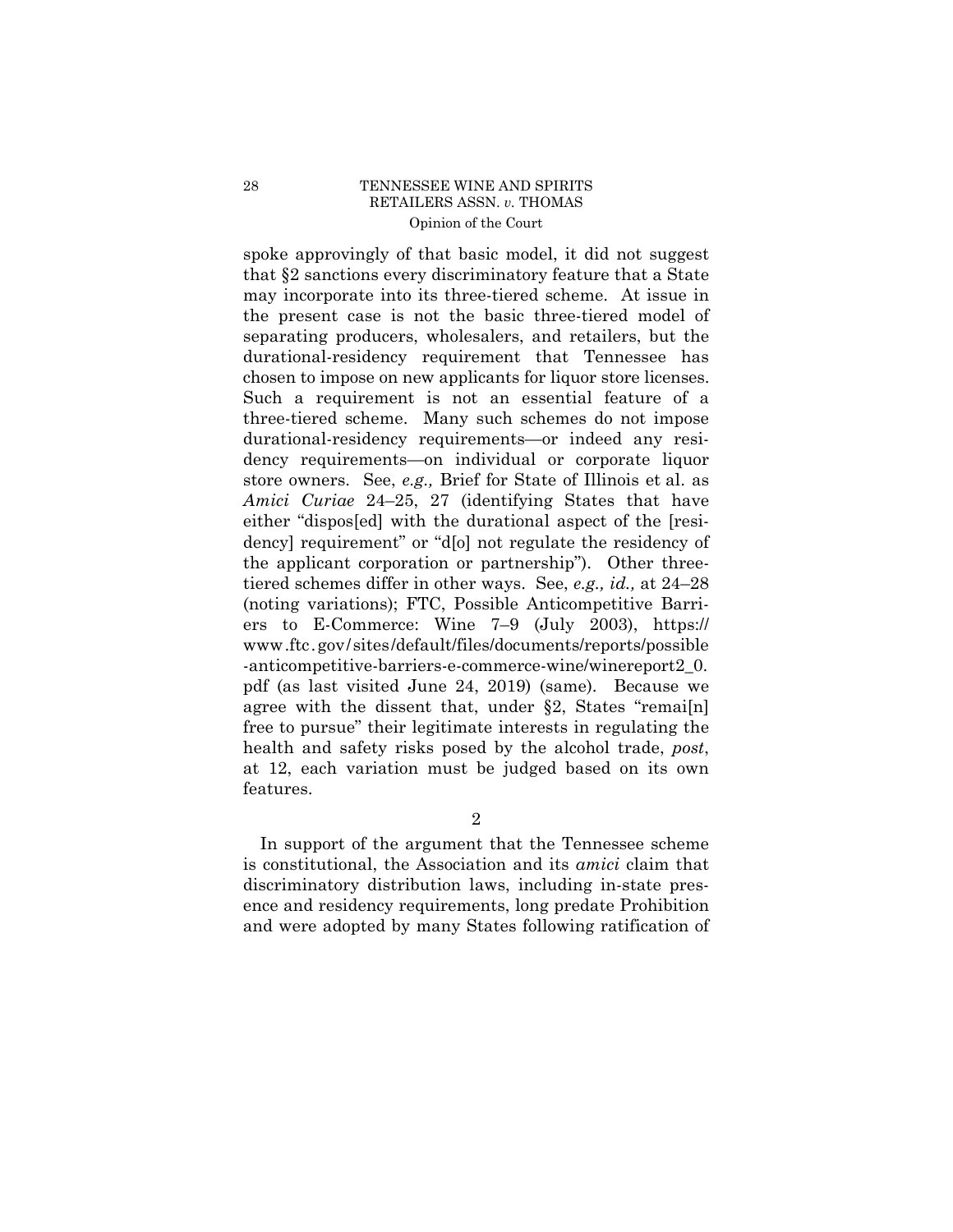the Twenty-first [Amendment.19](https://Amendment.19) Indeed, the Association notes that the 2-year durational-residency requirement now before us dates back to 1939 and is consistent with durational-residency regimes adopted by several other States around the same time.<sup>20</sup> According to the Association, that history confirms that §2 was intended to broadly exempt all in-state distribution laws from dormant Commerce Clause scrutiny. The dissent relies heavily on this same argument.

This argument fails for several reasons. Insofar as it relies on state laws enacted shortly after the ratification of the Twenty-first Amendment and this Court's early decisions interpreting it, the Association and the dissent's argument does not take into account the overly expansive interpretation of §2 that took hold for a time in the immediate aftermath of its adoption. See *supra,* at 22–23. Thus, some state laws adopted soon after the ratification of the Twenty-first Amendment may have been based on an understanding of §2 that can no longer be defended. It is telling that an argument similar to the one now made by the Association would have dictated a contrary result in *Granholm*, since state laws disfavoring imported products were passed during this same period. See, *e.g.*, *Young's Market Co.*, 299 U.S., at 62 (discriminatory license fee on imported beer); *Mahoney*, 304 U. S., at 403 (prohibition on import of certain liquors); *Indianapolis Brewing Co.*, 305

 19See *Granholm*, 544 U. S., at 518, and n. 6 (THOMAS, J., dissenting) (licensing schemes adopted by three-tier States following ratification of Twenty-first Amendment discriminated "by requiring in-state residency or physical presence as a condition of obtaining licenses") (collecting statutes); Brief for Petitioner 33–34 (collecting residency-requirement statutes). See also Brief for State of Illinois et al. as *Amici Curiae* 7–8 (referencing 19th-century state statutes that required "retailers to

reside in-state or to maintain an in-state presence"). 20See 1939 Tenn. Pub. Acts, ch. 49, §§5–8; Brief for Petitioner 34 (collecting durational-residency requirement statutes); Brief for State of Illinois et al. as *Amici Curiae* 24 (same).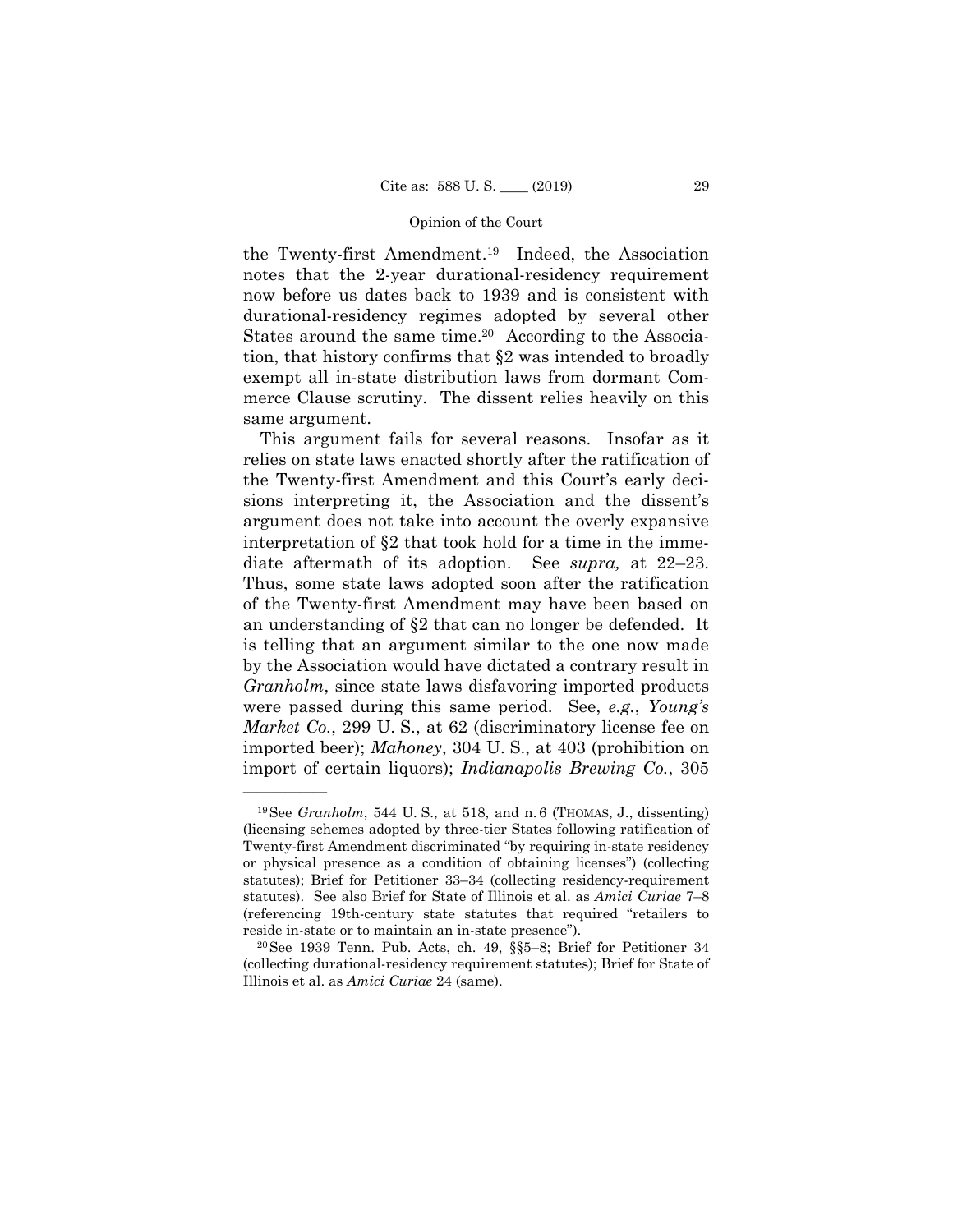U. S., at 394 (same). But our later cases have rejected this interpretation of §2. See *Granholm*, *supra*, at 487.

Insofar as the Association's argument is based on state laws adopted prior to Prohibition, it infers too much from the existence of laws that were never tested in this Court. Had they been tested here, there is no reason to conclude that they would have been sustained. During that time, the Court repeatedly invalidated, on dormant Commerce Clause grounds, a variety of state and local efforts to license those engaged in interstate business, $21$  and as noted, pre-Prohibition decisions of this Court and the lower courts held that state alcohol laws that discriminated against interstate commerce were unconstitutional, see *supra*, at 15.

Contrary to the Association's contention, not all of these

 requirement on express company acting as agent for importer of a <sup>21</sup>*Real Silk Hosiery Mills* v. *Portland*, 268 U. S. 325, 335–336 (1925) (license tax on solicitors of orders to be filled by an out-of-state manufacturer); *Shafer* v. *Farmers Grain Co. of Embden*, 268 U. S. 189, 197– 201 (1925) (license requirement for the purchase of grain shipped immediately out of the State); *Stewart* v. *Michigan*, 232 U. S. 665, 669– 670 (1914) (state law requiring a license for catalog sales); *Crenshaw* v. *Arkansas*, 227 U. S. 389, 399–401 (1913) (state law requiring a foreign corporation actively soliciting sales in State to obtain a license); *Dozier*  v. *Alabama*, 218 U. S. 124, 127–128 (1910) (licensing requirement on the solicitors of photography enlargement services and frames manufactured out of State); *International Textbook Co.* v. *Pigg*, 217 U. S. 91, 107–111 (1910) (state law requiring an out-of-state educational publishing company to pay a license fee for exchanging materials with customers); *Rearick* v. *Pennsylvania*, 203 U. S. 507, 510–511 (1906) (ordinance requiring license to solicit orders for out-of-state goods); *Norfolk & Western R. Co.* v. *Sims*, 191 U. S. 441, 449–451 (1903) (state licensing sewing machine); *Brennan* v. *Titusville*, 153 U. S. 289, 306–308 (1894) (licensing tax on persons engaged in trade on behalf of firms doing business outside the State); *Corson* v. *Maryland*, 120 U. S. 502, 505– 506 (1887) (state licensing requirement as applied to agent of out-ofstate firm soliciting sales); *Welton* v. *Missouri*, 91 U. S. 275, 278, 282– 283 (1876) (state law requiring payment of license tax by sellers of outof-state goods).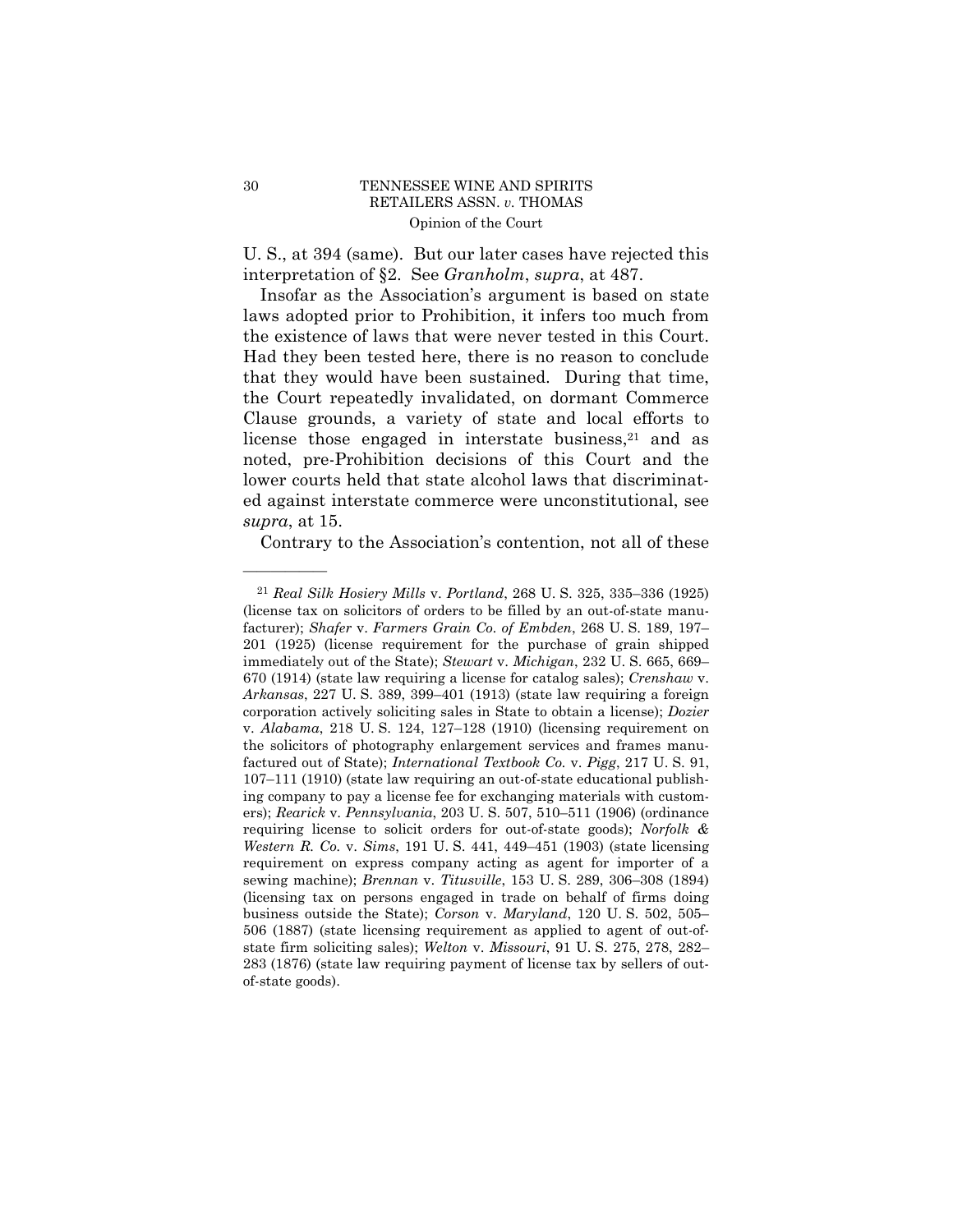decisions involved discrimination against alcohol produced out of State or alcohol importers. The tax in *Walling*, for example, applied to those engaged in the business of selling imported alcohol within the State. 116 U. S. 446. And in concluding that the law violated the Commerce Clause, the Court affirmed that, without the dormant Commerce Clause, there would "be no security against conflicting regulations of different states, each discriminating in favor of its own products *and citizens*, and against the products *and citizens* of other states." *Id.,* at 456–457 (emphasis added). So too, the dispensary law in *Scott* was challenged on the ground that it discriminated "against products of other States *and against citizens* of other States." 165 U. S., at 62 (emphasis added); see also *id.,*  at 94.

Nor have States historically enjoyed absolute authority to police alcohol within their borders. As discussed earlier, far from granting the States plenary authority to adopt domestic regulations, the Court's police-power precedents required an examination of the actual purpose and effect of a challenged law. See, *e.g.*, *Mugler*, 123 U. S., at 661 ("It does not at all follow that every statute enacted ostensibly for the promotion" of "the public health, the public morals, or the public safety" is "to be accepted as a legitimate exertion of the police powers of the State"); see also *Husen*, 95 U. S., at 472; *Welton* v. *Missouri*, 91 U. S. 275, 278 (1876). Cf. H. Black, Intoxicating Liquors §30, p. 40 (1892) (stating that certain 19th-century licensing and residency requirements were valid because their "purpose and effect" was to prevent "the unlawful selling of liquors, *and not to discriminate against citizens of other states*" (emphasis added)).

For these reasons, we reject the Association's overly broad understanding of §2. That provision allows each State leeway to enact the measures that its citizens believe are appropriate to address the public health and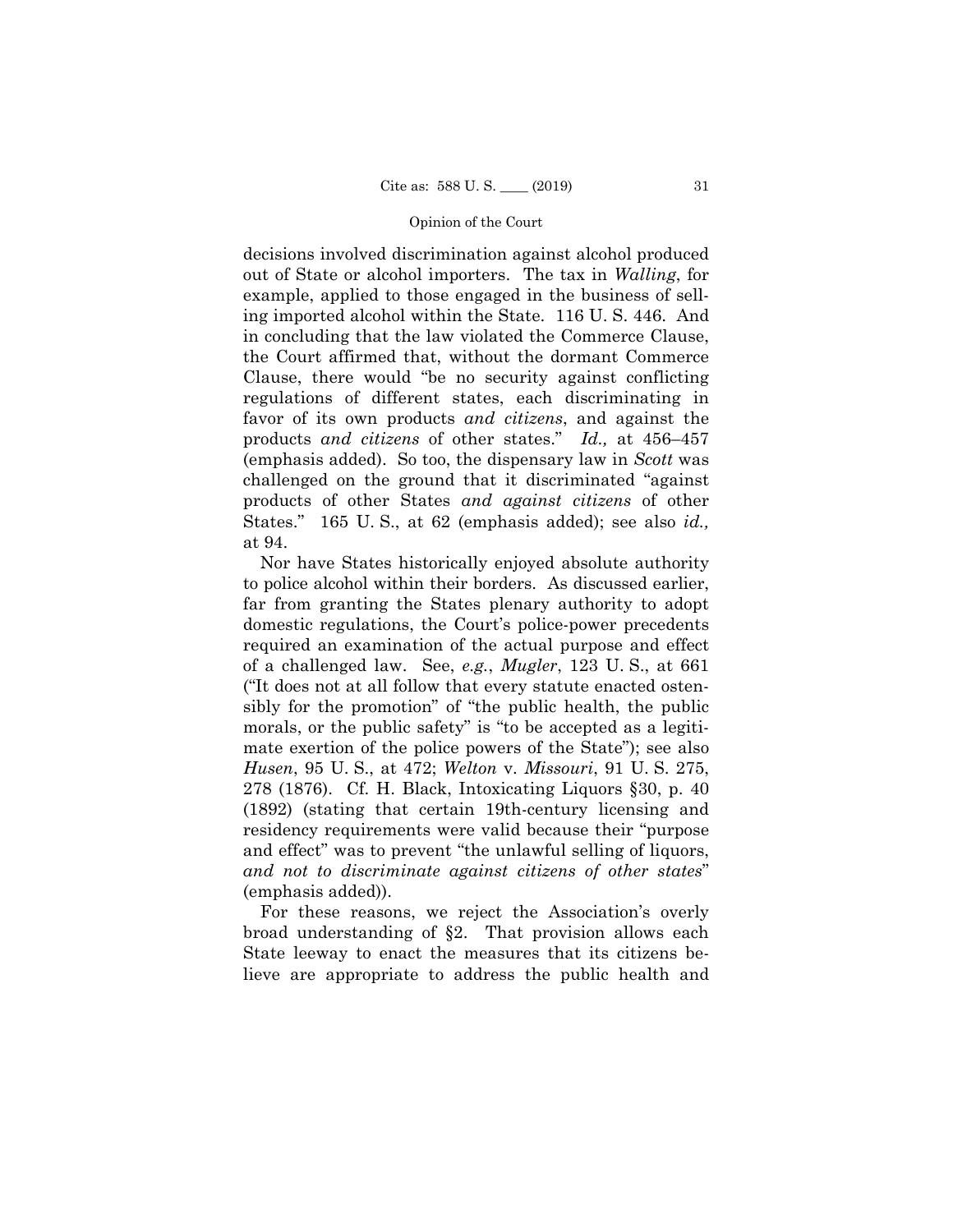safety effects of alcohol use and to serve other legitimate interests, but it does not license the States to adopt protectionist measures with no demonstrable connection to those interests.

V

Having concluded that §2 does not confer limitless authority to regulate the alcohol trade, we now apply the §2 analysis dictated by the provision's history and our precedents.

If we viewed Tennessee's durational-residency requirements as a package, it would be hard to avoid the conclusion that their overall purpose and effect is protectionist. Indeed, two of those requirements—the 10-year residency requirement for license renewal and the provision that shuts out all publicly traded corporations—are so plainly based on unalloyed protectionism that neither the Association nor the State is willing to come to their defense. The provision that the Association and the State seek to preserve—the 2-year residency requirement for initial license applicants—forms part of that scheme. But we assume that it can be severed from its companion provisions, see 883 F. 3d, at 626–628, and we therefore analyze that provision on its own.

Since the 2-year residency requirement discriminates on its face against nonresidents, it could not be sustained if it applied across the board to all those seeking to operate any retail business in the State. Cf. *C & A Carbone, Inc.*  v. *Clarkstown*, 511 U. S. 383, 391–392 (1994); *Lewis* v. *BT Investment Managers, Inc.*, 447 U. S. 27, 39 (1980). But because of §2, we engage in a different inquiry. Recognizing that §2 was adopted to give each State the authority to address alcohol-related public health and safety issues in accordance with the preferences of its citizens, we ask whether the challenged requirement can be justified as a public health or safety measure or on some other legiti-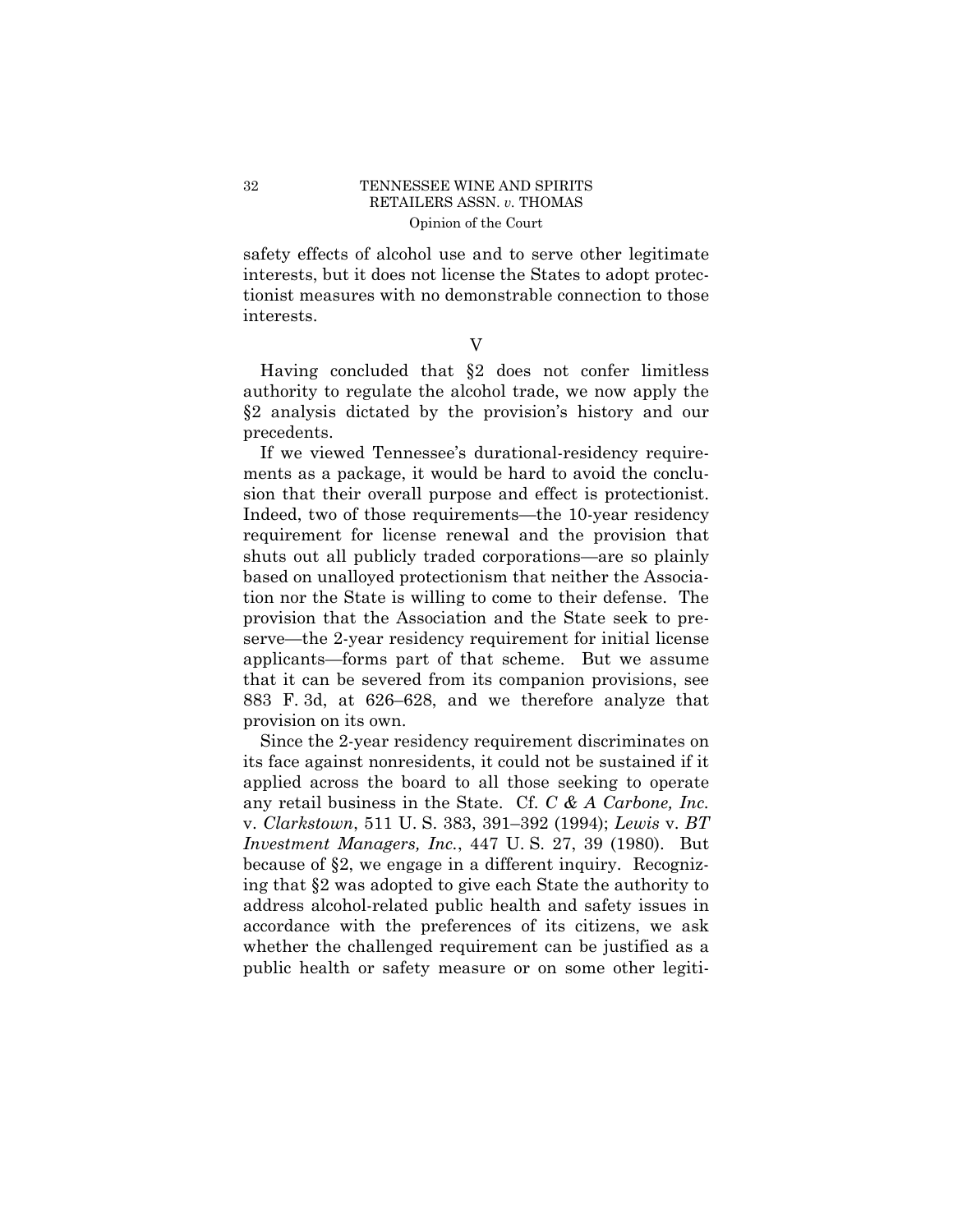mate nonprotectionist ground. Section 2 gives the States regulatory authority that they would not otherwise enjoy, but as we pointed out in *Granholm*, "mere speculation" or "unsupported assertions" are insufficient to sustain a law that would otherwise violate the Commerce Clause. 544 U. S., at 490, 492. Where the predominant effect of a law is protectionism, not the protection of public health or safety, it is not shielded by §2.

 would be insufficient to further those interests. The provision at issue here expressly discriminates against nonresidents and has at best a highly attenuated relationship to public health or safety. During the course of this litigation, the Association relied almost entirely on the argument that Tennessee's residency requirements are simply "not subject to Commerce Clause challenge," 259 F. Supp. 3d, at 796, and the State itself mounted no independent defense. As a result, the record is devoid of any "concrete evidence" showing that the 2-year residency requirement actually promotes public health or safety; nor is there evidence that nondiscriminatory alternatives *Granholm*, *supra*, at 490; see 883 F. 3d, at 625–626.

In this Court, the Association has attempted to defend the 2-year residency requirement on public health and safety grounds, but this argument is implausible on its face. The Association claims that the requirement ensures that retailers are "amenable to the direct process of state courts," Brief for Petitioner 48 (internal quotation marks omitted), but the Association does not explain why this objective could not easily be achieved by ready alternatives, such as requiring a nonresident to designate an agent to receive process or to consent to suit in the Tennessee courts. See *Cooper* v. *McBeath*, 11 F. 3d 547, 554 (CA5 1994).

Similarly unpersuasive is the Association's claim that the 2-year requirement gives the State a better opportunity to determine an applicant's fitness to sell alcohol and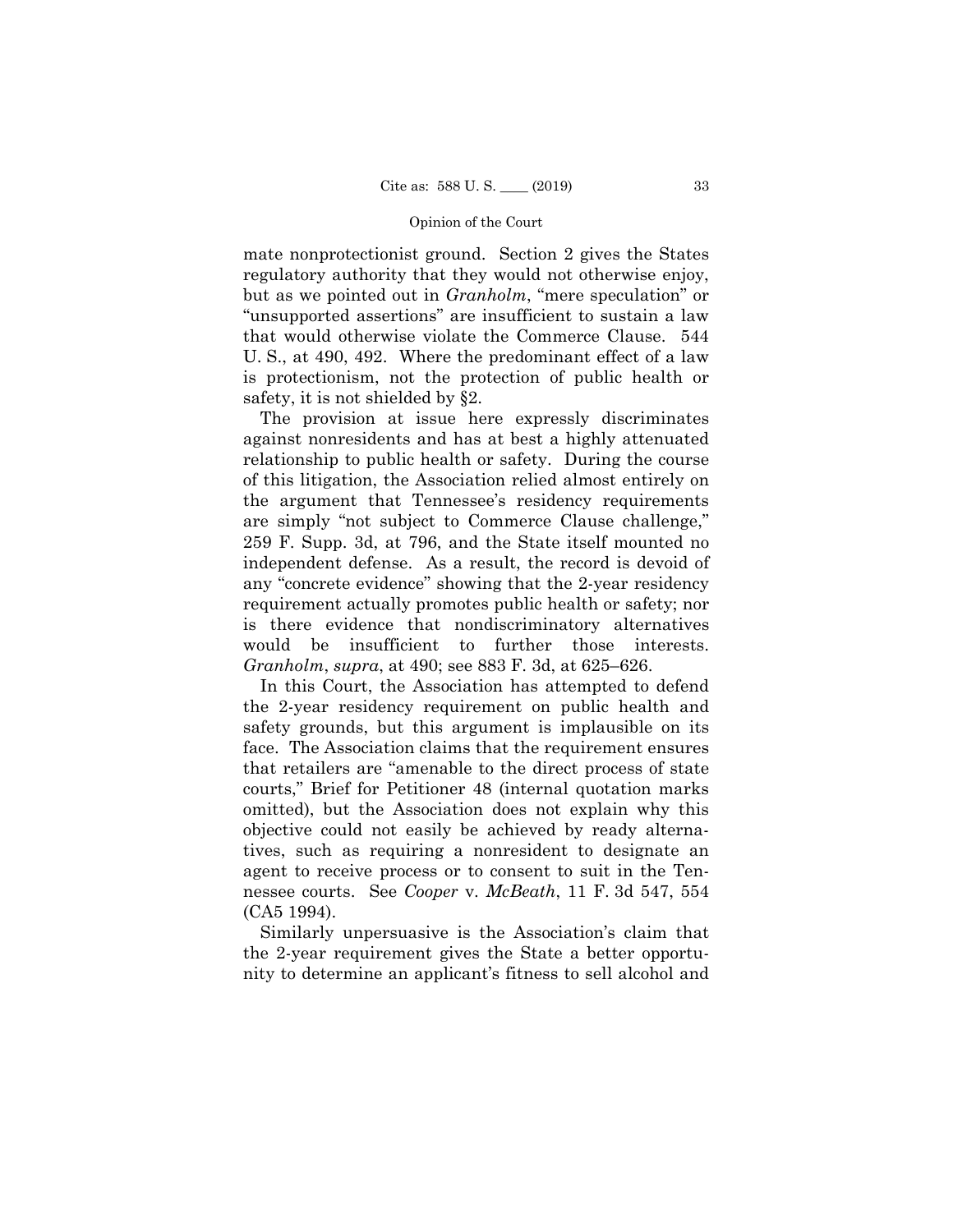guards against "undesirable nonresidents" moving into the State for the purpose of operating a liquor store. Brief for Petitioner 10 (internal quotation marks omitted). The State can thoroughly investigate applicants without requiring them to reside in the State for two years before obtaining a license. Tennessee law already calls for criminal background checks on all applicants, see Tenn. Code Ann. §57–3–208, and more searching checks could be demanded if necessary. As the Fifth Circuit observed in a similar case, "[i]f [the State] desires to scrutinize its applicants thoroughly, as is its right, it can devise nondiscriminatory means short of saddling applicants with the 'burden' of residing" in the State. *Cooper*, 11 F. 3d, at 554.

The 2-year residency requirement, in any event, poorly serves the goal of enabling the State to ensure that only law-abiding and responsible applicants receive licenses. As the Tennessee attorney general explained, if a nonresident moves to the State with the intention of applying for a license once the 2-year period ends, the TABC will not necessarily have any inkling of the future applicant's intentions until that individual applies for a license, and consequently, the TABC will have no reason to begin an investigation until the 2-year period has ended. App. to Brief in Opposition 17a. And all that the 2-year requirement demands is residency. A prospective applicant is not obligated during that time "to be educated about liquor sales, submit to inspections, or report to the State." *Ibid*.

The 2-year residency requirement is not needed to enable the State to maintain oversight over liquor store operators. In *Granholm*, it was argued that the prohibition on the shipment of wine from out-of-state sources was justified because the State could not adequately monitor the activities of nonresident entities. Citing "improvements in technology," we found that argument insufficient. 544 U. S., at 492. See also *Cooper*, *supra*, at 554 ("In this age of split-second communications by means of computer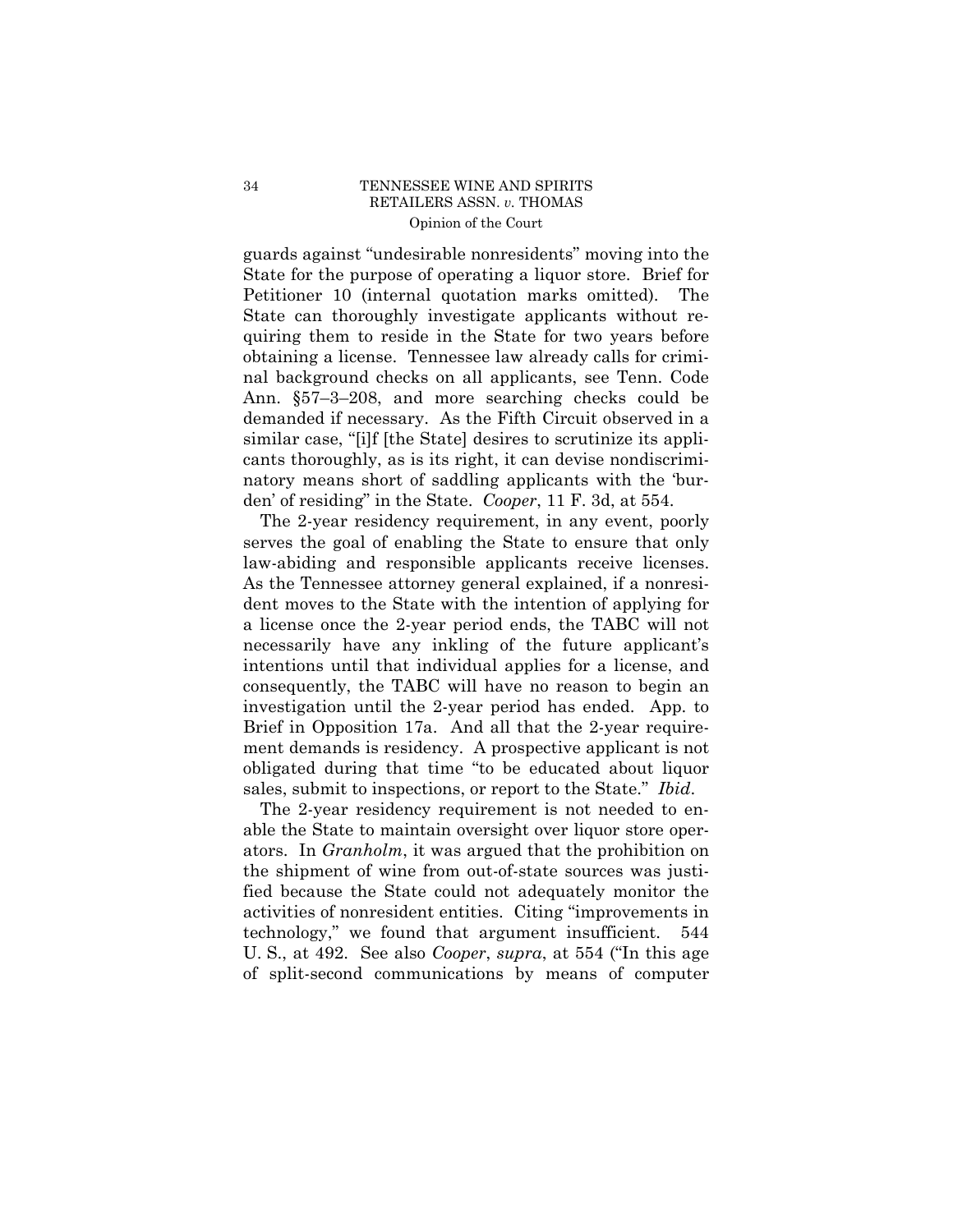networks . . . there is no shortage of less burdensome, yet still suitable, options"). In this case, the argument is even less persuasive since the stores at issue are physically located within the State. For that reason, the State can monitor the stores' operations through on-site inspections, audits, and the like. See §57–3–104. Should the State conclude that a retailer has "fail[ed] to comply with state law," it may revoke its operating license. *Granholm*, 544 U. S., at 490. This "provides strong incentives not to sell alcohol" in a way that threatens public health or safety. *Ibid.* 

In addition to citing the State's interest in regulatory control, the Association argues that the 2-year residency requirement would promote responsible alcohol consumption. According to the Association, the requirement makes it more likely that retailers will be familiar with the communities served by their stores, and this, it is suggested, will lead to responsible sales practices. Brief for Petitioner 48–49. The idea, it seems, is that a responsible neighborhood proprietor will counsel or cut off sales to patrons who are known to be abusing alcohol, who manifest the effects of alcohol abuse, or who perhaps appear to be purchasing too much alcohol. No evidence has been offered that durational-residency requirements actually foster such sales practices, and in any event, the requirement now before us is very poorly designed to do so.

For one thing, it applies to those who hold a license, not to those who actually make sales. For another, it requires residence in the State, not in the community that a store serves. The Association cannot explain why a proprietor who lives in Bristol, Virginia, will be less knowledgeable about the needs of his neighbors right across the border in Bristol, Tennessee, than someone who lives 500 miles away in Memphis. And the rationale is further undermined by other features of Tennessee law, particularly the lack of durational-residency requirements for owners of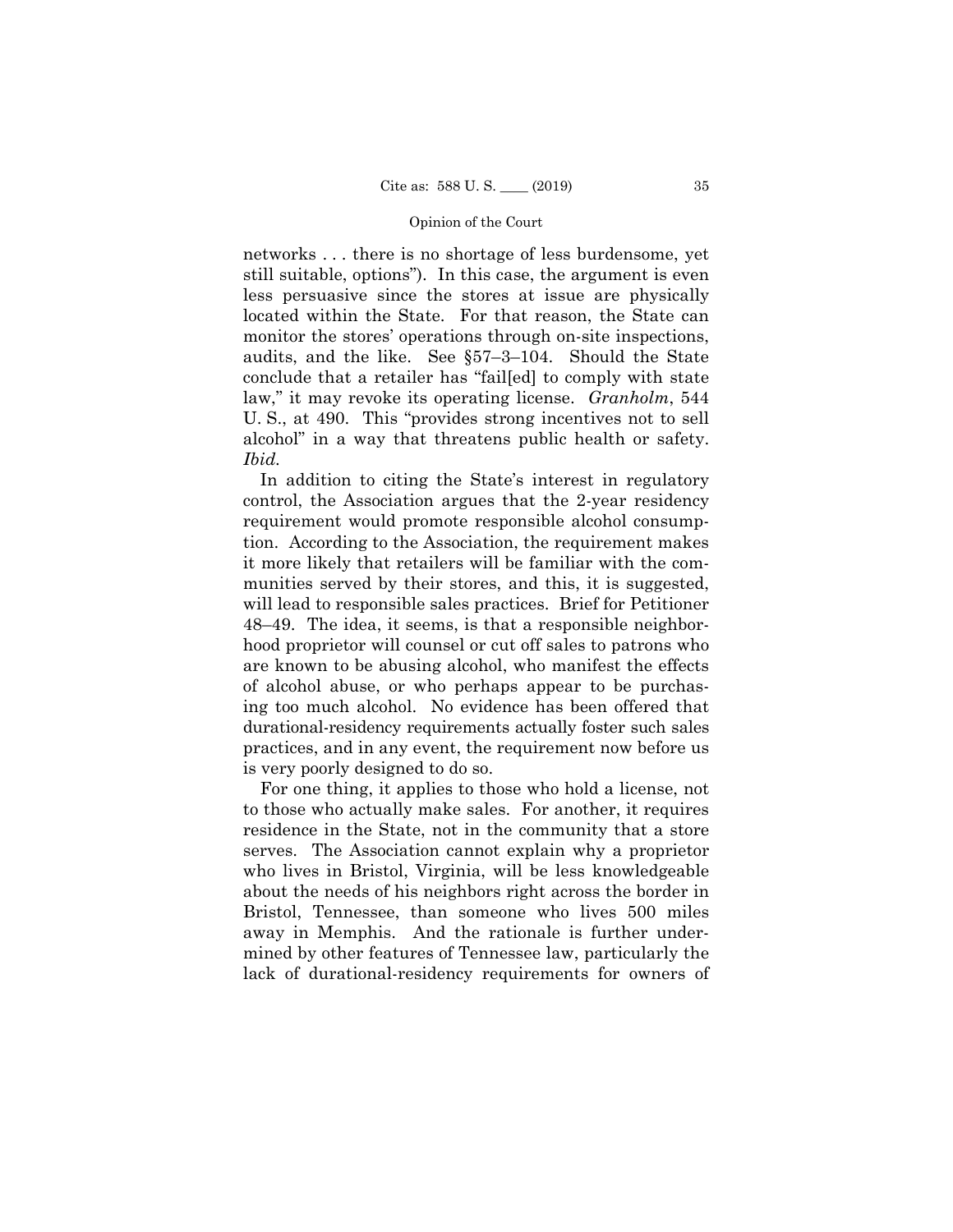bars and other establishments that sell alcohol for onpremises consumption. §57–4–201.

Not only is the 2-year residency requirement ill suited to promote responsible sales and consumption practices (an interest that we recognize as legitimate, contrary to the dissent's suggestion, *post*, at 9, 12, 14), but there are obvious alternatives that better serve that goal without discriminating against nonresidents. State law empowers the relevant authorities to limit both the number of retail licenses and the amount of alcohol that may be sold to an individual. Cf. §57–3–208(c) (permitting local governments to "limit . . . the number of licenses issued within their jurisdictions");  $\S57-3-204(d)(7)(C)$  (imposing volume limits on certain sales of alcohol to patrons); Rules of TABC, ch. 0100–01, §0100–01–.03(15) (2018) (same). The State could also mandate more extensive training for managers and employees and could even demand that they demonstrate an adequate connection with and knowledge of the local community. Cf., *e.g.,* Tenn. Code Ann. §57–3–221 (requiring managers of liquor stores to obtain permits, satisfy background checks, and undergo "alcohol awareness" training). And the State of course remains free to monitor the practices of retailers and to take action against those who violate the law.

Given all this, the Association has fallen far short of showing that the 2-year durational-residency requirement for license applicants is valid. Like the other discriminatory residency requirements that the Association is unwilling to defend, the predominant effect of the 2-year residency requirement is simply to protect the Association's members from out-of-state competition. We therefore hold that this provision violates the Commerce Clause and is not saved by the Twenty-first [Amendment.22](https://Amendment.22)

<sup>22</sup> Our analysis and conclusion apply as well to the provision requiring all officers and directors of corporate applicants to satisfy the 2-year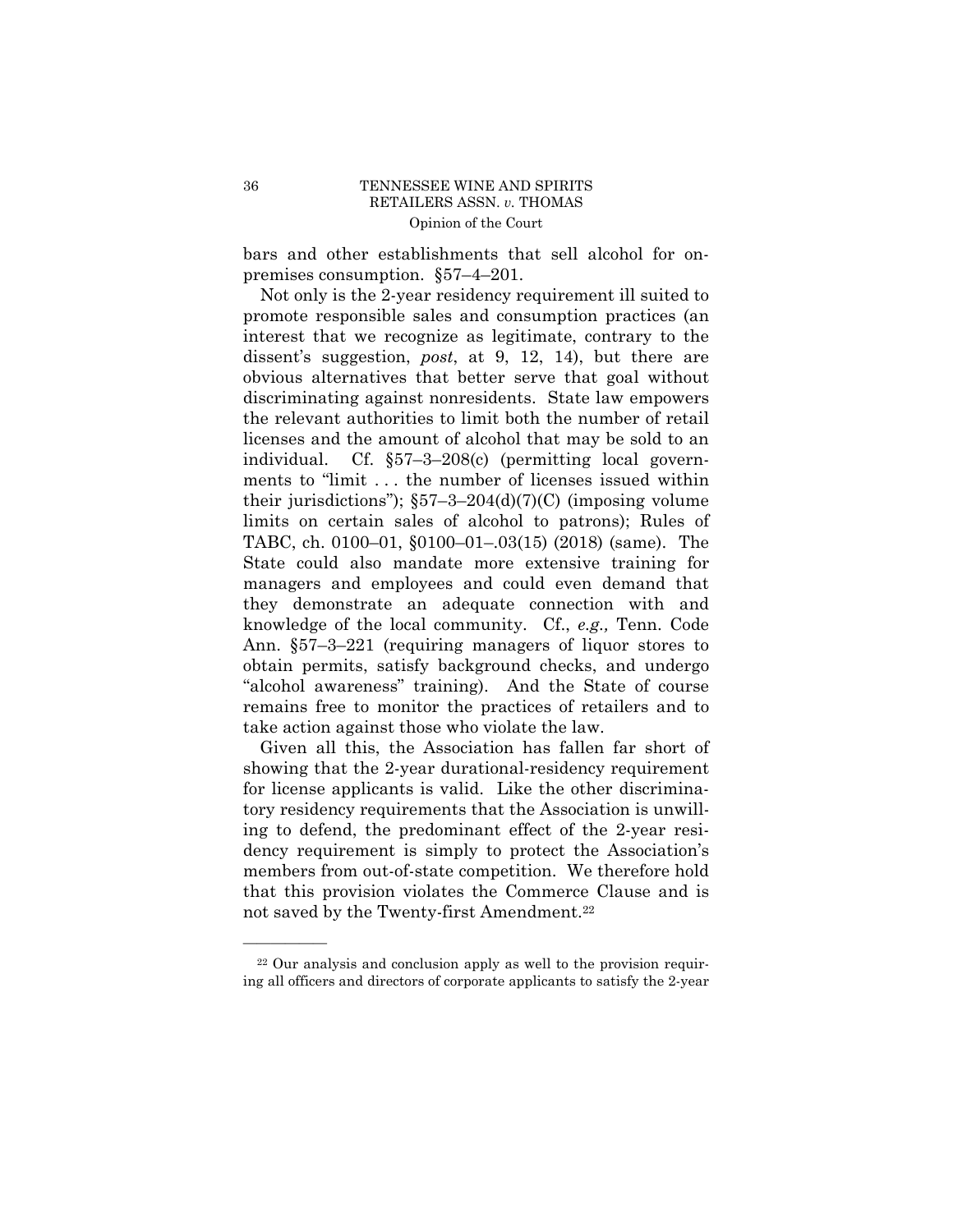\* \* \*

The judgment of the Court of Appeals for the Sixth Circuit is affirmed.

*It is so ordered.* 

residency requirement. See 883 F. 3d, at 623.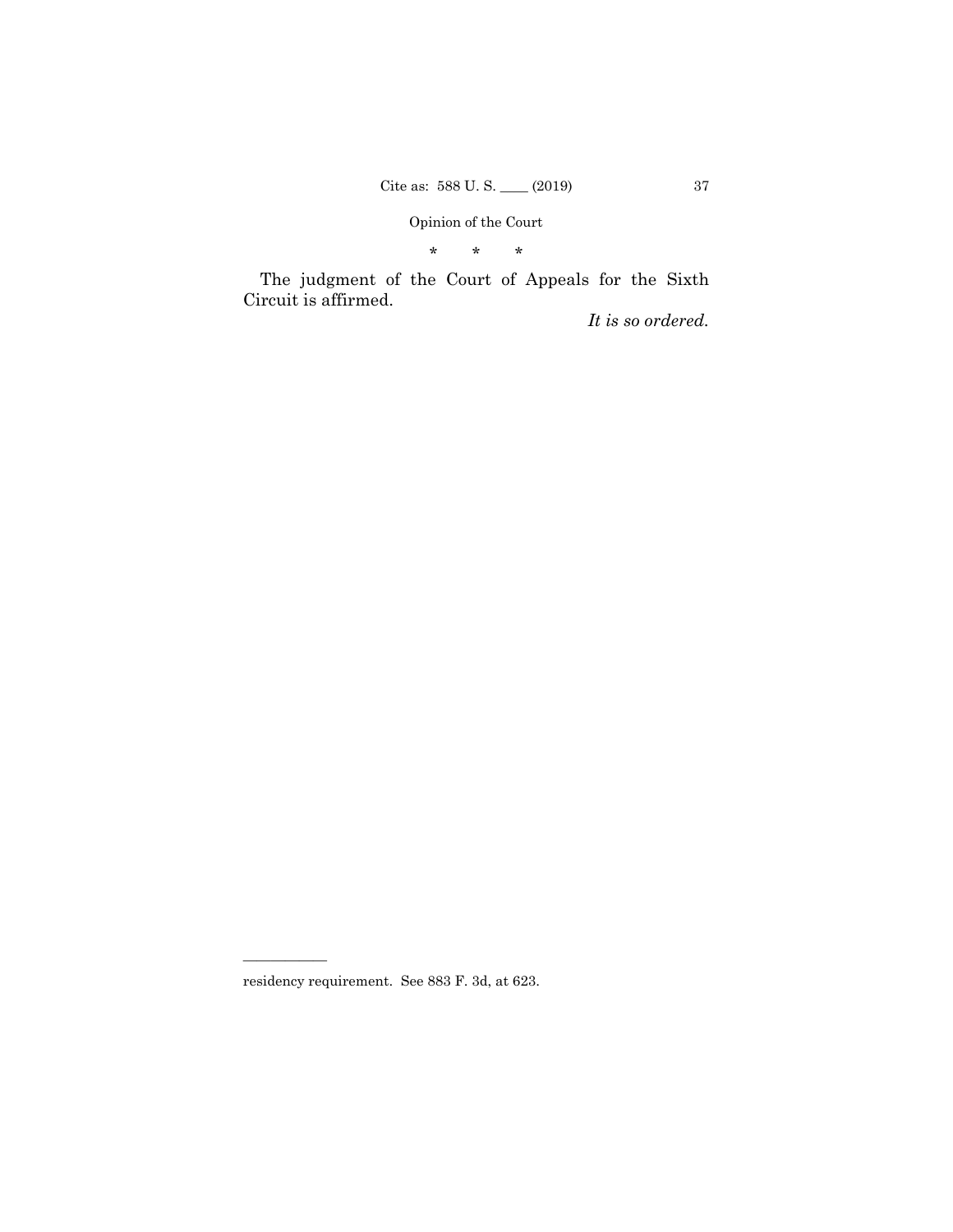GORSUCH, J., dissenting

# $\frac{1}{2}$  , where  $\frac{1}{2}$ **SUPREME COURT OF THE UNITED STATES**

## $\frac{1}{2}$  ,  $\frac{1}{2}$  ,  $\frac{1}{2}$  ,  $\frac{1}{2}$  ,  $\frac{1}{2}$  ,  $\frac{1}{2}$ No. 18–96

# TENNESSEE WINE AND SPIRITS RETAILERS ASSOCIATION, PETITIONER *v.* RUSSELL F. THOMAS, EXECUTIVE DIRECTOR OF THE TENNESSEE ALCOHOLIC BEVERAGE COMMISSION, ET AL.

# ON WRIT OF CERTIORARI TO THE UNITED STATES COURT OF APPEALS FOR THE SIXTH CIRCUIT

## [June 26, 2019]

JUSTICE GORSUCH, with whom JUSTICE THOMAS joins, dissenting.

Alcohol occupies a complicated place in this country's history. Some of the founders were enthusiasts; Benjamin Franklin thought wine was "proof that God loves us." Letter from B. Franklin to A. Morellet (July 1779), in 7 Writings of Benjamin Franklin 437 (A. Smyth ed. 1907). Many in the Prohibition era were decidedly less enamored; they saw "liquor [a]s a lawlessness unto itself." *Duckworth* v. *Arkansas*, 314 U. S. 390, 398 (1941) (Jackson, J., concurring in result). Over time, the people have adopted two separate constitutional Amendments to adjust and then readjust alcohol's role in our society. But through it all, one thing has always held true: States may impose residency requirements on those who seek to sell alcohol within their borders to ensure that retailers comply with local laws and norms. In fact, States have enacted residency requirements for at least 150 years, and the Tennessee law at issue before us has stood since 1939. Today and for the first time, the Court claims to have discovered a duty and power to strike down laws like these as unconstitutional. Respectfully, I do not see it.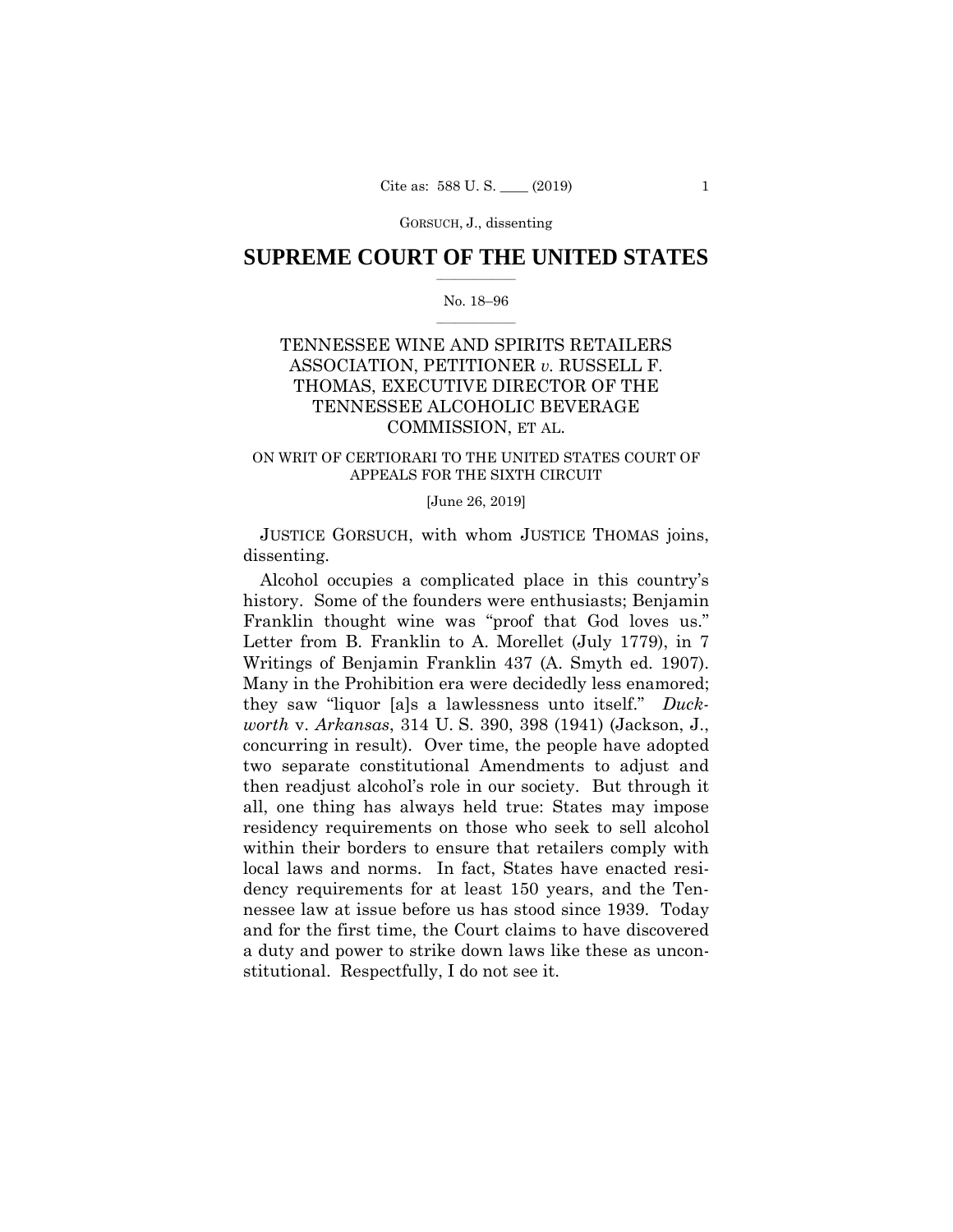# 2 TENNESSEE WINE AND SPIRITS RETAILERS ASSN. *v.* THOMAS GORSUCH, J., dissenting

 two-year residency requirement on those who seek to Start with the text of the Constitution. After the Nation's failed experiment with Prohibition, the people assembled in conventions in each State to adopt the Twentyfirst Amendment. In §1, they repealed the Eighteenth Amendment's nationwide prohibition on the sale of alcohol. But in §2, they provided that "[t]he transportation or importation into any State . . . for delivery or use therein of intoxicating liquors, in violation of the laws thereof, is hereby prohibited." The Amendment thus embodied a classically federal compromise: Nationwide prohibition ended, but States gained broad discretion to calibrate alcohol regulations to local preferences. And under the terms of this compromise, Tennessee's law imposing a sell liquor within its jurisdiction would seem perfectly permissible.1

Of course, §2 does not immunize state laws from *all*  constitutional claims. Everyone agrees that state laws must still comply with, say, the First Amendment or the Equal Protection Clause. *Ante*, at 11–12. But the challenge before us isn't based on any constitutional provision like that. Instead, we are asked to decide whether Tennessee's residency requirement impermissibly discriminates against out-of-state residents and recent arrivals in violation of the "dormant Commerce Clause" doctrine. And that doctrine is a peculiar one. Unlike most constitutional rights, the dormant Commerce Clause doctrine

<sup>&</sup>lt;sup>1</sup>The Court suggests that Tennessee's residency requirement may fall outside the terms of the Amendment because retailers may not be involved in the "transportation or importation" of liquor into the State. *Ante*, at 26. But the parties do not dispute that "transportation or importation" into the State is involved here. And understandably so: Unless the liquor stores intend to sell only Tennessee-made liquor (and no one so alleges), it is hard to see how transportation or importation would not be involved.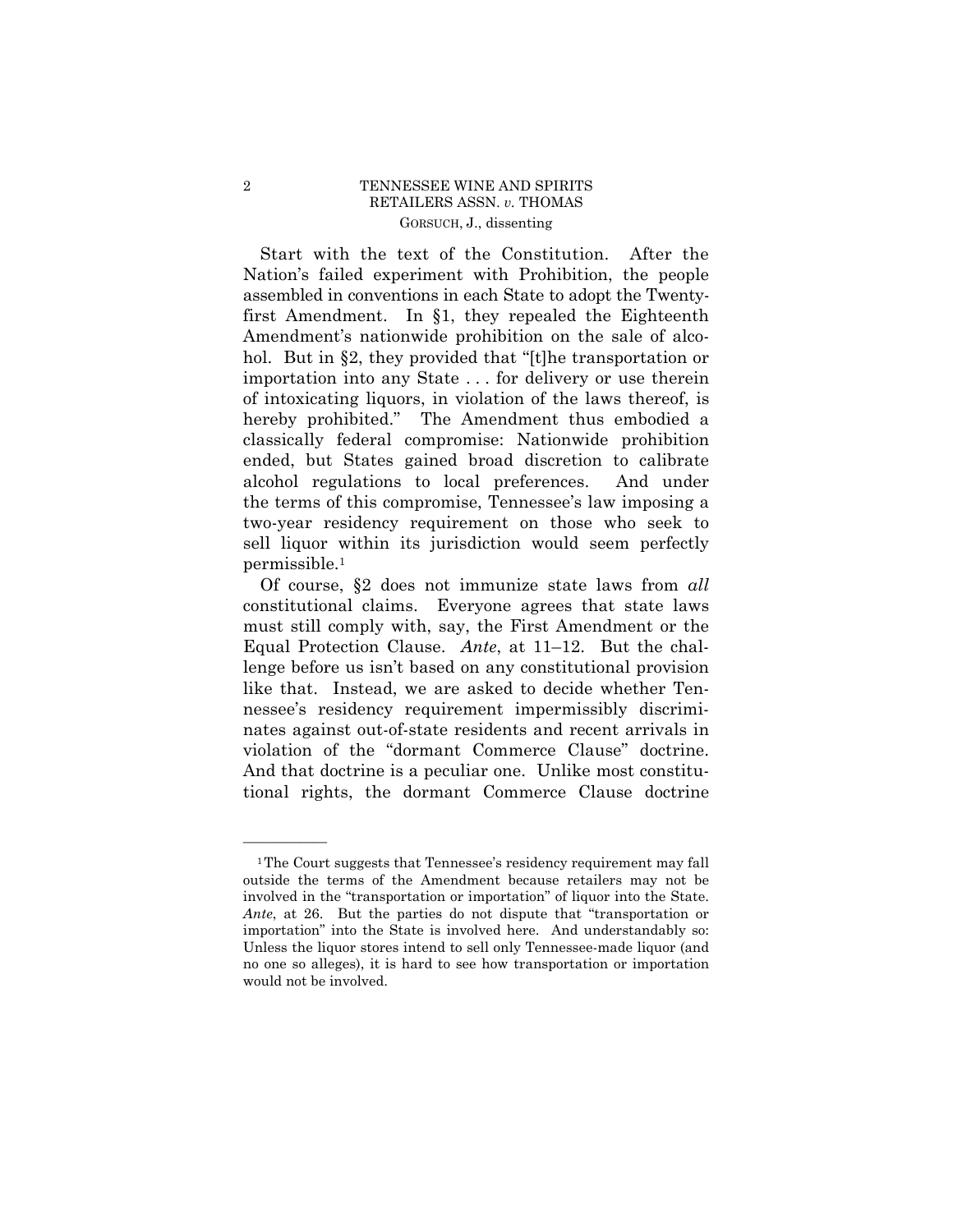### GORSUCH, J., dissenting

cannot be found in the text of any constitutional provision but is (at best) an implication from one. Under its banner, this Court has sometimes asserted the power to strike down state laws that discriminate against nonresidents on the ground that they usurp the authority to regulate interstate commerce that the Constitution assigns in Article I to Congress. But precisely because the Constitution assigns *Congress* the power to regulate interstate commerce, that body is free to rebut any implication of unconstitutionality that might otherwise arise under the dormant Commerce Clause doctrine by authorizing States to adopt laws favoring in-state residents. *Prudential Ins. Co.* v. *Benjamin*, 328 U. S. 408, 434–436 (1946).

 Congress can do by statute "surely the people may do . . . And that's exactly what happened here. In the Webb-Kenyon Act of 1913, Congress gave the States wide latitude to restrict the sale of alcohol within their borders. See 37 Stat. 699 (codified at 27 U. S. C. §122). Not only is that law still on the books today, §2 of the Twenty-first Amendment closely "followed the wording of the 1913 Webb-Kenyon Act." *Ante*, at 11, n. 5. Accordingly, the people who adopted the Amendment naturally would have understood it to constitutionalize an "exception to the normal operation of the [dormant] Commerce Clause." *Craig* v. *Boren*, 429 U. S. 190, 206 (1976). After all, what through the process of amending our Constitution." *Granholm* v. *Heald*, 544 U. S. 460, 494 (2005) (Stevens, J., dissenting). So in this area, at least, we should not be in the business of imposing our own judge-made "dormant Commerce Clause" limitations on state powers.

What the relevant constitutional and statutory texts suggest, history confirms. Licensing requirements for the sale of liquor are older than the Nation itself. Byse, Alcoholic Beverage Control Before Repeal, 7 Law & Contemp. Prob. 544, 544–547 (1940). Colonial authorities generally allowed sales only by those who were deemed "'fit and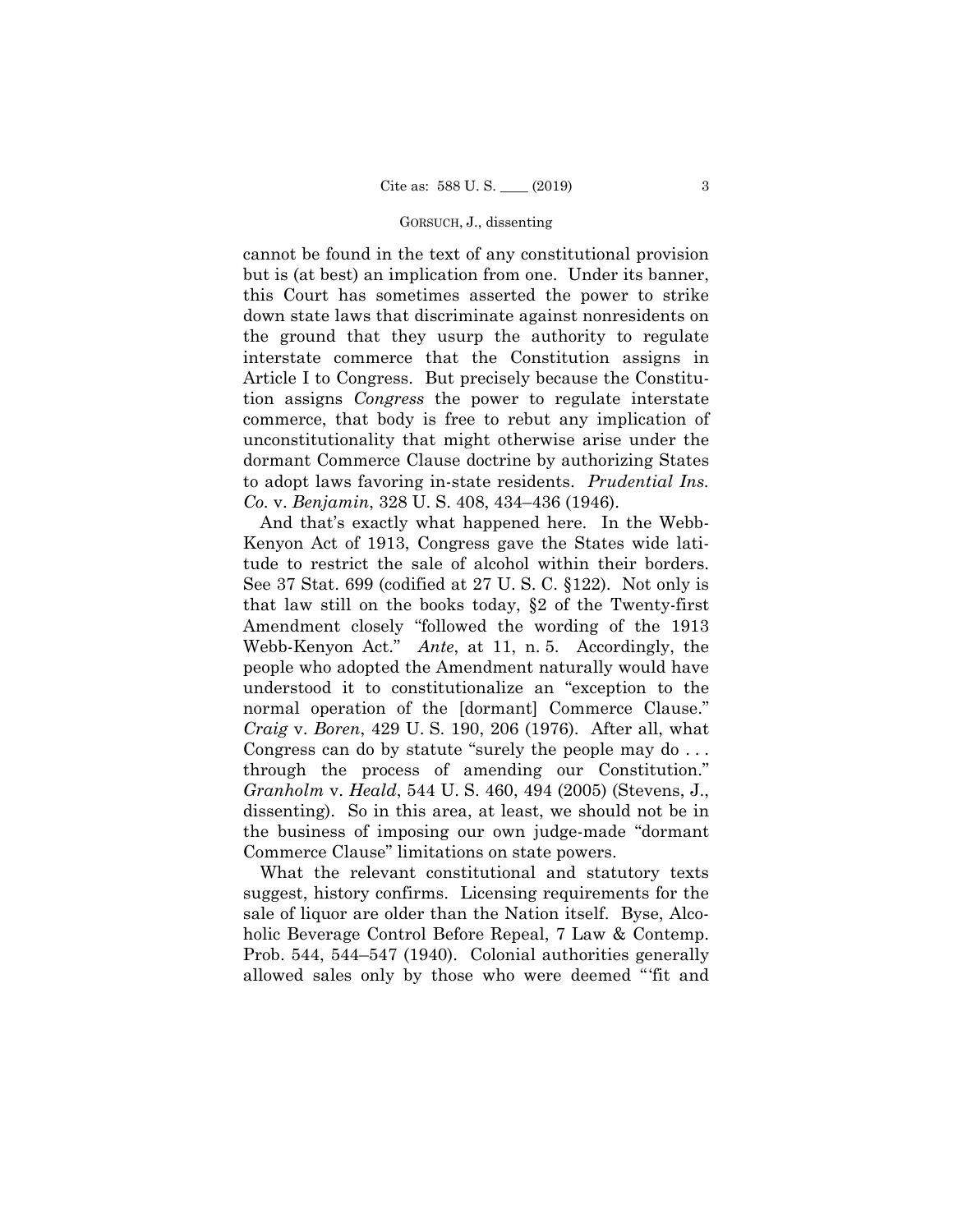# 4 TENNESSEE WINE AND SPIRITS RETAILERS ASSN. *v.* THOMAS GORSUCH, J., dissenting

 (1834). In 1845, Missouri adopted a law nearly identical suitable'" and who agreed to post a bond conditioned upon compliance with local regulations. *Id.*, at 545. States started adopting residency requirements as early as 1834, when New Hampshire began requiring any person who sold liquor "in any quantity less than one gallon" to obtain a license "from the selectmen of the town or place where such person resides." *State* v. *Adams*, 6 N. H. 532, 533 to the Tennessee statute now before us, requiring those seeking to sell liquor to have resided in the State for two years. Mo. Rev. Stat. app., p. 1099. In the decades that followed, several other States and Territories followed suit and enacted laws like Tennessee's.2

At the time these residency requirements were adopted they were widely understood to be constitutional, and courts generally upheld them against legal challenges. H. Black, Laws Regulating the Manufacture and Sale of Intoxicating Liquors §30, pp. 39–40, and n. 33 (1892) (collecting cases). Indeed, in the mid-19th century this Court "recognized a broad authority in state governments to regulate the trade of alcoholic beverages within their borders free from implied restrictions under the Commerce Clause." *Craig*, 429 U. S., at 205 (citing the *License Cases*, 5 How. 504, 579 (1847)).

Things became more contentious only toward the end of the 19th century. By then, this Court had begun to take a more muscular approach to the dormant Commerce Clause and started using that implied doctrine to strike down state laws that restricted the sale of imported liquor. See *Bowman* v. *Chicago & Northwestern R. Co.*, 125 U. S.

<sup>2</sup>See, *e.g*., 1859 Neb. Terr. Laws p. 256; Iowa Code §1575 (1860); 1875 Pa. Laws p. 42; N. Y. Rev. Stat. ch. 29, §23 (1896); S. C. Code Ann. §562 (1902); Minn. Stat. §1529 (1905); R. I. Gen. Laws, ch. 123, §2 (1909); 1911 Ala. Acts no. 259; Neb. Rev. Stat. §3844 (1913); Ind. Code §8323(e) (1914).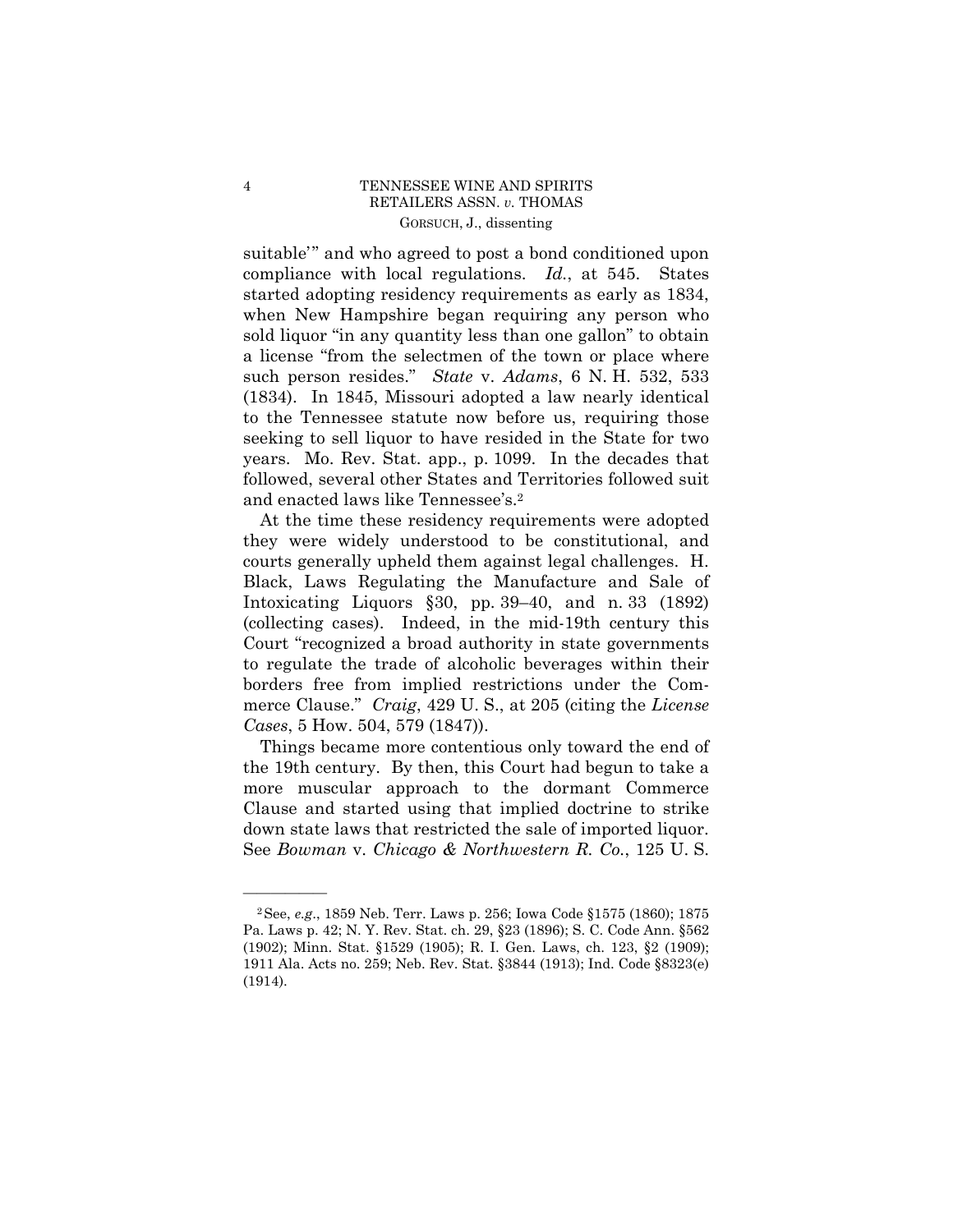### GORSUCH, J., dissenting

465 (1888); *Leisy* v. *Hardin*, 135 U. S. 100 (1890). But this judicial activism did not go unnoticed, and in 1890 Congress responded by passing the Wilson Act. Ch. 728, 26 Stat. 313 (codified at 27 U. S. C. §121). That law sought to bolster the authority of States to regulate the distribution of liquor within their borders by providing that liquor shipped into a State would "upon arrival in such State . . . be subject to the operation and effect of the laws of such State . . . to the same extent and in the same manner as though such [liquor] had been produced in such State."

States." *Id.*, at 101. Citing the text of the Wilson Act, against products of other States." *Id.*, at 100. Then, in rather than arrival within the State's borders. *Id.*, at 421, Still, the Court did not seem to get the message. A second wave of dormant Commerce Clause attacks on state laws soon followed, and in the process they highlighted some of the Wilson Act's limitations. In *Scott* v. *Donald*, 165 U. S. 58 (1897), the Court addressed South Carolina's state monopoly system for the sale of liquor, which required state agents to favor domestic products and prohibited consumers from receiving out-of-state shipments for personal use. The Court held that this system unconstitutionally discriminated in favor of domestic products "as against similar products of the other including the phrase "to the same extent and in the same manner," the Court emphasized that the Act did not go so far as to authorize States to "discriminate injuriously *Rhodes* v. *Iowa*, 170 U. S. 412 (1898), the Court further curbed the States' authority to restrict liquor distribution by construing the Wilson Act's phrase "upon arrival in such State" to mean arrival at the purchaser's address, 426; see also *Vance* v. *W. A. Vandercook* Co., 170 U. S. 438 (1898).

Once more, however, Congress stepped in to repudiate this Court's decisions, this time in unmistakably sweeping language. In the Webb-Kenyon Act of 1913, Congress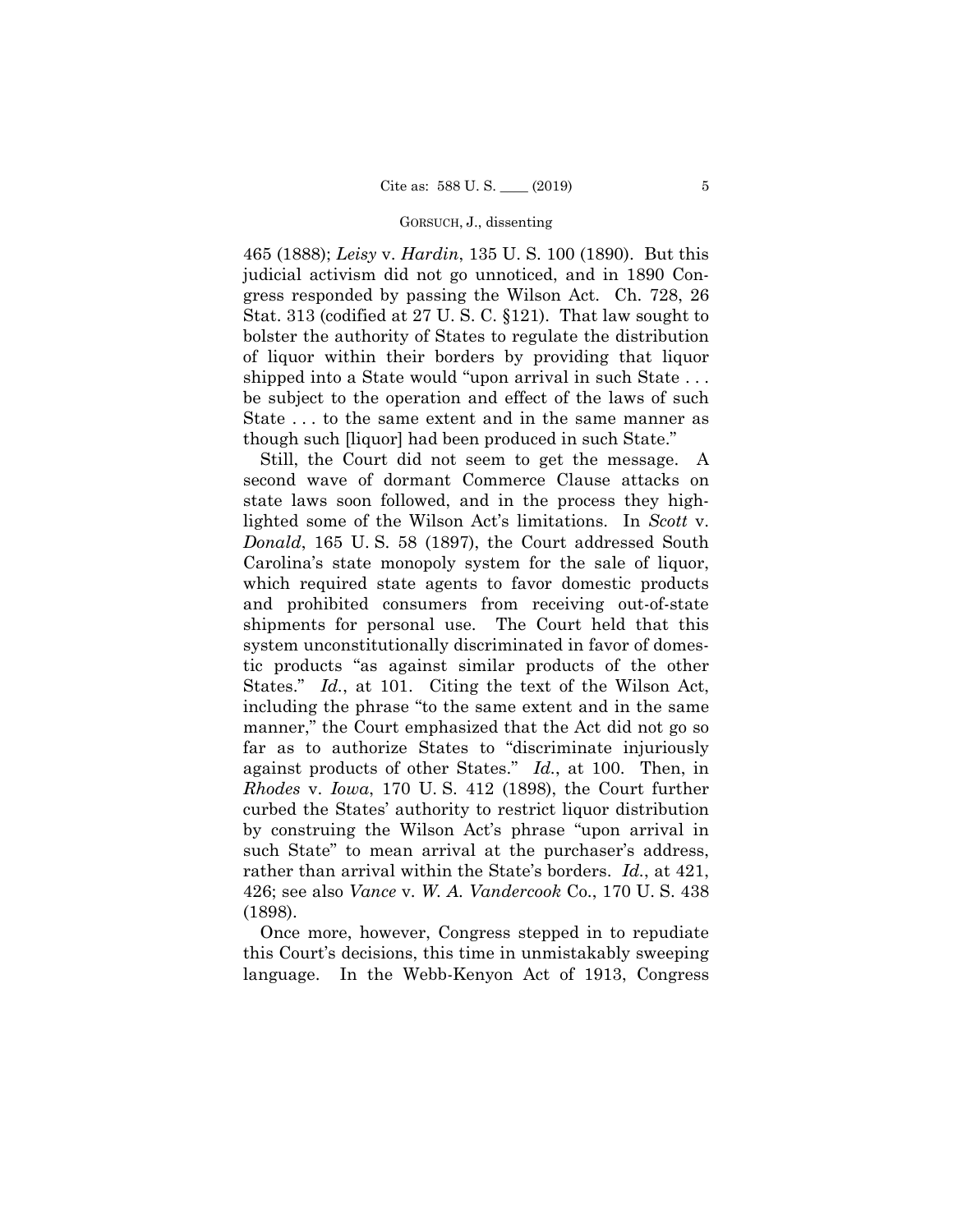# 6 TENNESSEE WINE AND SPIRITS RETAILERS ASSN. *v.* THOMAS GORSUCH, J., dissenting

 *R. Co.*, 242 U. S. 311, 325 (1917) (emphasis added). The went so far as to "[take] the protection of interstate commerce *away*" from the distribution of liquor within a State's borders. *Clark Distilling Co.* v. *Western Maryland*  language Congress used could not have been plainer: The Act "prohibited" any "shipment or transportation" of alcoholic beverages "into any State" when they are "intended, by any person interested therein, to be received, possessed, sold, or in any manner used . . . in violation of any law of such State." 27 U. S. C. §122. Within a few years, the Court conceded the Webb-Kenyon Act's constitutionality, acknowledging along the way that the law was designed to—and did—"prevent the immunity characteristic of interstate commerce from being used to permit the receipt of liquor through such commerce in States contrary to their laws." *Clark Distilling*, 242 U. S., at 324.3

This history bears special relevance because everyone agrees that, whatever other powers §2 grants the States,

*Whittle*, 194 Ala. 406, 436, 69 So. 652, 661 (1915). At any rate, a few 3The Court cites a few pre-Prohibition cases—from one federal district court and two state courts—that, it says, construed Webb-Kenyon to preserve a rule against discrimination. *Ante*, at 20, n. 12. But these cases offer negligible support. True, two cases construed the Act's authorization of "any laws" as limited to "valid laws," a category from which these courts excluded laws discriminating against the products of other States. See *Evansville Brewing Assn.* v. *Excise Comm'n of Jefferson Cty.*, *Ala.*, 225 F. 204, 208 (ND Ala. 1915); *Brennen* v. *Southern Express Co.*, 106 S. C. 102, 108–111, 90 S. E. 402, 404 (1916). But there is little reason to think courts would have considered residency requirements for liquor retailers "invalid," as those laws had generally been upheld prior to Webb-Kenyon. And at least one of the cited cases appears to support the opposite view: "[A]ll commands or prohibitions ancillary and reasonably related to the state's purpose to promote temperance . . . cannot be thwarted or annulled on any idea that constitutional rights are thereby violated." *Southern Express Co.* v. scattered, thinly reasoned state and district court cases hardly settle anything.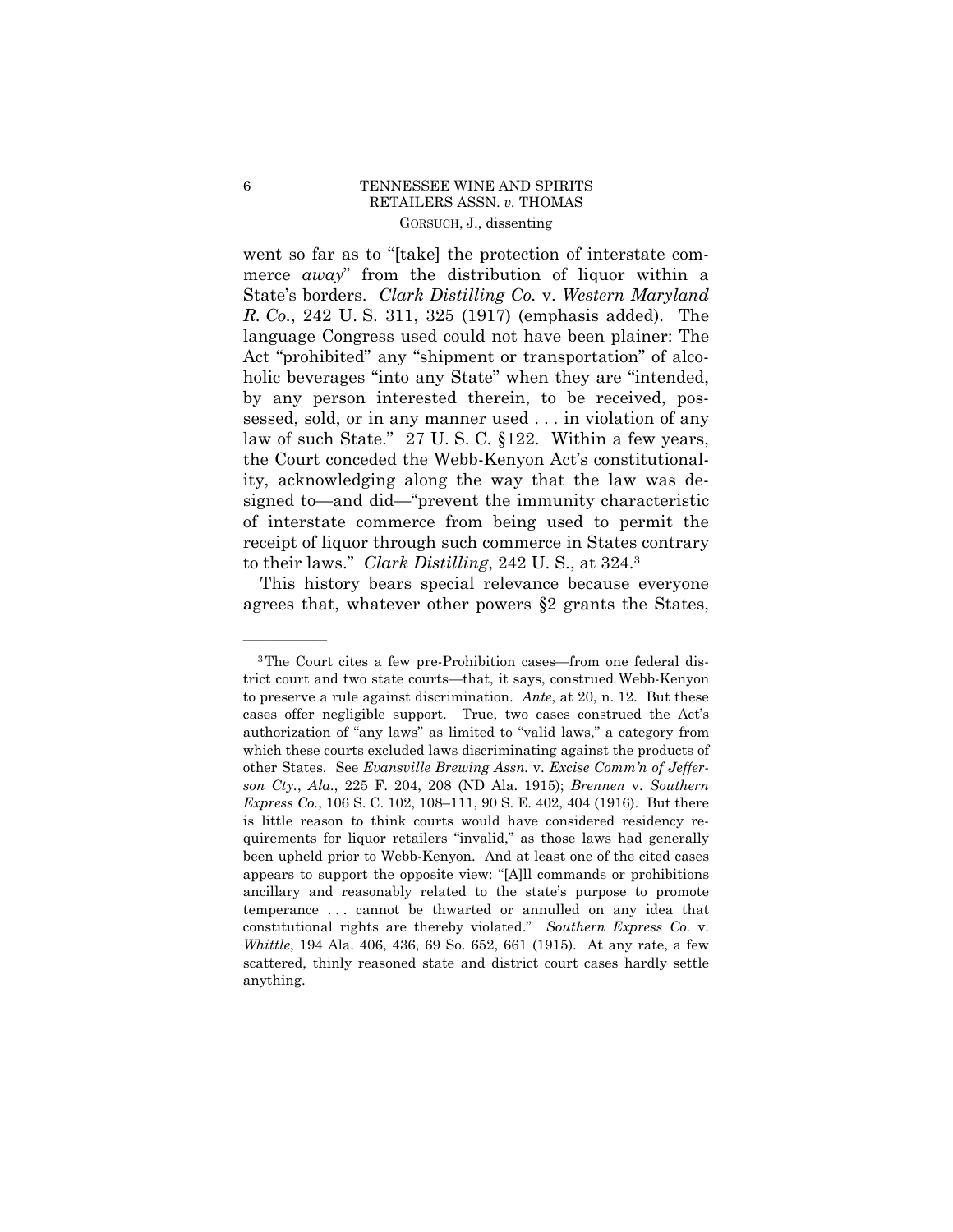# GORSUCH, J., dissenting

at a minimum it "'constitutionaliz[ed]'" the similarly worded Webb-Kenyon Act. *Ante*, at 11, n. 5, 21. Nor can there be much doubt how most everyone understood the terms of the Act and the Amendment that embodied it. Because "centralized regulation did not work," the Twentyfirst Amendment both ended nationwide prohibition in §1 and authorized local control in §2. Yablon, The Prohibition Hangover: Why We Are Still Feeling the Effects of Prohibition, 13 Va. J. Soc. Pol'y & L. 552, 584 (2006). As a leading study noted at the time, "it was a mistake to regard the United States as a single community in which a uniform policy of liquor control could be enforced." R. Fosdick & A. Scott, Toward Liquor Control 10 (1933) (Fosdick & Scott). Ours is a vast and diverse Nation, and those who adopted the Amendment believed that what works for one State may not work for another. Consistent with this widespread public understanding of the Amendment's terms, at least 18 States adopted residency requirements for retailers within the first 15 years after its ratification.4

This Court's initial cases also reflected the same understanding of the Amendment's effect. Just a few years after ratification, a unanimous Court upheld discriminatory state liquor laws against a dormant Commerce Clause attack, explaining that "to construe the Amendment as saying, in effect: [the State] must let imported liquors compete with the domestic on equal terms . . . would involve not a construction of the Amendment, but a rewrit-

 dissenting) (collecting state statutes); Brief for Petitioner 33–34 (same). <sup>4</sup>*Granholm* v. *Heald*, 544 U. S. 460, 518, and n. 6 (2005) (THOMAS, J., See also Note, Economic Localism in State Alcoholic Beverage Laws— Experience Under the Twenty-first Amendment, 72 Harv. L. Rev. 1145, 1148–1149, and n. 25 (1959). At least 10 States, including Tennessee, required a fixed period of residency of one year or more. Brief for Petitioner 34 (collecting statutes).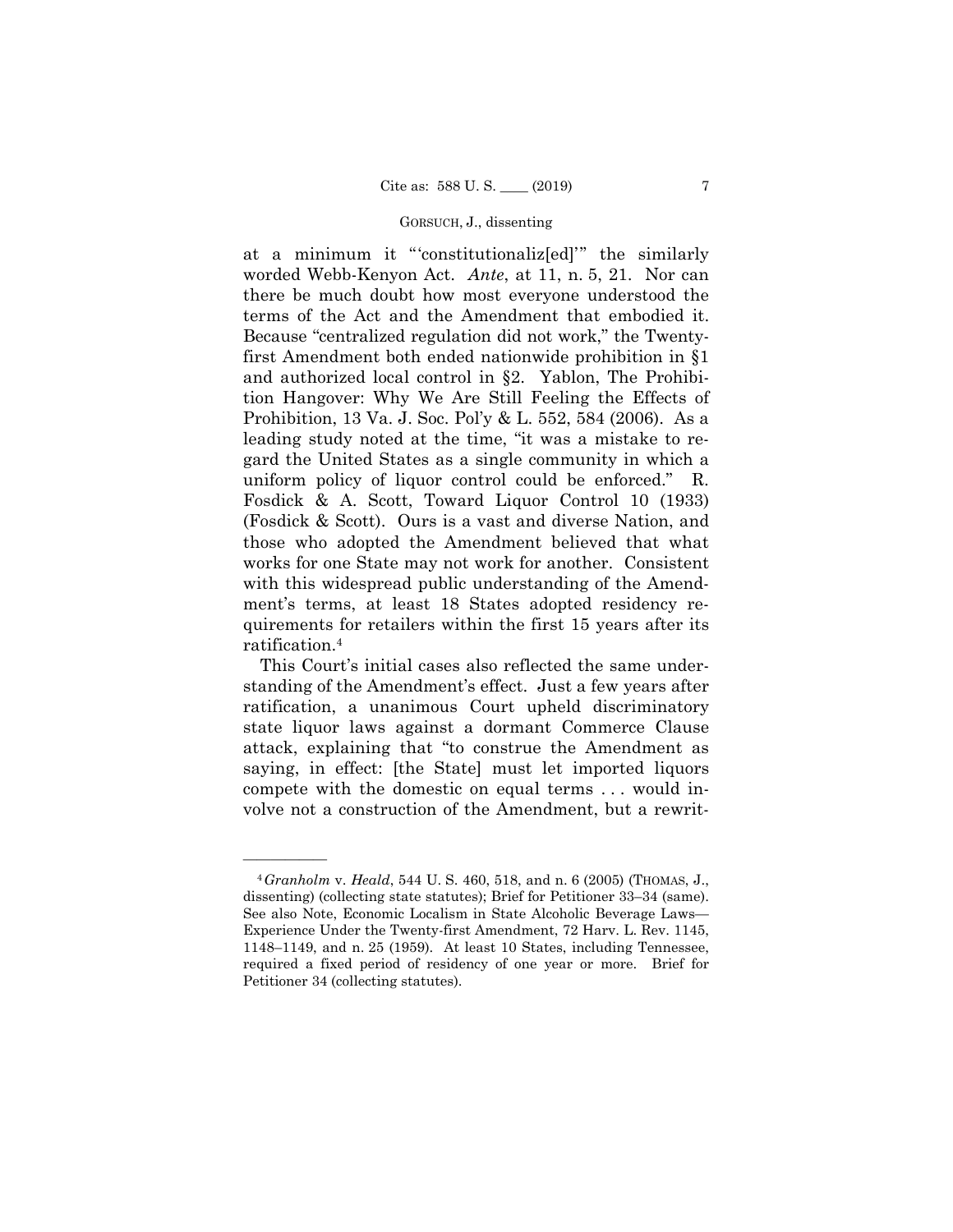# 8 TENNESSEE WINE AND SPIRITS RETAILERS ASSN. *v.* THOMAS GORSUCH, J., dissenting

*Granholm*, 544 U. S., at 517 (THOMAS, J., dissenting).<sup>5</sup> ing of it." *State Bd. of Equalization of Cal.* v. *Young's Market Co.*, 299 U. S. 59, 62 (1936). Other early cases reached similar conclusions. See, *e.g.*, *Mahoney* v. *Joseph Triner Corp.*, 304 U. S. 401, 403 (1938) ("[D]iscrimination against imported liquor is permissible"); *Indianapolis Brewing Co.* v. *Liquor Control Comm'n*, 305 U. S. 391, 394 (1939) ("Whether the Michigan law should not more properly be described as a protective measure, we have no occasion to consider," for "whatever its character, the law is valid"). In short, this Court "recognized from the start" that the Twenty-first Amendment allowed the States to regulate alcohol "'unfettered by the Commerce Clause.'"

Straying from the text, state practice, and early precedent, and leaning instead on the Amendment's famously sparse legislative history, the Court says it can find no evidence that §2 was *intended* to authorize "protectionist" state laws. *Ante*, at 21, 22 n. 15. But even there plenty of evidence can be found that those who ratified the Amendment wanted the States to be able to regulate the sale of liquor free of judicial meddling under the dormant Commerce Clause—and there is no evidence they wanted judges to have the power to decide that state laws restricted

 pendent understanding of the Amendment. *Ante*, at 29. But most of 5The Court discounts the compelling evidence of postratification practice because, it suggests, States may have been relying on the Court's expansive interpretation of §2 in *State Bd. of Education of Cal.*  v. *Young's Market*, 299 U. S. 59 (1936), rather than their own indethe residency requirements were enacted *before* that November 1936 decision. Although many of the statutes were *codified* after *Young's Market*, a large majority were *enacted* earlier. Compare, *e.g.*, Wyo. Stat. Ann. §53–204 (1945); Idaho Code Ann. §18–130 (1940); R. I. Gen. Laws ch. 163 §4 (1938); N. J. Rev. Stat. §33:1–25 (1937); with 1935 Wy. Sess. Laws ch. 87; 1935 Idaho Sess. Laws ch. 103; 1934 R. I. Laws p. 52; 1933 N. J. Laws p. 1193.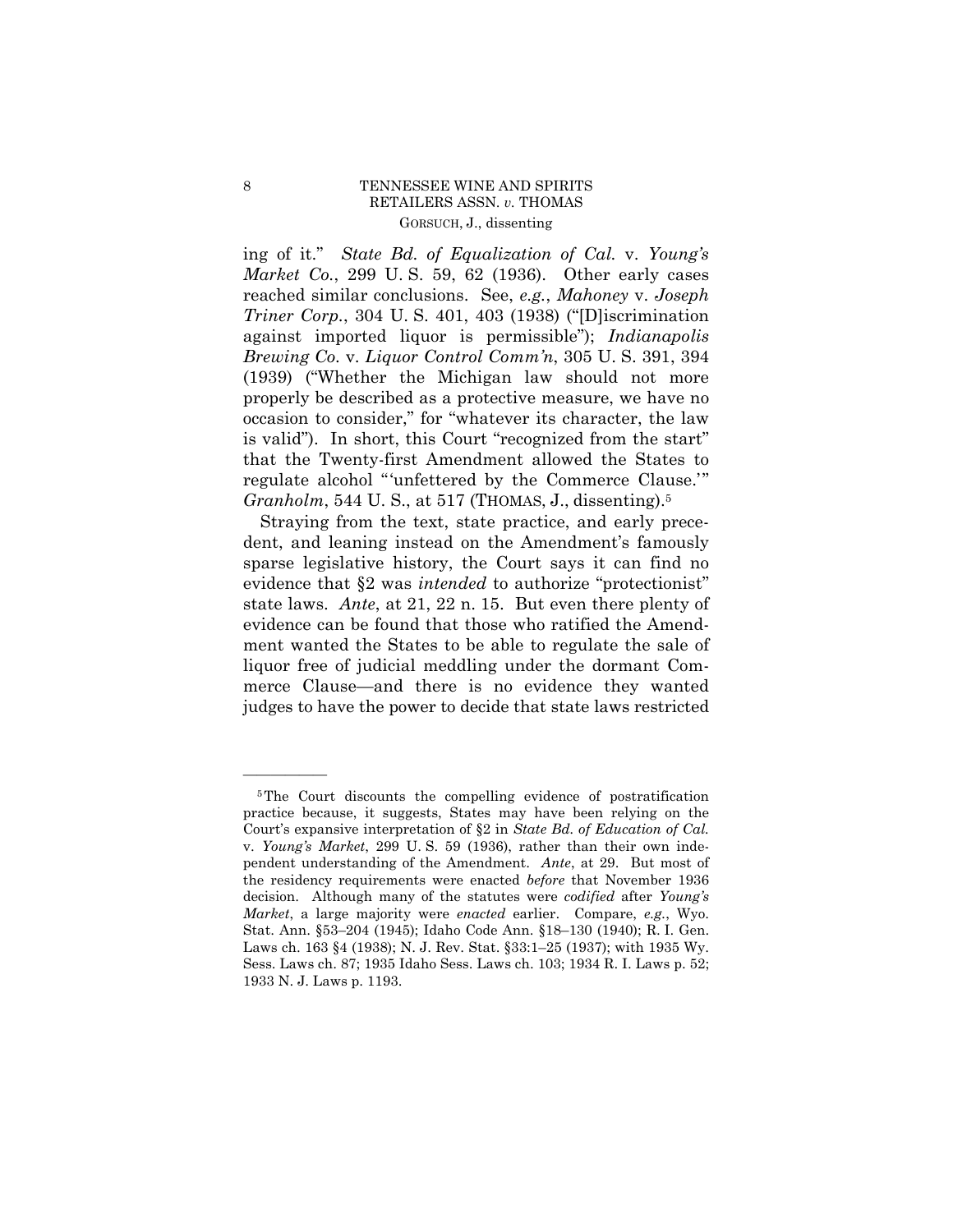# GORSUCH, J., dissenting

competition "too much."6 After all, both before Prohibition and after repeal, robust competition in the liquor industry was far from universally considered an unalloyed good; lower prices enabled higher consumption and invited social problems along the way. T. Pegram, Battling Demon Rum 94–96 (1998); Fosdick & Scott 43–44, 81. The point of §2 was to allow each State the opportunity to assess for itself the costs and benefits of free trade in alcohol. Reduced competition and increased prices were foreseeable consequences of allowing such unfettered state regulation, but they were consequences the people willingly accepted with the compromise of the Twenty-first Amendment.7

——————

to pass a statute restricting licenses to persons whose ancestors have resided in the State for 200 years. *Ante*, at 22, n. 15. But under parts of the Constitution that §2 left intact, such as the Equal Protection and

<sup>6</sup>See, *e.g.*, 76 Cong. Rec. 4143 (1933) (statement of Sen. Blaine) ("The purpose of section 2 is to restore to the States by constitutional amendment absolute control in effect over interstate commerce affecting intoxicating liquors"); *id*., at 4225 (statement of Sen. Swanson) ("[I]t is left entirely to the States to determine in what manner intoxicating liquors shall be sold or used and to what places such liquors may be transported"); Ratification of the Twenty-first Amendment to the Constitution of the United States: State Convention Records and Laws 50 (E. Brown ed. 1938) (statement of President Robinson of the Connecticut convention) ("[F]undamentally our fight has been . . . for the return to the peoples of the several states of their constitutional right to govern themselves in their internal affairs"); *id*., at 174 (statement of Del. Simmons to the Kentucky convention) ("The regulation of the sale of liquor is a state concern"); *id*., at 247 (statement of Mme. Chairman Gaylord of the Missouri convention) ("We have never been in favor of a National Regulation to take the place of the 18th Amendment . . . . We believe that each state should work out sane and sensible liquor control measures, responsive to the sentiment of the people of each state"); *id*., at 322 (statement of Gov. White of Ohio) ("[T]he control of intoxicating liquors presents a problem of first magnitude," and "[t]he solution of the problem will be returned to the several states").<br>The majority worries that giving full effect to  $\S2$  might allow a State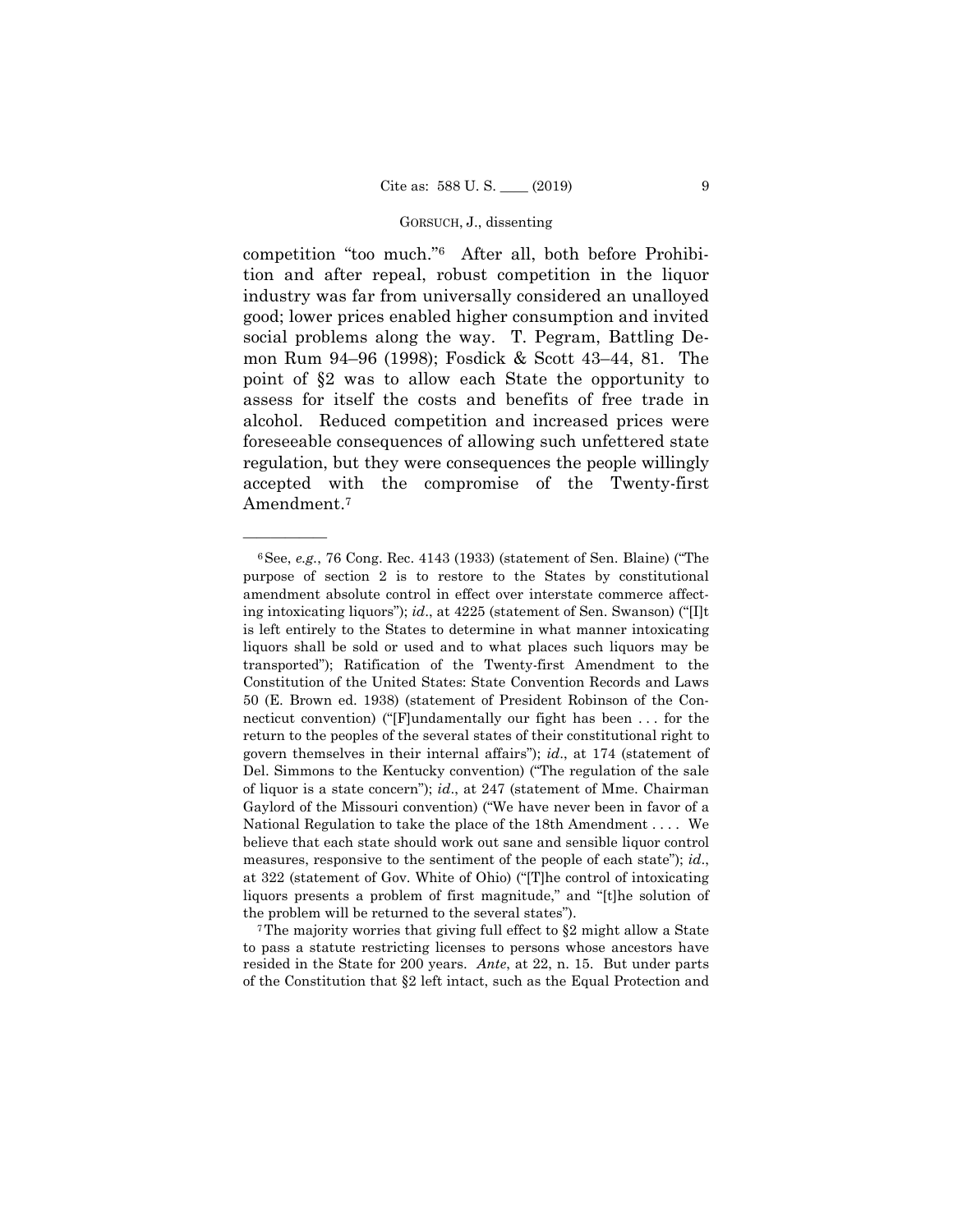# 10 TENNESSEE WINE AND SPIRITS RETAILERS ASSN. *v.* THOMAS GORSUCH, J., dissenting

That leaves only our modern precedent to consider—and even here the initial returns support Tennessee. In *Hostetter* v. *Idlewild Bon Voyage Liquor Corp*., 377 U. S. 324 (1964), for example, this Court addressed a New York law that interfered with the federally regulated sale of alcohol to passengers departing from an airport, which the passengers would not receive until they arrived at their "foreign destination." *Id.*, at 325. Emphasizing that "ultimate delivery and use" was "in a foreign country," this Court held that the Twenty-first Amendment did not permit New York to "prevent transactions carried on under the aegis of a law passed by Congress in the exercise of its explicit power under the Constitution to regulate commerce with foreign nations." *Id.*, at 333–334. But at the same time, the Court took pains to reassure everyone that the States' core authority to "restrict, regulate, or prevent the traffic and distribution of intoxicants within [their] borders" remained "unquestioned" and "unconfined" by the dormant Commerce Clause. *Id.*, at 330; see also *Capital Cities Cable*, *Inc.* v. *Crisp*, 467 U. S. 691, 713 (1984) (describing "the core §2 power" as a State's authority "directly to regulate the sale or use of liquor within its borders").

Consistent with that understanding, this Court in *Heublein*, *Inc.* v. *South Carolina Tax Comm'n*, 409 U. S. 275 (1972), unanimously upheld a South Carolina law permitting producers to transfer liquor to in-state wholesalers only through "resident representative[s]." *Id.*, at 277. Because the requirement was an "appropriate element in

 with States adopting fanciful laws like the majority's as they were with Due Process clauses, any state law must bear a rational relationship to a legitimate state interest. Besides and understandably, the evidence before us suggests that the people who ratified §2 weren't as concerned eliminating a very real threat—that judges would continue to use the dormant Commerce Clause to meddle with state regulatory authority.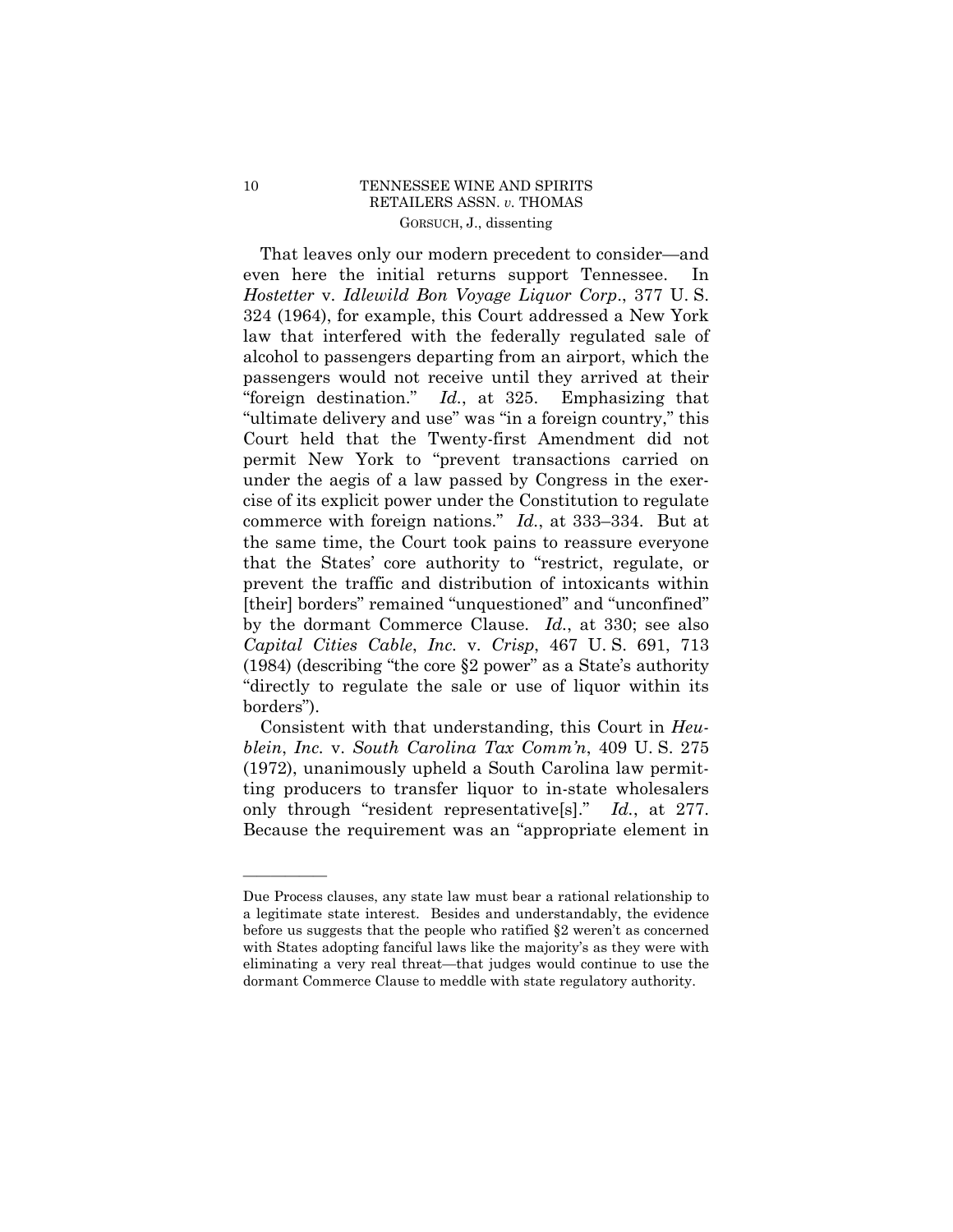### GORSUCH, J., dissenting

the State's system" of regulating the sale of alcohol "'within its borders,'" this Court held that the State could enforce it "'unconfined by traditional Commerce Clause limitations.'" *Id.*, at 283 (quoting *Hotstetter*, 377 U. S., at 330). To be sure, in even later cases the Court declined to uphold state laws that, in substantial effect, regulated the sale of alcohol in *other* states. *E.g.*, *Brown-Forman Distillers Corp.* v. *New York State Liquor Authority*, 476 U. S. 573 (1986); *Healy* v. *Beer Institute*, 491 U. S. 324 (1989). But those decisions merely tracked the text of the Twentyfirst Amendment, which grants States the power to regulate liquor only "for delivery or use *therein*."

The truth is, things have begun to shift only in very recent years. Bending to the same impulses that moved it at the beginning of the 20th century, this Court has lately begun flexing its dormant Commerce Clause muscles once more to strike down state laws even in core areas of state authority under §2. So, for example, in *Bacchus Imports*, *Ltd.* v. *Dias*, 468 U. S. 263 (1984), the Court considered Hawaii's tax exemption for certain liquor products manufactured in-state. As the Court described it, Hawaii's sole "purpose" in adopting its tax exemption was "'to promote a local industry,'" not "to promote temperance." *Id.*, at 276. And a narrow majority considered this fact fatal because the law, in its judgment, did not implicate "any clear concern" of the Amendment—even though the Amendment was adopted to insulate state regulation from judicial charges of unduly interfering with interstate commerce. *Ibid.* 

Yet, even under as bold a decision as *Bacchus*, Tennessee's residency requirement should survive—and easily. A residency requirement may not be the only way to ensure retailers will be amenable to state regulatory oversight, but it is surely one reasonable way of accomplishing that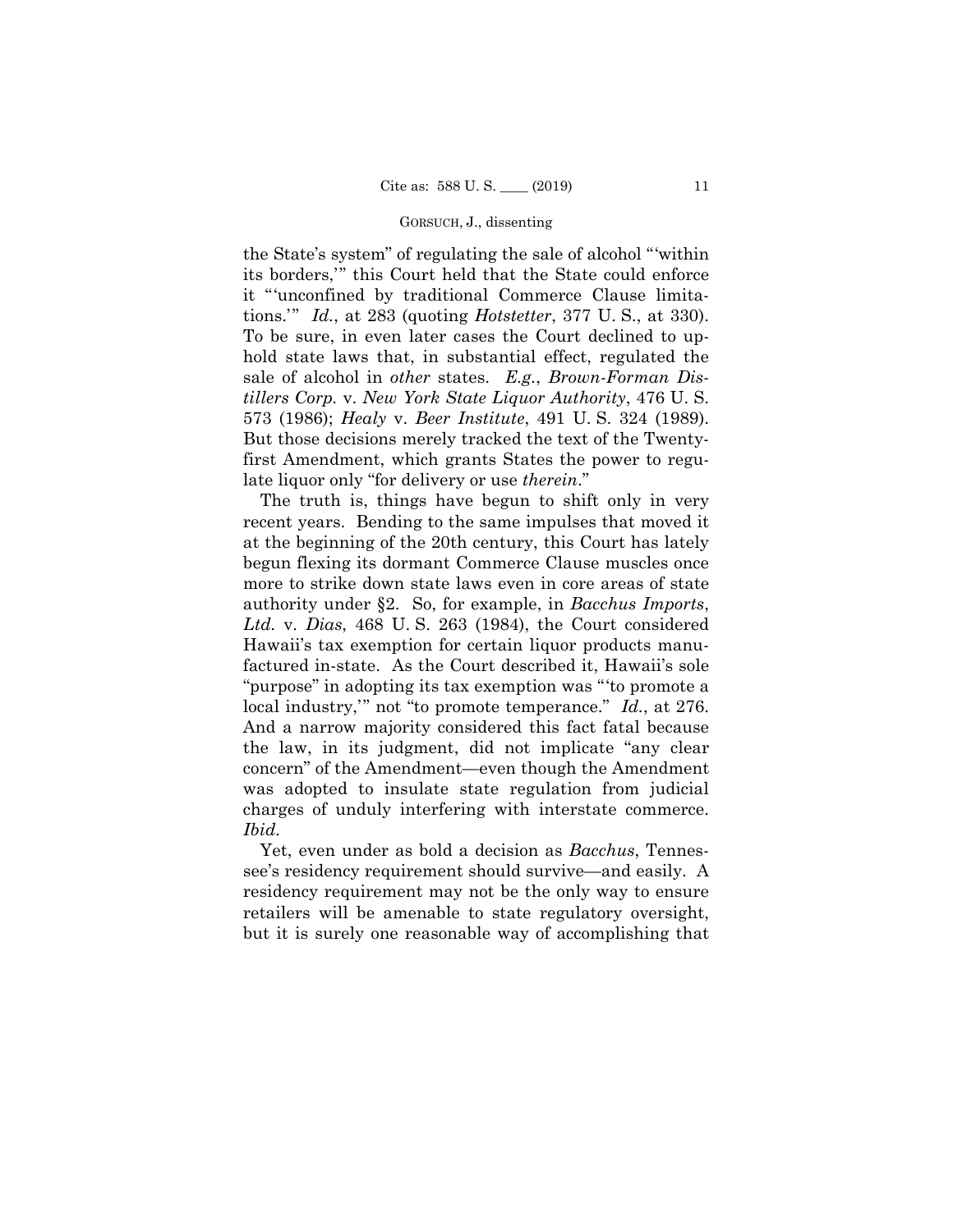# 12 TENNESSEE WINE AND SPIRITS RETAILERS ASSN. *v.* THOMAS GORSUCH, J., dissenting

admittedly legitimate goal.8 Residency also increases the odds that retailers will have a stake in the communities they serve.9 As Judge Sutton observed in the proceedings below, this same commonsense rationale may explain why Congress requires federal court of appeals judges to live within their circuits, 28 U.S.C. §44(c), and district court judges to live within their districts, §134(b). *Byrd* v. *Tennessee Wine and Spirits Retailers Assn.*, 883 F. 3d 608, 633 (2018). Surely, Tennessee cannot be faulted for sharing a similar view. Of course, Tennessee's residency requirement reduces competition in the liquor market by excluding nonresidents or recent arrivals. But even that effect might serve a legitimate state purpose by increasing the price of alcohol and thus moderating its use, an objective States have always remained free to pursue under the bargain of the Twenty-first [Amendment.10](https://Amendment.10)

To defend its judgment today, the Court is thus left to try to wring support from our 2005 decision in *Granholm*. *Granholm* extended *Bacchus* and its reasoning to strike down on dormant Commerce Clause grounds a state law for disfavoring out-of-state wine producers, holding that

 8See *Southern Wine & Spirits of Am.*, *Inc*. v. *Division of Alcohol and Tobacco Control*, 731 F. 3d 799, 811 (CA8 2013) (Colloton, J.); *Hinebaugh* v. *James*, 119 W. Va. 162, 164, 192 S. E. 177, 179 (1937); *Welsh* v. *State*, 126 Ind. 71, \_\_\_, 25 N. E. 883, 885 (1890); Note, 72 Harv. L. Rev., at 1148.<br><sup>9</sup>See *Byrd v. Tennessee Wine and Spirits Retailers Assn.*, 883 F. 3d

<sup>608, 633 (2018) (</sup>CA6 2018) (Sutton, J., concurring in part and dissenting in part); *Southern Wine & Spirits*, 731 F. 3d, at 811. 10See Brief for U. S. Alcohol Policy Alliance et al. as *Amici Curiae* 5–

<sup>24;</sup> Lawson, The Future of The Three-Tiered System as a Control of Marketing Alcoholic Beverages, in Social and Economic Control of Alcohol 32–34 (C. Jurkiewicz & M. Painter eds., 2008); 883 F. 3d, at 634 (opinion of Sutton, J.); cf. *44 Liquormart*, *Inc*. v. *Rhode Island*, 517 U. S. 484, 504 (1996) (acknowledging a State's legitimate interest in "reducing alcohol consumption").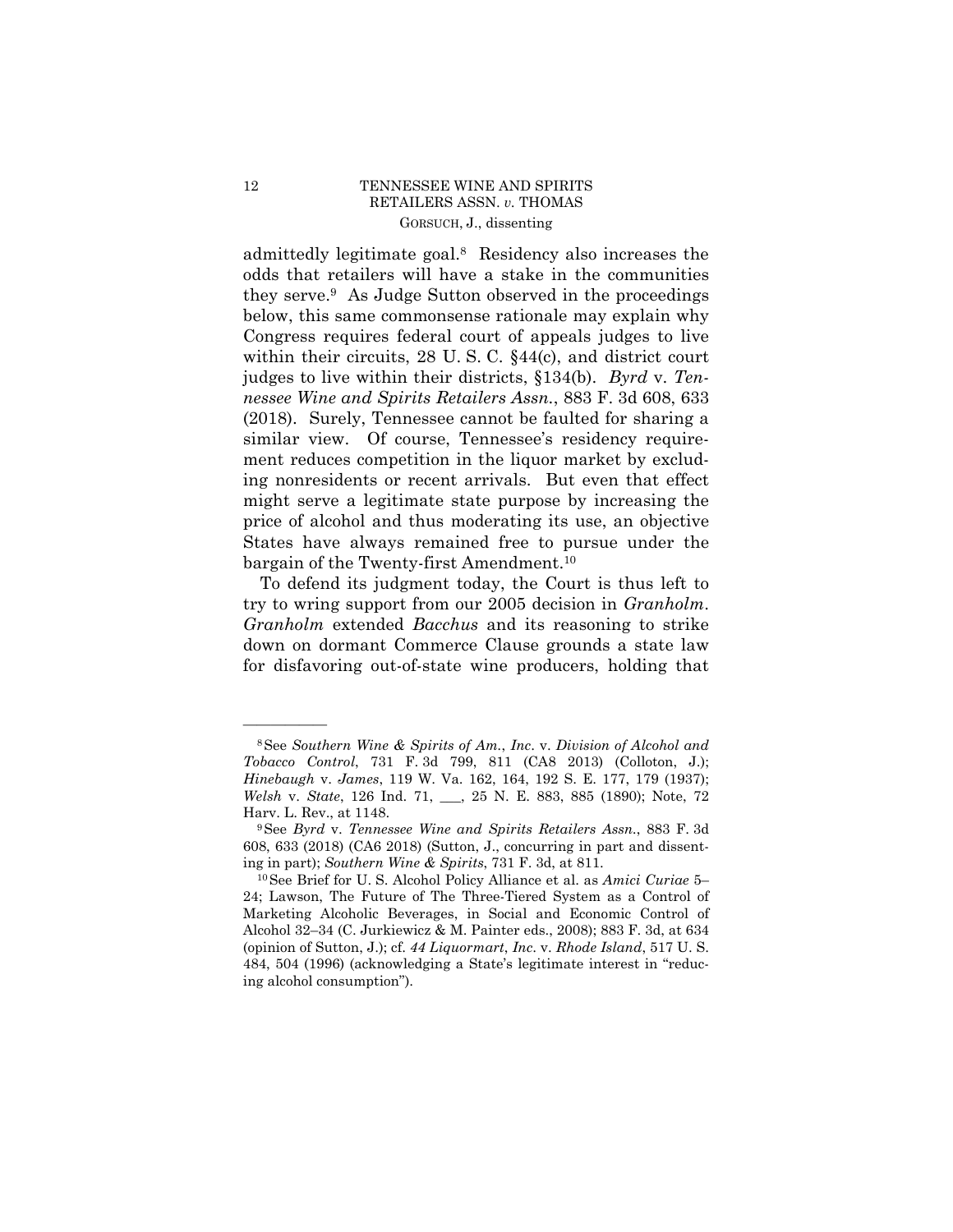### GORSUCH, J., dissenting

"Section 2 does not allow States to regulate the direct shipment of wine on terms that discriminate in favor of instate *producers*." 544 U. S., at 476 (emphasis added). But even this holding doesn't spell doom for Tennessee's retailer residency requirements. As even the Court today acknowledges, "*Granholm* repeatedly spoke of discrimination against out-of-state products and producers" and did not refer more generally to discrimination against nonresidents. *Ante*, at 27.11

To claim *Granholm*'s support, the majority is thus forced to characterize *Granholm*'s framing of the issue before it as purely incidental—the state laws at issue there happened to discriminate against out-of-state products, so the Court just happened to talk a lot about products. As the Court seems to read *Granholm*, then, it really meant to disapprove *any* discrimination against out-of-staters. But this badly misreads *Granholm*. The distinction between producers and other levels of the distribution system was integral to its reasoning and result—in fact, it was precisely how *Granholm* sought to reconcile its result with the longstanding tradition of state residency requirements. So yes, *Granholm* held that the Twenty-first Amendment does not protect laws that discriminate against out-ofstate products, but it *also* expressly reaffirmed the "'unquestionable legitima [cy]" of state laws that require "all liquor sold for use in the State [to] be purchased from a licensed in-state wholesaler.'" 544 U. S., at 489 (quoting *North Dakota* v. *United States*, 495 U. S. 423, 432 (1990); id., at 447 (Scalia, J., concurring in judgment)). And I would have thought that restatement of the law more than

<sup>&</sup>lt;sup>11</sup> See also *Granholm*, 544 U.S., at 486 ("States may not give a discriminatory preference to their own producers"); *id*., at 484–485 ("The Amendment did not give States the authority to pass nonuniform laws in order to discriminate against out-of-state goods, a privilege they had not enjoyed at any earlier time").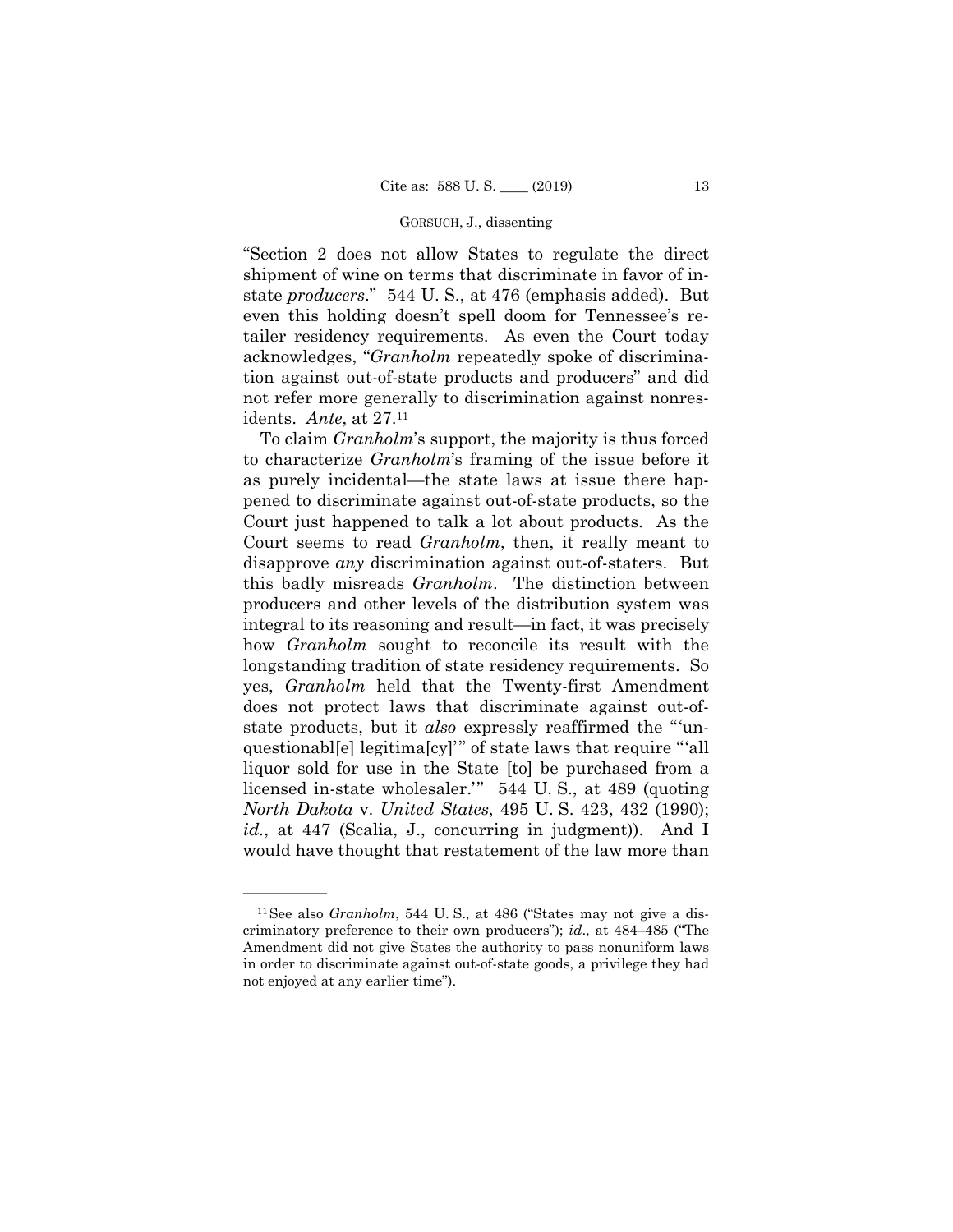enough to resolve today's case.

 demonstrable connection" to public health and safety. Having now effectively abandoned *Granholm*'s distinction between products and their distribution and promising to subject both to dormant Commerce Clause scrutiny, it's hard not to wonder what's left of Webb-Kenyon and §2. For its part, the Court assures us that it will still allow each State "leeway to enact the measures that *its citizens believe* are appropriate" to address public health and safety. *Ante*, at 31 (emphasis added). Yet the Court then proceeds to turn around and dismantle the longstanding judgment of the citizens of Tennessee on just these questions, dismissing them as "protectionist measures with no *Ibid.* And it promises it will not sustain any state law whose protectionist "effect[s] . . . predomina[te]." *Ante*, at 32–33.

What are lower courts supposed to make of this? How much public health and safety benefit must there be to overcome this Court's worries about protectionism "predominat[ing]"? Does reducing competition in the liquor market, raising prices, and thus reducing demand still count as a public health benefit, as many States have long supposed? And if residency requirements are problematic, what about simple physical *presence* laws? After all, can't States "thoroughly investigate applicants" for liquor licenses without requiring them to have a brick-and-mortar store in the State? *Ante*, at 34. The Court offers lower courts no more guidance than to proclaim delphically that "each variation must be judged based on its own features." *Ante*, at 28.

As judges, we may be sorely tempted to "rationalize" the law and impose our own free-trade rules for all goods and services in interstate commerce. Certainly, that temptation seems to have proven nearly irresistible for this Court when it comes to alcohol. And as Justice Cardozo once observed, "an intellectual passion . . . for symmetry of form